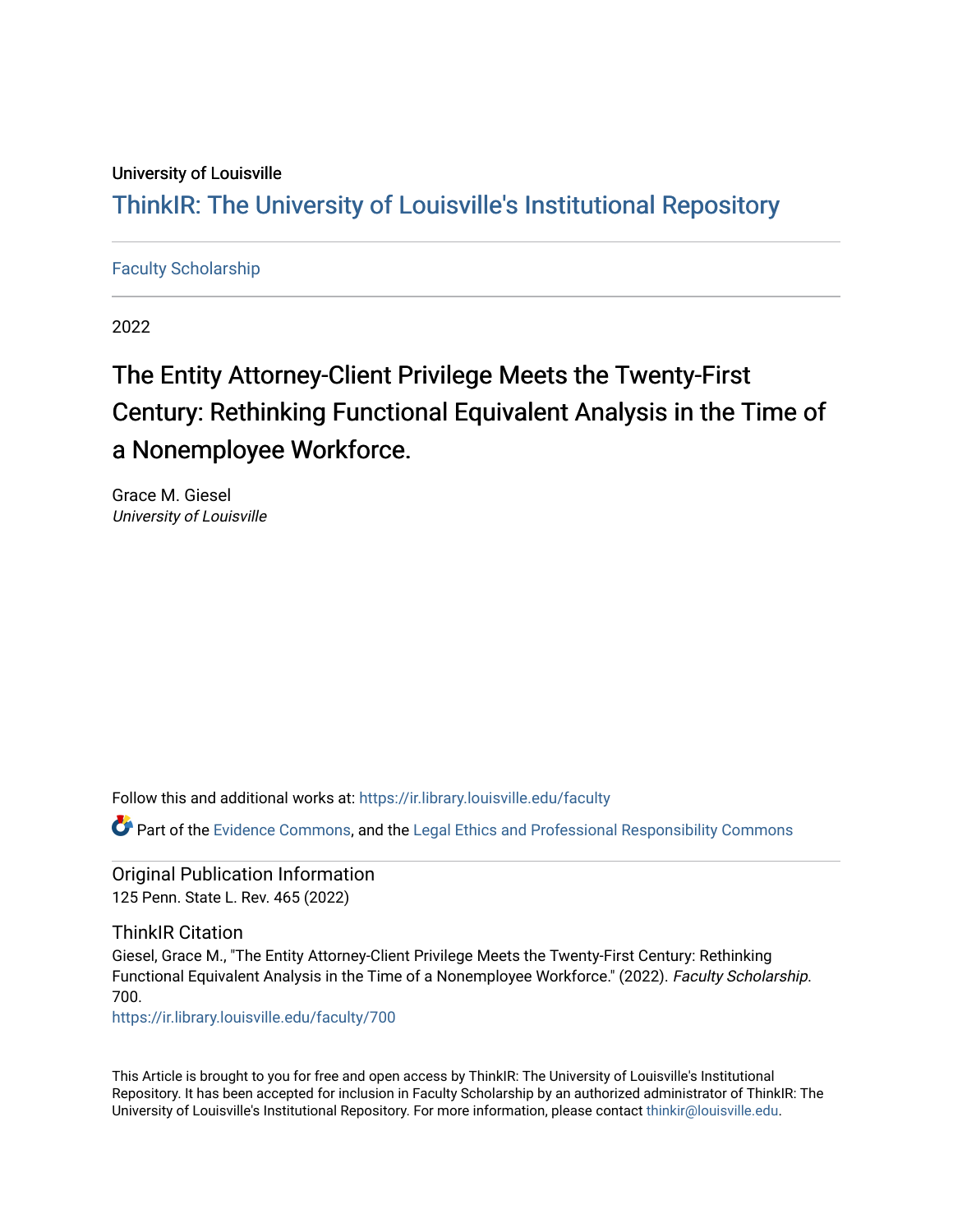## The Entity Attorney-Client Privilege Meets the Twenty-First Century: Rethinking Functional Equivalent Analysis in the Time of a Nonemployee Workforce

## Grace M. Giesel\*

#### **ABSTRACT**

Courts have struggled with whether an entity's attorney-client privilege can protect communications between the entity's lawyer and a nonemployee who has information the entity's lawyer needs to best advise the entity. The nonemployee might be a former employee. But increasingly in recent times, the nonemployee is an individual who was never an entity employee. Corporations and other entities have incorporated nonemployees in their economic enterprises in all sorts of roles—roles employees may have held in the past. Many courts have accepted that the privilege can apply to communications involving former employees.

When faced with nonemployees who are not former employees, some courts have used a functional equivalent analysis to decide whether the entity's privilege protects nonemployee communications. Some courts have applied this doctrine so that a nonemployee cannot be a representative of the entity client unless the nonemployee is the functional equivalent of an entity employee, focusing on whether the nonemployee has traits, that, in these courts' sometimes misguided opinion, are traits of employees. Some courts have required that the nonemployee have an even narrower set of traits that, if required of employees, would be incompatible with the accepted reach of the privilege for employees.

These approaches are flawed. A functional equivalent analysis that focuses on required traits of an entity employee in an employment law sense is becoming more and more useless as each day of the twenty-first century unfolds. The reality of entities of the twenty-first century is that nonemployees often have roles that employees had in the past. In addition,

<sup>\*</sup> Bernard Flexner Professor and Distinguished Teaching Professor, Louis D. Brandeis School of Law at the University of Louisville.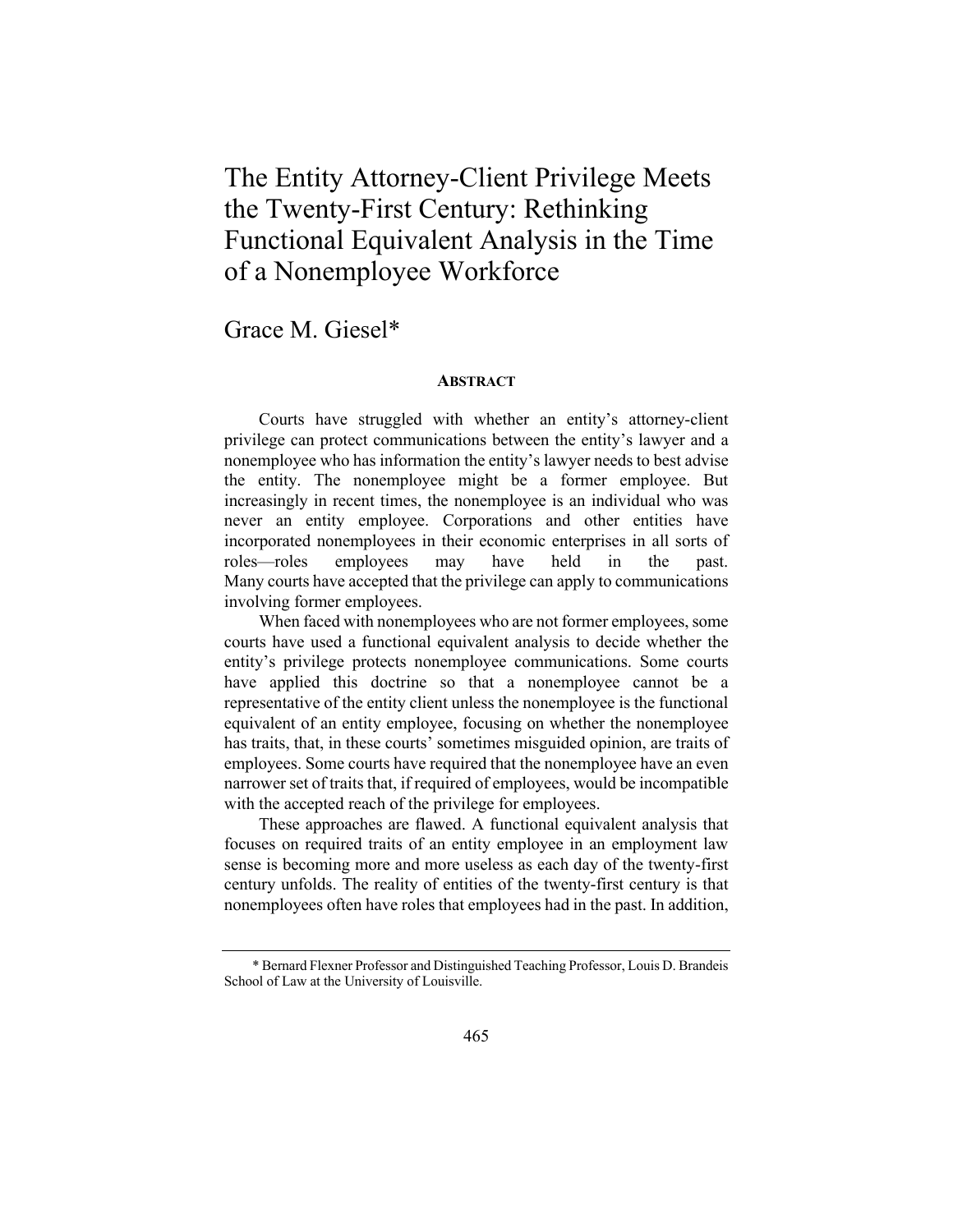traits of employees, especially in post-pandemic times, may not match an employee definition based on earlier times. In any case, characteristics of the nonemployee that are important for employment law purposes generally do not relate logically with the entity's attorney-client privilege and its underlying rationale. In addition, the relationship of the functional equivalent analysis, as many courts have applied it, to agency principles is murky at best.

A rational functional equivalent analysis consistent with the goals and rationale of the entity attorney-client privilege must focus on two issues. First, is the nonemployee a source of information integral to the entity lawyer's representation of the entity? Second, does the nonemployee have a significant relationship with the entity and the matter—a relationship of closeness similar to the relationship an employee has to an employer? The focus is not on whether the nonemployee is the functional equivalent of an employee. The question is whether the nonemployee's relationship with the entity is the functional equivalent of an employee's relationship with the entity. What this sort of relationship might look like will vary from case to case. Economic entities of the postpandemic twenty-first century are many and varied; their method of staffing and pursuing their economic goals are varied as well. A focus on the significance of the relationship provides consistency of analysis for all nonemployees, whether they be former employees or other types of nonemployees. The analysis is consistent with the goals of the entity privilege and can be applied to the many forms entities take in the future.

## **Table of Contents**

|    |                                                               |                                                                | .467 |  |
|----|---------------------------------------------------------------|----------------------------------------------------------------|------|--|
| Н. |                                                               | THE TWENTY-FIRST CENTURY AND ENTITY USE OF NONEMPLOYEES477     |      |  |
|    |                                                               |                                                                |      |  |
|    | A.                                                            |                                                                |      |  |
|    | <i>B</i> .                                                    | The Privilege for Entity Clients before Upjohn483              |      |  |
|    |                                                               |                                                                |      |  |
|    |                                                               | 2. The Proposed Federal Rule of Evidence Defining the          |      |  |
|    |                                                               | Privilege Generally and the Entity Privilege in Particular 485 |      |  |
|    | IV. THE UPJOHN CASE: THE SUPREME COURT ADDRESSES WHO CAN BE A |                                                                |      |  |
|    |                                                               |                                                                |      |  |
|    | $A_{\cdot}$                                                   |                                                                |      |  |
|    | B.                                                            | The Supreme Court's Upjohn Opinion: A Functional               |      |  |
|    |                                                               |                                                                |      |  |
|    | $C_{\cdot}$                                                   | The Unresolved Issue: Former Employees and Other               |      |  |
|    |                                                               |                                                                | .490 |  |
|    |                                                               |                                                                |      |  |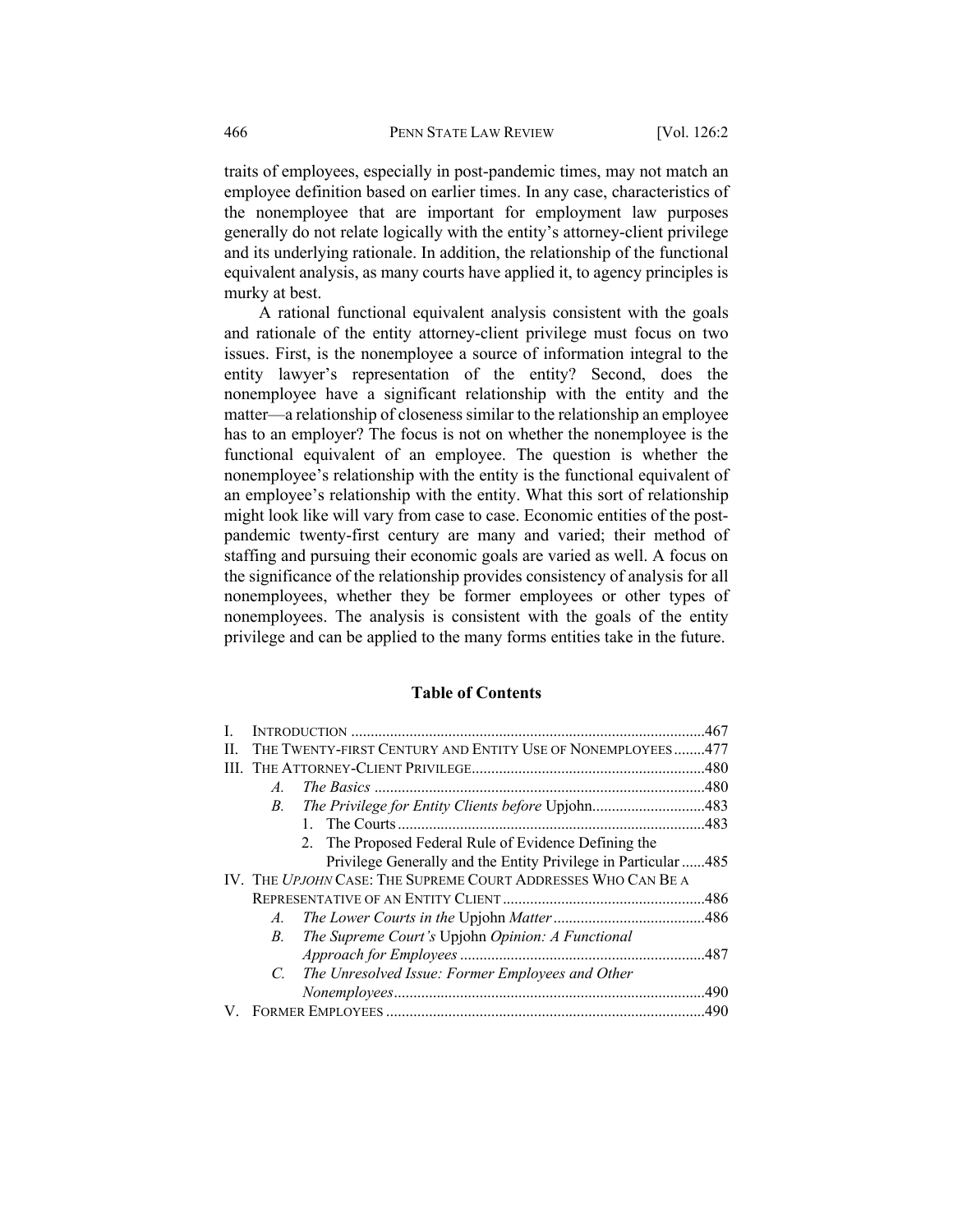| 2022    | THE ENTITY ATTORNEY-CLIENT PRIVILEGE                           | 467  |
|---------|----------------------------------------------------------------|------|
| A.      | Many Courts Apply an Entity's Privilege to Communications      |      |
|         |                                                                |      |
| B.      | Some Courts Refuse to Apply an Entity's Privilege to           |      |
|         | Communications Involving Former Employees 491                  |      |
|         | VI. NONEMPLOYEES AND AGENCY AND THE RESTATEMENTS 493           |      |
|         | VII. THE FUNCTIONAL EQUIVALENT ANALYSIS AS APPLIED 496         |      |
| $A_{-}$ | The Origin of the Functional Equivalent Analysis: In re Bieter |      |
|         |                                                                |      |
| B.      |                                                                |      |
| $C_{-}$ | The Relationship of the Functional Equivalent Analysis with    |      |
|         |                                                                |      |
|         |                                                                |      |
|         |                                                                | .514 |
|         |                                                                |      |

#### I. INTRODUCTION

Courts have long agreed that corporations and other entities enjoy an attorney-client privilege.<sup>1</sup> Like individuals, corporations and other entities can communicate with their attorneys in confidence for the purpose of obtaining legal advice without fear that a court may compel disclosure of the communications. But the only way an entity like a corporation can communicate with counsel is through an individual, a representative of the entity, who communicates with the entity's counsel. Who might be such a representative for the purpose of an entity's privilege? Who can talk with the lawyer for the entity and have the conversation be protected by the entity's privilege?

The United States Supreme Court in 1981 decided *Upjohn Company v. United States*, <sup>2</sup> clarifying that a corporation's privilege can apply, not only when the corporation's attorney communicates with employees who are "control group" members<sup>3</sup>—generally, inhabitants of the "c-suite" of today<sup>4</sup> —but also when the entity's lawyer communicates with lower-level

<sup>1.</sup> *See* United States v. Louisville & Nashville R.R. Co., 236 U.S. 318 (1915); *see also* John E. Sexton, *A Post-Upjohn Consideration of the Corporate Attorney-Client Privilege*, 57 N.Y.U. L. REV. 443, 444 (1982).

<sup>2.</sup> 449 U.S. 383 (1981).

<sup>3.</sup> *Id.* at 391. The *Upjohn* opinion refers to the "control group" because the lower court had determined that only members of Upjohn Company's "control group" could be a representative of Upjohn. *Id.* The United States Court of Appeals for the Sixth Circuit had held that "'only the senior management, guiding and integrating the several operations, . . . can be said to possess an identity analogous to the corporation as a whole.'" *Id.* at 390 (quoting United States v. Upjohn, Co., 600 F.2d 1223, 1226 (6th Cir. 1979)).

<sup>4.</sup> In the 2020s, such control group members might be referred to as members of the "c-suite." "'C-suite' employees are executive-level managers of an entity." Andrew Bloomenthal, *C-Suite*, INVESTOPEDIA (July 21, 2021), https://bit.ly/3ksemd1. The chief executive officer (CEO), chief financial officer (CFO), chief operating officer (COO), chief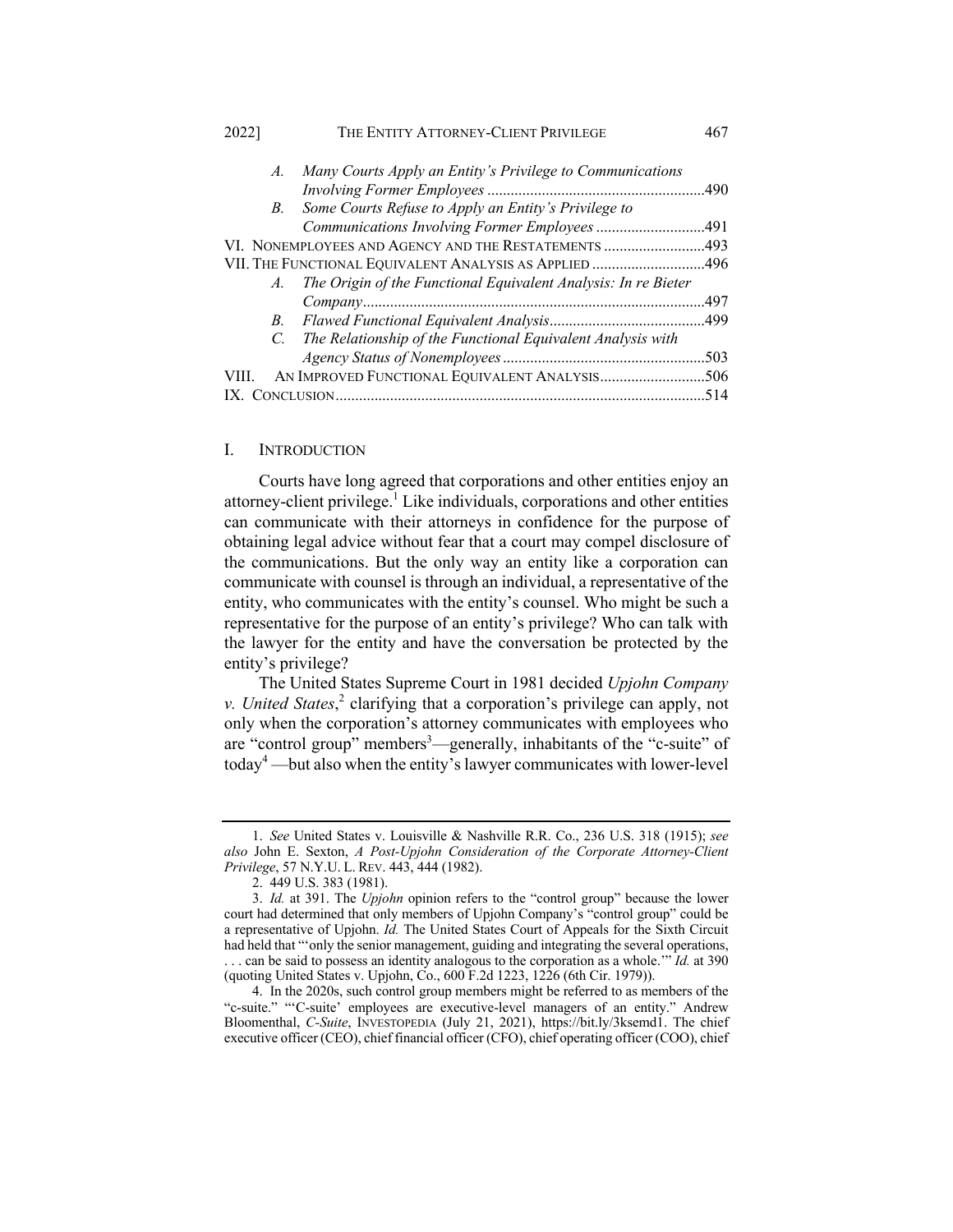employees. This is true if the entity lawyer needs those communications to gain information to properly advise the entity client so that the client may better conform its behavior to the law.<sup>5</sup> The individual's particular employee relationship with the entity, evaluated by considering factors discussed in the *Upjohn* opinion, along with the employee's possession of information vital to the lawyer's legal advice to the entity, justifies recognition of the employee, regardless of job title, as a representative of the entity client for purposes of the entity's attorney-client privilege.<sup>6</sup> When a lawyer for a corporation or other entity and such an employee with the relevant information communicate, the employee communicates as a representative of the entity and the entity's privilege protects that communication. If the lawyer has been clear that the lawyer does not represent the individual separately, the individual has no claim of individual privilege; the only privilege at issue is that of the entity.<sup>7</sup>

After the Supreme Court's *Upjohn* opinion, at least as a matter of federal law, an entity's employee, regardless of status, *could* be a representative of the entity when communicating with an entity lawyer if

7. To avoid any argument that the individual has a privilege that the individual controls, the lawyer for the entity must very clearly explain to the individual that the lawyer is the lawyer for the entity and does not represent the individual. A recent high-profile example of a claim of individual privilege in the midst of an entity representation occurred in the government's case against Elizabeth Holmes, the former chief executive of nowdefunct Theranos. Holmes claimed that David Boies and the law firm of Boies, Schiller Flexner LLP represented her individually in addition to representing the entity, Theranos. *See* USA v. Holmes, 18-cr-00258-EJD-1 (NC), 2021 WL 2309980, at \*4 (N.D. Cal. June 3, 2021). Holmes thus claimed her individual attorney-client privilege protected certain communications and could not be compelled absent her individual consent. *See id.* The court rejected this claim. *See id.*

information officer (CIO), and Chief Legal Officer or General Counsel are generally Csuite employees. *See id*.

<sup>5.</sup> *See Upjohn*, 449 U.S. at 389 (discussing rationale); *see also infra* Part IV (discussing the *Upjohn* case).

<sup>6.</sup> The Court noted that the employees communicated with the corporation's counsel as the superiors of the employees has directed and that they did so knowing they were doing so for the purpose of obtaining legal advice for the corporation. *See Upjohn*, 449 U.S. at 394. The Court noted that the employees had key information that members of the control group did not have and communicated with the corporation's counsel about matters within the scope of their employment duties. *See id.* In addition, the Court noted that the communications were always treated as confidential. *See id.* While a much rarer situation, it is also possible that the attorney may need to communicate with an employee, even the lower-level employee, to convey legal advice. This situation is probably very rare because in the vast majority of situations the attorney can talk with higher-ranking employees and those employees can convey the information to the lower ranks.

For a discussion of situations in which the individual might have a claim of individual privilege, see Grace M. Giesel, *Upjohn Warnings, the Attorney-Client Privilege, and Principles of Lawyer Ethics: Achieving Harmony*, 65 U. MIAMI L. REV. 109, 110 (2010) (discussing when the corporation's attorney might reasonably be believed by the individual to represent the individual such that the communications might be privileged). *See In re* Bevill, Bresler & Schulman Asset Mgmt. Corp., 805 F.2d 120, 125 (3d Cir. 1986) (setting standard for finding that corporation's lawyer also represents the individual officer).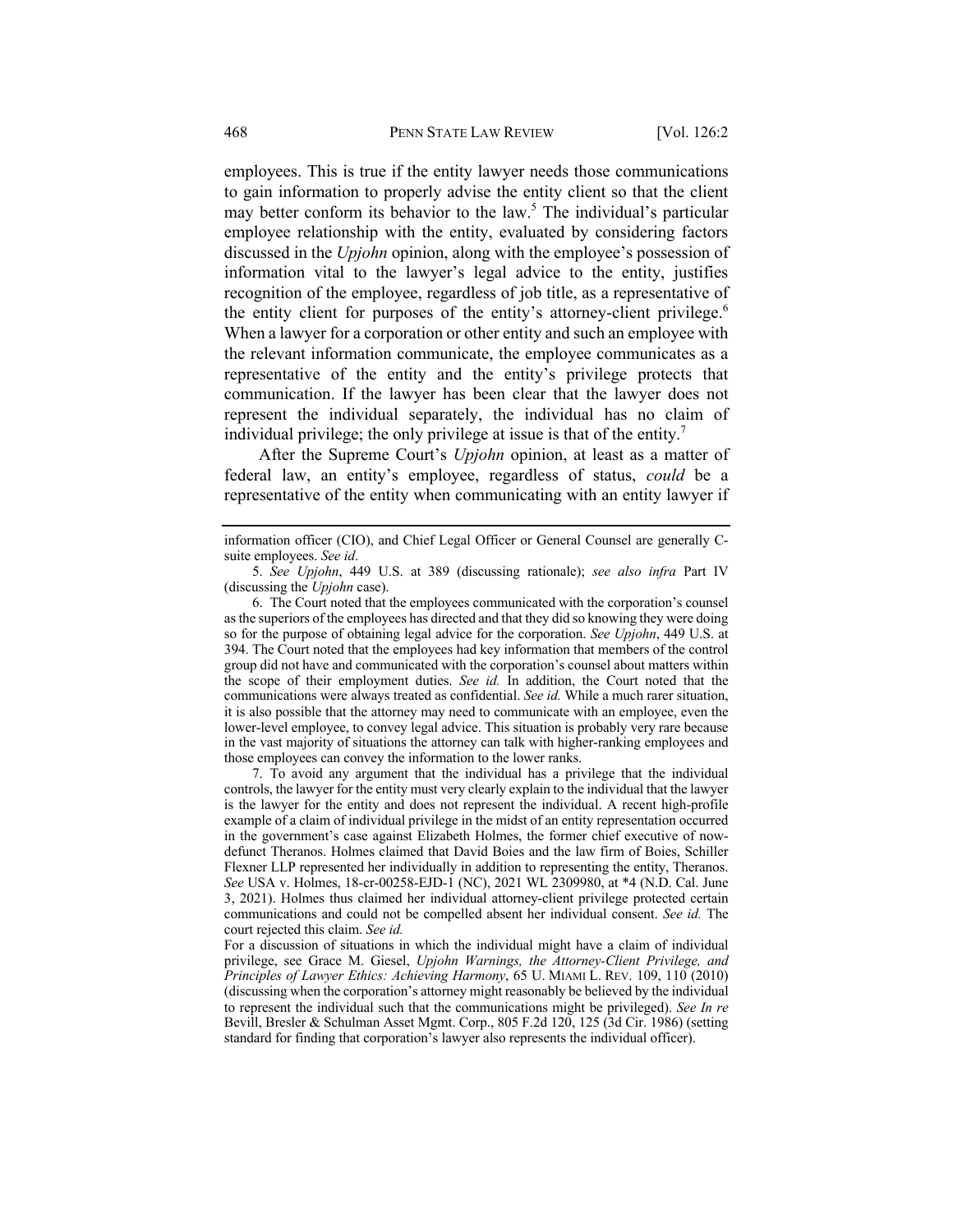that employee has information the lawyer needs to represent the entity and in light of the factors discussed in the *Upjohn* opinion.<sup>8</sup> The unresolved question after *Upjohn* was whether communications between *nonemployees* and the entity's lawyer are protected by the entity's attorney-client privilege.

When the nonemployee is a former employee of the corporation, many courts have held that the entity's privilege protects that nonemployee's communications with the entity's lawyer without substantive discussion of the issue.<sup>9</sup> But when courts have confronted the reach of the entity's privilege when the nonemployee has never been an employee of the entity and is involved in the entity's enterprise, perhaps in an independent contractor role, the courts have struggled with a rational analytical framework.

This struggle is problematic because the organizational behavior of entities, especially economic enterprises, has not been static in the years since the *Upjohn* opinion. Especially in the twenty-first century, entities in the world marketplace often use nonemployees in roles that were employee roles in the past. The stereotype of an entity having distinct boundaries is not as common in today's marketplace as it might have been just a few years ago.<sup>10</sup> Nonemployees now provide all sorts of services to all sorts of entities.<sup>11</sup>

As the involvement of nonemployees has become more pervasive, entity internal investigations by entity attorneys are evermore commonplace.<sup>12</sup> These investigations can be mundane, such as an investigation resulting from a slip-and-fall event, or they can be highprofile, headline-grabbing matters that affect the very existence of an entity.<sup>13</sup>

<sup>8.</sup> While *Upjohn* involved a corporation, its teachings apply to other sorts of entities such as government units. *See, e.g.*, All. Constr. Sols., Inc. v. Dep't of Corr., 54 P.3d 861, 867–71 (Colo. 2002) (applying *Upjohn*'s teachings to the Colorado Department of Corrections, a state government unit).

<sup>9.</sup> *See infra* Part V (discussing courts' treatments of former employees).

<sup>10.</sup> Some courts have recognized this shift. *See, e.g.*, *In re* Flonase Antitrust Litig., 879 F. Supp. 2d 454, 460 (E.D. Pa. 2012) ("'corporations increasingly conduct their business not merely through regular employees but also through a variety of independent contractors retained for specific purposes" (quoting EDNA SELAN EPSTEIN, THE ATTORNEY-CLIENT PRIVILEGE AND THE WORK-PRODUCT DOCTRINE 269 (A.B.A. eds., 5th ed. 2007))).

<sup>11.</sup> *See infra* Part II (discussing the shifting role of nonemployees).

<sup>12.</sup> *See generally* Douglas R. Richmond, *Navigating the Lawyering Minefield of Internal Investigations*, 63 VILL. L. REV. 617 (2018) (discussing the everyday nature of investigations and a variety of issues that arise in internal investigations, including privilege).

<sup>13.</sup> An example of a high-profile investigation is the investigation that resulted from claims that Baylor University football players had sexually assaulted women and that the University had responded inappropriately. *See* Doe 1 v. Baylor Univ., 335 F.R.D. 476, 481–83 (W.D. Tex. 2020). Baylor's Board of Regents engaged a law firm to investigate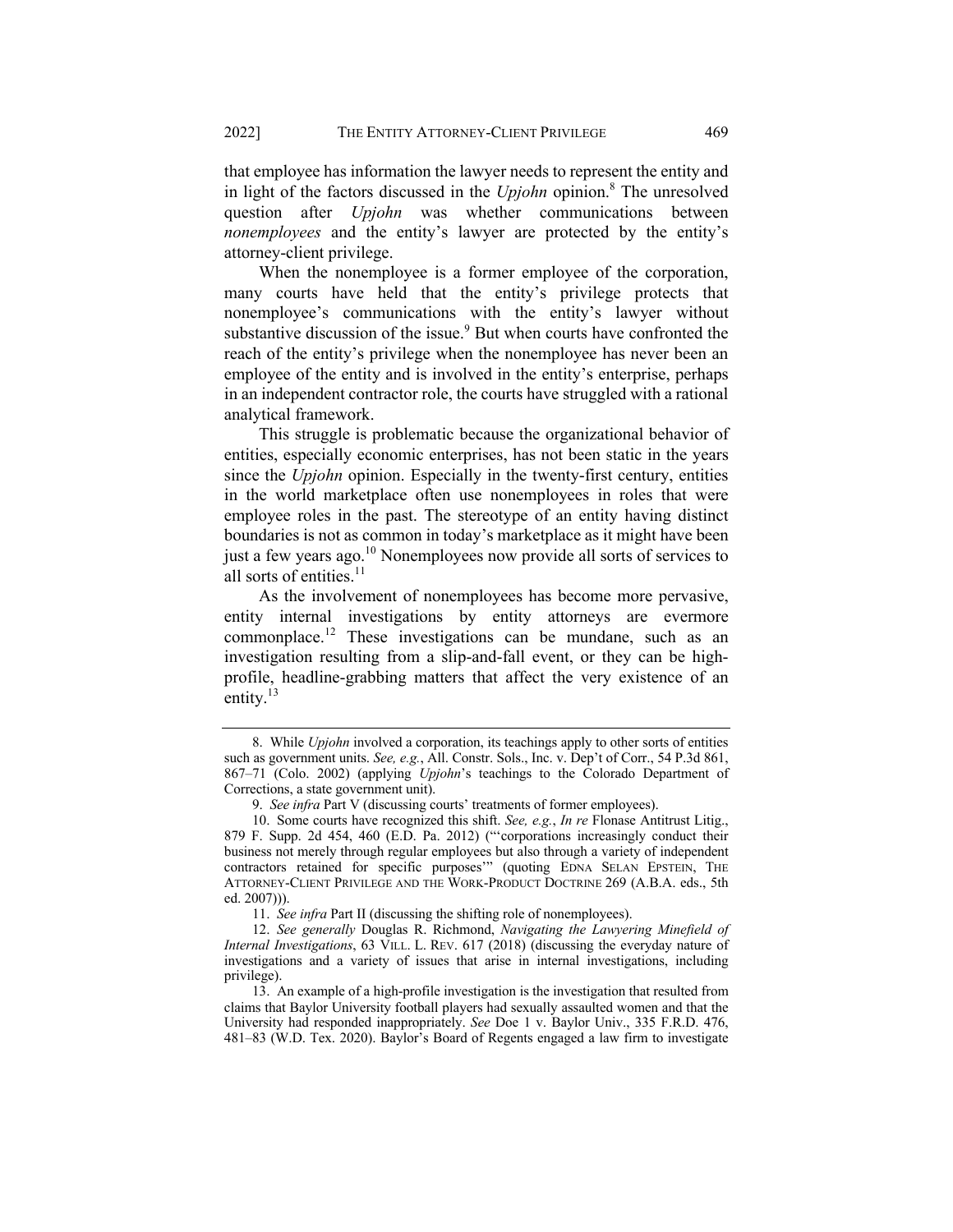In this environment, nonemployees involved with an entity may have information an entity lawyer needs to properly represent the entity client. The question of whether an entity attorney's conversation with such a nonemployee enjoys the protection of the entity's attorney-client privilege looms large.<sup>14</sup> Might a court view a nonemployee as a representative of an

Baylor's response to Title IX and related situations. *See id.* at 481. A lesser profile investigation is that in United States v. Ruehle, 583 F.3d 600 (9th Cir. 2009). In *Ruehle*, Broadcom Corporation had been identified by an investor rights group as having inappropriately backdated stock. *See Ruehle*, 583 F.3d at 602. Broadcom engaged outside counsel to investigate the allegations. *See id.*

<sup>14.</sup> This Article addresses whether a nonemployee can be a representative of entity client for purposes of the entity attorney-client privilege. There are two other *very different* claims that are sometimes also asserted when nonemployees are involved. Litigants sometimes assert that the communications involving the nonemployee are privileged by virtue of the *Kovel* doctrine or the common interest doctrine. *See, e.g.*, United States v. Kovel, 296 F.2d 918 (2d Cir. 1961); United States v. Patel, 509 F. Supp. 3d 1334 (S.D. Fla. 2020); 10X Genomics, Inc. v. Celsee, Inc., 505 F. Supp. 3d 334 (D. Del. 2020). With both these doctrines, the claim is that the inclusion of a third party such as the nonemployee does not prevent application of the attorney-client privilege and does not waive the privilege that otherwise attaches. The usual rule of privilege is that the presence of a stranger to the attorney-client relationship at the time of the communication or later sharing a privileged communication with a stranger to the relationship destroys the privilege because it destroys the required confidentiality. *See In re* Chevron Corp., 650 F.3d 278, 289 (3d Cir. 2011) (showing the presence of third party destroys possibility of privilege protection); *see also In re* Pac. Pictures Corp., 679 F.3d 1121, 1126–27 (9th Cir. 2012) ("[V]oluntarily disclosing privileged documents to third parties will generally destroy the privilege.").

The *Kovel* doctrine is named after *United States v. Kovel*. *See Kovel*, 296 F.2d at 922. The *Kovel* doctrine extends the privilege to third parties who are "necessary, or at least highly useful, for the effective consultation" as a translator would be necessary if the attorney and client did not speak the same language. *Id.* In *Kovel*, a law firm represented a client regarding tax matters. *See id.* at 919. A grand jury subpoenaed an accountant employed by the law firm. *See id.* The accountant asserted the client's attorney-client privilege. *See id.* The court stated that an accountant, depending on the particular facts of the situation, might be like an interpreter, a third party "necessary, or at least highly useful, for the effective consultation between the client and the lawyer which the privilege is designed to permit." *Id.* at 922. The court stated that communications between the accountant and the client outside the presence of the lawyer could be privileged "if the lawyer has directed the client, either in the specific case or generally, to tell his story in the first instance to an accountant engaged by the lawyer, who is then to interpret it so that the lawyer may better give legal advice." *Id.* For an example of a *Kovel* claim that a court accepted, see generally Sampedro v. Silver Point Cap., L.P., 818 F. App'x. 14 (2d Cir. 2020). For an example of a *Kovel*  claim that a court rejected, see generally Diamond Resorts U.S. Collection Dev., LLC v. U.S. Consumer Att'ys, P.A., 519 F. Supp. 3d 1184 (S.D. Fla. 2021). *But see* U.S. *ex rel*. Wollman v. Mass. Gen. Hosp., Inc., 475 F. Supp. 3d 45, 66 (D. Mass. 2020) (noting that a *Kovel* doctrine claim and a claim that the third party is a representative of the entity client). Occasionally, a party may claim that communications involving a nonemployee are protected by the common interest doctrine. This is a claim that the nonemployee shares a common legal interest with the entity and thus there is no waiver resulting from the presence of the nonemployee during communications with the entity lawyer or attorneyclient communications shared with the nonemployee. *See, e.g.*, *Patel*, 509 F. Supp. 3d at 1338 (holding that no common interest for a variety of third parties); *see also 10X Genomics*, 505 F. Supp. 3d at 337 (holding that common interest exception does not apply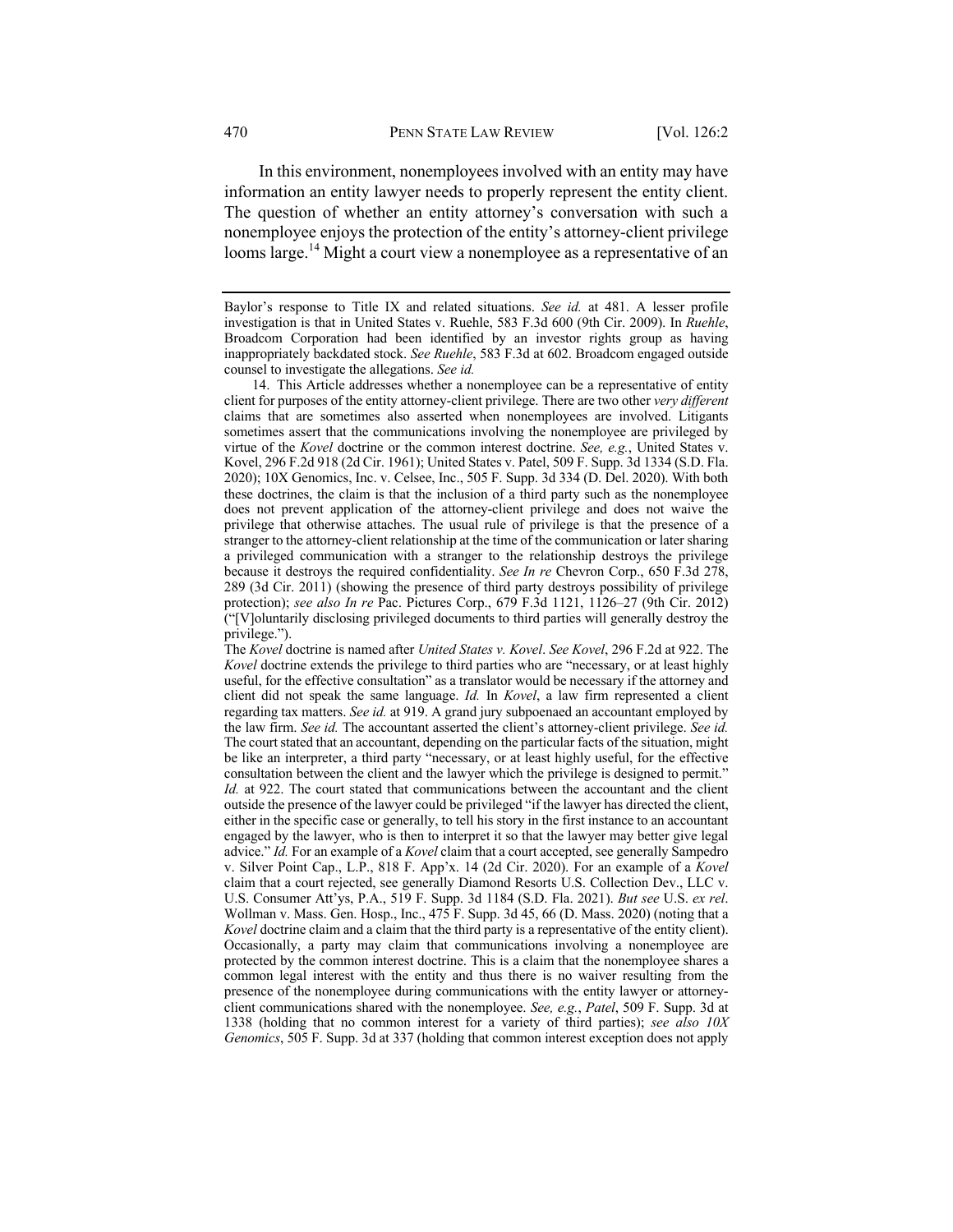entity for privilege purposes such that the entity's privilege protects the attorney's communication with that nonemployee?<sup>15</sup>

For example, an attorney for a hospital being sued for negligence regarding a patient's treatment needs to talk with everyone involved in the patient's treatment at the hospital so that the attorney can render proper legal advice to the hospital regarding its liability and defense. Federal courts and state courts following *Upjohn* would apply the hospital's attorney-client privilege to protect communications involving the hospital's attorney and nurses employed by the hospital at the time of the communication who have information about the patient's treatment.<sup>16</sup> Many courts would also apply the hospital's attorney-client privilege to protect that attorney's communications with nurses who were hospital employees at the time of the incident and have information about the incident, but who are former hospital employees at the time they communicate with the hospital's attorney.<sup>17</sup>

16. The Supreme Court in *Upjohn* stated that communications between the corporation's employees and the corporation's lawyer can be privileged by the corporation's privilege. *See infra* Part IV (discussing *Upjohn*); *see also In re* Kellogg Brown & Root, Inc., 756 F.3d 754, 757–58 (D.C. Cir. 2014), *cert. denied sub nom.*, United States *ex rel.* Barko v. Kellogg Brown & Root, Inc., 574 U.S. 1122 (2015) (reasoning that privilege can apply to communications involving employees and lawyer for the corporation that are a part of an internal investigation of alleged illegal activities by the corporation).

17. The Supreme Court in *Upjohn* did not decide whether this privilege extended to conversations with former employees. *See Upjohn*, 449 U.S. at 394 n.3; *see also infra* Part IV.C (discussing the fact that this question was not decided). Even so, many courts have applied the privilege when the corporation's attorney communicated with former employees. *See, e.g.*, *In re* Coordinated Pretrial Procs. in Petroleum Prod. Antitrust Litig., 658 F.2d 1355, 1361 n.7 (9th Cir. 1981), *cert. denied sub nom.*, California v. Standard Oil Co. of Cal., 455 U.S. 990 (1982) ("Former employees, as well as current employees, may possess the relevant information needed by corporate counsel to advise the client."); *In re* Allen, 106 F.3d 582, 606 (4th Cir. 1997) (discussing the fact that privilege can apply when corporate lawyer communicates with former employees); *In re* General Motors LLC Ignition Switch Litig., 80 F. Supp. 3d 521, 527 (S.D.N.Y. 2015) ("[D]istrict courts in this

to communications in acquisition process). Communications involving corporate insiders who are nonemployees usually do not fit within the parameters of this doctrine because the third parties do not usually share a legal common interest with the entity. *See generally* Grace M. Giesel, *End the Experiment: The Attorney-Client Privilege Should Not Protect Communications in the Allied Lawyer Setting*, 95 MARQ. L. REV. 475 (2012) (discussing the common interest doctrine).

<sup>15.</sup> The privilege application would, of course, also depend on whether the other requirements of the privilege are satisfied. In an internal investigation, one of the more substantial privilege hurdles is proving that the investigation was for the purpose of legal advice. Some courts require proof that the investigation report and accompanying documents would not have existed if the corporation had not needed legal advice. *See, e.g.*, Guo Wengui v. Clark Hill, PLC, 338 F.R.D. 7, 13–14 (D.D.C. 2021); *In re* Experian Data Breach Litig., SACV 15-1592 AG, 2017 WL 4325583, at \*2–3 (C.D. Cal. May 18, 2017); *In re* Target Corp. Customer Data Sec. Breach Litig., MDL No. 14-2522, 2015 WL 6777384, at \*2–3 (D. Minn. Oct. 23, 2015); *see also* Thomas E. Spahn, *Privilege and Work Product Protection for Corporate Investigations After Clark Hill: Part IV*, CORP. COUNS. BUS.J. (May 24, 2021), https://bit.ly/3EM8x25.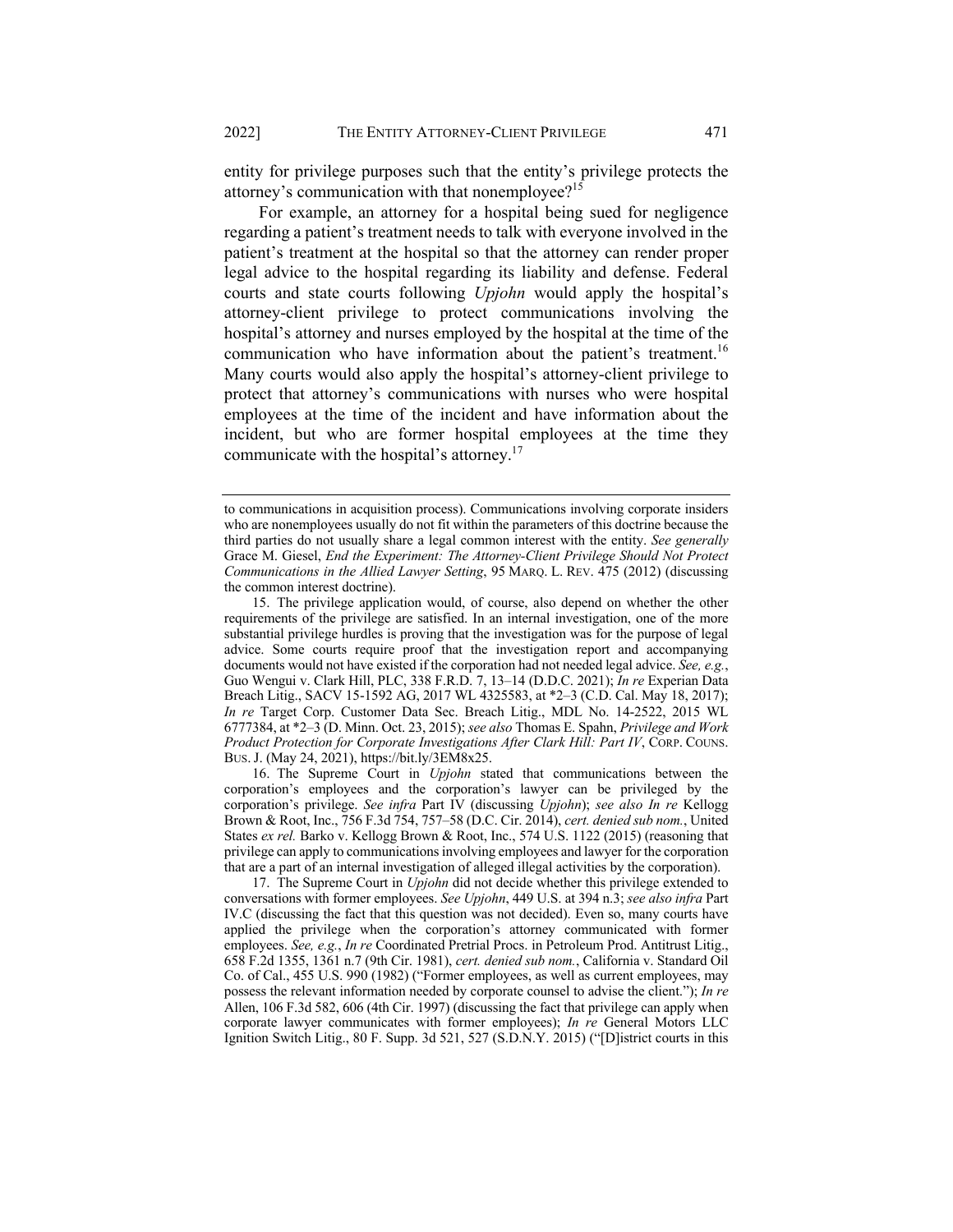#### 472 PENN STATE LAW REVIEW [Vol. 126:2

Should the hospital's privilege protect communications between the hospital's attorney and nurses who have information about the incident, were part of the treatment team, but who were never hospital employees? These nurses might be employees of a third-party entity that has contracted with the hospital to provide nurses with specialized training to assist in staffing the hospital. They might simply be individual independent contractor workers. Perhaps they work alongside hospital employees and other nonemployees for months, or even years, treating hospital patients.

Many courts have agreed that such nonemployees can be representatives of the client for purposes of the privilege.<sup>18</sup> Some courts, to identify these nonemployees, have applied an analysis that recognizes that a nonemployee of an entity can be a representative of the entity for purposes of the entity's attorney-client privilege if that nonemployee is the "functional equivalent" of an employee and has information the entity's lawyer needs to render proper advice to the entity.<sup>19</sup> Some courts have interpreted this functional equivalent analysis to be an analysis of whether

18. *See, e.g.*, Hudock v. LG Elec. U.S.A., Inc., Case No. 0:16-cv-1220-JRT-KMM, 2019 WL 5692290, at \*7 (D. Minn. Nov. 4, 2019) (finding that communications of nonemployees were protected by the entity's privilege); Dialysis Clinic, Inc. v. Medley, 567 S.W.3d 314, 324–25 (Tenn. 2019) (finding that communications of nonemployees were protected by the entity's privilege).

19. This approach, a creation of the United States Court of Appeals for the Eighth Circuit in *In re* Bieter Co., 16 F.3d 929, 938 (8th Cir. 1994), was an attempt to follow *Upjohn*'s theoretical underpinnings and analysis by focusing on the function of the individual vis-à-vis the entity and the goals of the privilege in evaluating the situation of a nonemployee. *See infra* Part VII.A (discussing *Bieter*).

Circuit have consistently held that the privilege also extends to 'conversations between corporate counsel and former employees of the corporation, so long as the discussion related to the former employee's conduct and knowledge gained during employment."") (quoting *In re* Refco Inc. Sec. Litig., 2012 WL 678139, at \*2 (S.D.N.Y. Feb. 28, 2012)); Vegnani v. Medlogix, LLC, Civil No. 19-11291-LTS, 2020 WL 5634349, at \*2 (D. Mass. Sept. 21, 2020) ("Those courts which have addressed whether the privilege extends to former employees have largely concluded that it does, including two courts in this District."); *see also infra* Part V (discussing courts' treatments of former employees).

Other courts have decided not to view former employees as representatives of exemployers for purposes of the privilege. *See* Newman v. Highland School Dist. No. 203, 381 P.3d 1188, 1193 (Wash. 2016) (en banc) (refusing to extend the entity's privilege to communications involving the lawyer for the entity and individuals who had been employees at the time of the incident being investigated but no longer employees at the time of the communications); *see also* Douglas R. Richmond, *The Attorney-Client Privilege and Former Employees*, 70 CATH. U. L. REV. 39, 54–55 (2021); PAUL R. RICE ET AL., THE ATTORNEY-CLIENT PRIVILEGE IN THE UNITED STATES § 4:18 (2020) (discussing former employees); *infra* Part V.B (discussing *Newman* decision).

*See, e.g.*, Berisha v. Lawson, 973 F.3d 1304, 1318 (11th Cir. 2020), *cert. denied*, 141 S. Ct. 2424 (July 2, 2021) (mem.) (finding that nonemployee's communications with the corporation's attorney are protected by the corporation's attorney-client privilege); United States v. Graf, 610 F.3d 1148 (9th Cir. 2010); *Bieter*, 16 F.3d at 938; Harvey v. Great Circle, No. 4:19-CV-902-NAB, 2020 WL 6544237, at \*13 (E.D. Mo. Nov. 6, 2020); Hermanson v. MultiCare Health Sys., Inc., 475 P.3d 484, 490 (Wash. 2020); Frank v. Morgans Hotel Grp. Mgmt. LLC, 116 N.Y.S.3d 889, 896 (N.Y. Sup. Ct. 2020).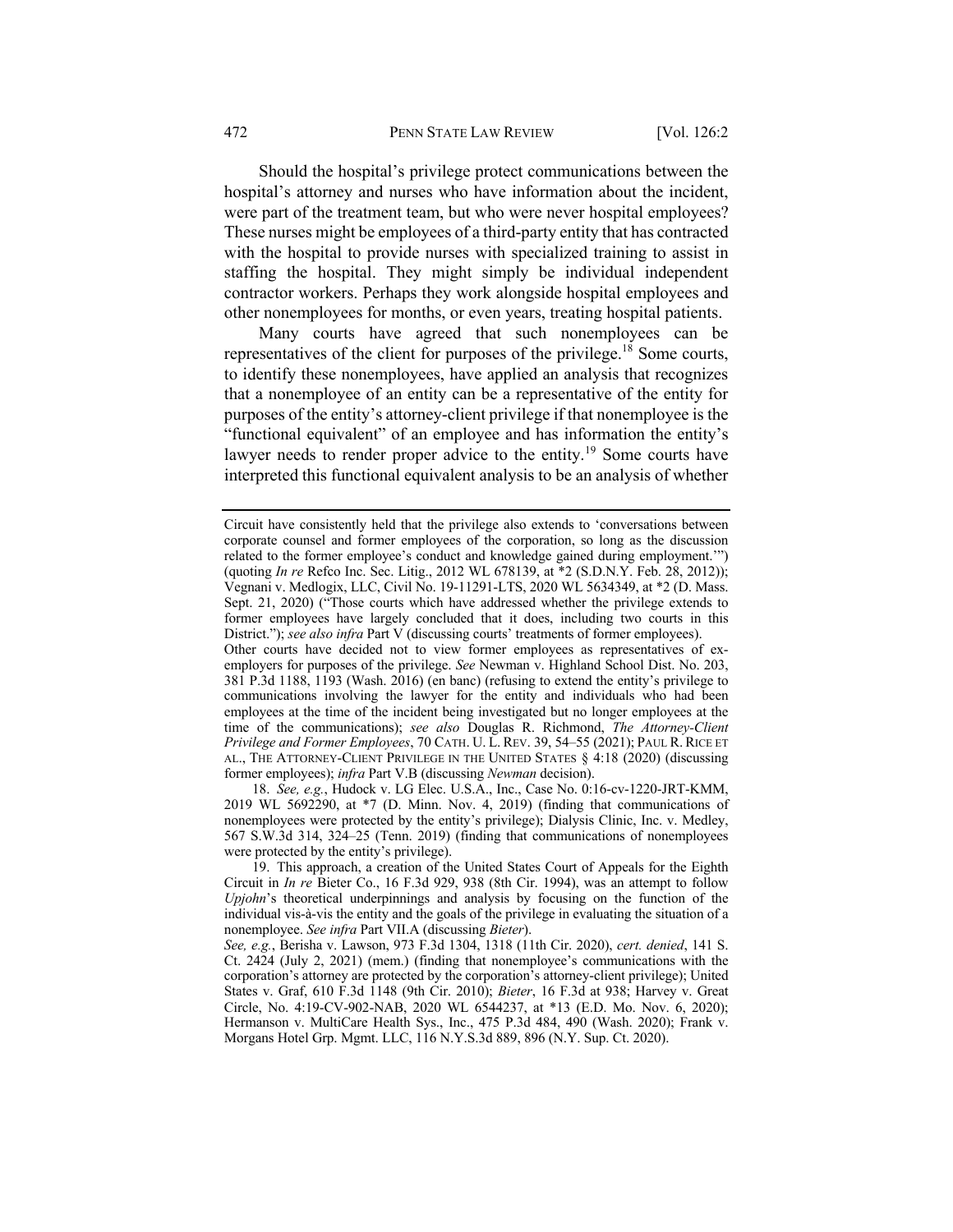the nonemployee is the functional equivalent of an employee as an employee might be viewed for purposes of employment law. With such an approach, whether the entity's privilege applies to a nonemployee's communications with an entity's lawyer hinges upon whether the nonemployee possesses characteristics that, in the court's view, are typical of employees. For some courts, the nonemployees must match a specific type of employee, even though the characteristics may not further the purposes of the privilege, and, in fact, may frustrate privilege goals enunciated in *Upjohn*.<sup>20</sup> These courts recognize a nonemployee as a representative of the entity client only if that nonemployee "looks like" the court's view of an employee or a subset of employees, regardless of the importance of the information that nonemployee possesses or the closeness of the nonemployee's relationship to the entity and the entity's enterprise.<sup>21</sup> Characteristics that courts suppose are traits of employees are not necessarily characteristics of employees of the twenty-first century. They are certainly suspect in the post-pandemic world. For example, postpandemic employees may not work at the location of the entity.<sup>22</sup> Yet, some courts focus on work location.<sup>23</sup>

The functional equivalent analysis discussed by some courts also seems to ignore that, traditionally, anyone in a principal-agent relationship with the client in an attorney-client setting can be a representative of the client for privilege purposes. This is true for individual clients as well as entity clients. A nonemployee can be a representative of the entity client because that nonemployee is an agent of the principal, the entity.<sup>24</sup> Being

<sup>20.</sup> *See infra* Part VII.B (discussing, among other cases, Export-Import Bank of the United States v. Asia Pulp & Paper Co., 232 F.R.D. 103, 113 (S.D.N.Y. 2005) (requiring that the nonemployee have a "key corporate job")); *see also Frank*, 116 N.Y.S.3d at 892 (analyzing criteria such as whether a third-party has "primary responsibility for a key corporate job and could make decisions on the corporation's behalf," and whether a thirdparty has "a continuous and close working relationship with the company's principals on matters critical to the company's position in litigation"); *In re* Dealer Mgmt. Sys. Antitrust Litig., 335 F.R.D. 510, 518 (N.D. Ill. 2020) (declining to adopt the doctrine but stated that the nonemployee did not, in any case, satisfy the elements of key corporate job, continuous and close relationship with principals on critical matters).

<sup>21.</sup> *See, e.g.*, People v. McQueen, 451825/2019, 2020 WL 1878107, \*3 (Sup. Ct. N.Y. Cnty. Feb. 21, 2020) (noting "the third-party must assume the functions and duties of a full-time employee"); *Frank*, 116 N.Y.S.3d at 892 (noting that inquiry is whether a contractor performs "the functions and duties of [a] full-time employee" and has become "a de facto employee").

<sup>22.</sup> *See infra* Part II (discussing work location).

<sup>23.</sup> *See, e.g.*, United States *ex rel.* Wollman v. Mass. Gen. Hosp., 475 F. Supp. 3d 45, 68 (D. Mass. 2020) (discussing a nonemployee that had his own office not at the corporate entity's location, and had other clients).

<sup>24.</sup> *See* RESTATEMENT (THIRD) OF THE LAW GOVERNING LAWYERS § 73 (AM. L. INST. 2000). Kentucky Rule of Evidence 503 defines "representative of the client" as follows:

<sup>(</sup>A) A person having authority to obtain professional legal services, or to act on advice thereby rendered on behalf of the client; or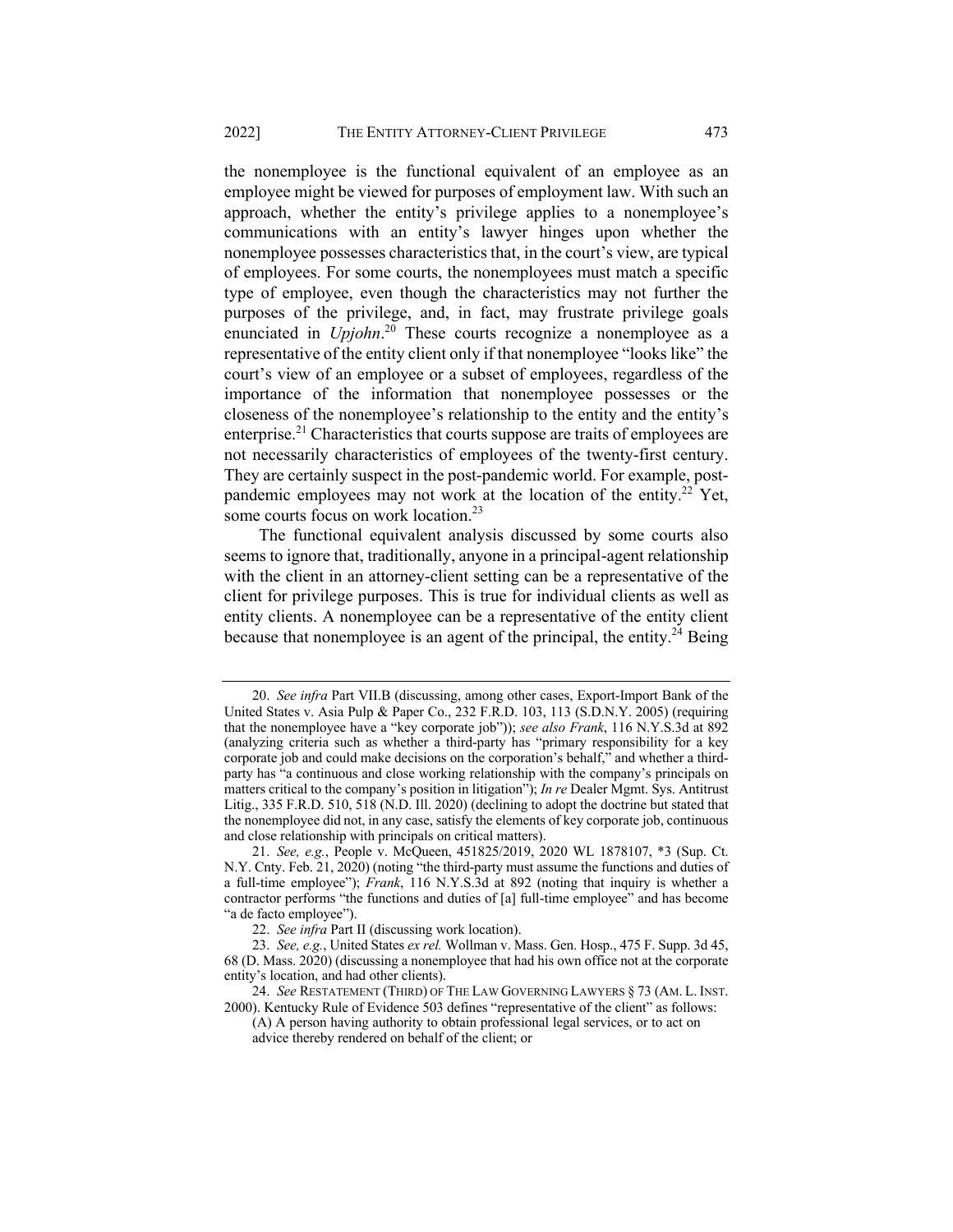an agent is not the same as being "like" an employee.<sup>25</sup> Courts applying the functional equivalent doctrine are not clear on how the functional equivalent analysis relates to agency status when the question of attorneyclient privilege application involves nonemployees of various sorts.<sup>26</sup> If a court is using its functional equivalent analysis as the only test of when a nonemployee can be a representative of an entity client for purposes of the entity's attorney-client privilege, and if that test is a narrow one focusing on the court's view of employee-like traits, a nonemployee who may be in a principal-agent relationship with the entity is not the functional equivalent of an entity employee and is therefore not a representative of the entity client for purposes of the entity client's attorney-client privilege. Such is a very flawed result.

This Article suggests that a proper identification of nonemployees who are representatives of the entity client for purposes of the privilege must be grounded in a more conceptual functional equivalent analysis. The *Upjohn* opinion clarified that employees, even low-level ones, can be representatives of the corporate entity client if those employees have information the entity's attorney needs to properly represent the entity client and consideration of other factors indicate that recognizing the employee as a representative of the entity client for purposes of the entity's privilege further the goals of the privilege.<sup>27</sup> Likewise, and for the same reason, an entity's privilege should apply to a nonemployee if the following is true:

1. the nonemployee has a significant relationship with the entity and the matter that is the subject of the entity's need for legal advice; and 2. the nonemployee has the information necessary for the entity's attorney to provide proper legal advice.

<sup>(</sup>B) Any employee or representative of the client who makes or receives a confidential communication:

<sup>(</sup>i) In the course and scope of his or her employment;

<sup>(</sup>ii) Concerning the subject matter of his or her employment; and

<sup>(</sup>iii) To effectuate legal representation for the client.

KY. R. EVID. 503(a)(2). At least regarding this rule, an employee is but one type of representative of the client*; see also infra* Part VI (discussing *Restatement* view of agent as representative of the client).

<sup>25.</sup> *See* RESTATEMENT (THIRD) OF AGENCY § 1.01 (AM. L. INST. 2006) (establishing that the principal "manifests . . . that the agent shall act on the principal's behalf and subject to the principal's control" and the agent agrees to this arrangement).

<sup>26.</sup> *See, e.g.*, *In re* Dealer Mgmt. Sys. Antitrust Litig., 335 F.R.D. 510, 517–18 (N.D. Ill. 2020) (discussing functional equivalence but not agency); *Frank*, 116 N.Y.S.3d at 891– 93 (same). In contrast, in the Washington Supreme Court, the dissent in Hermanson v. MultiCare Health Sys., Inc., 475 P.3d 484, 493–94 (Wash. 2020) addresses agency and functional equivalence but as defining unrelated categories of nonemployees.

<sup>27.</sup> *See infra* Part IV (discussing *Upjohn*).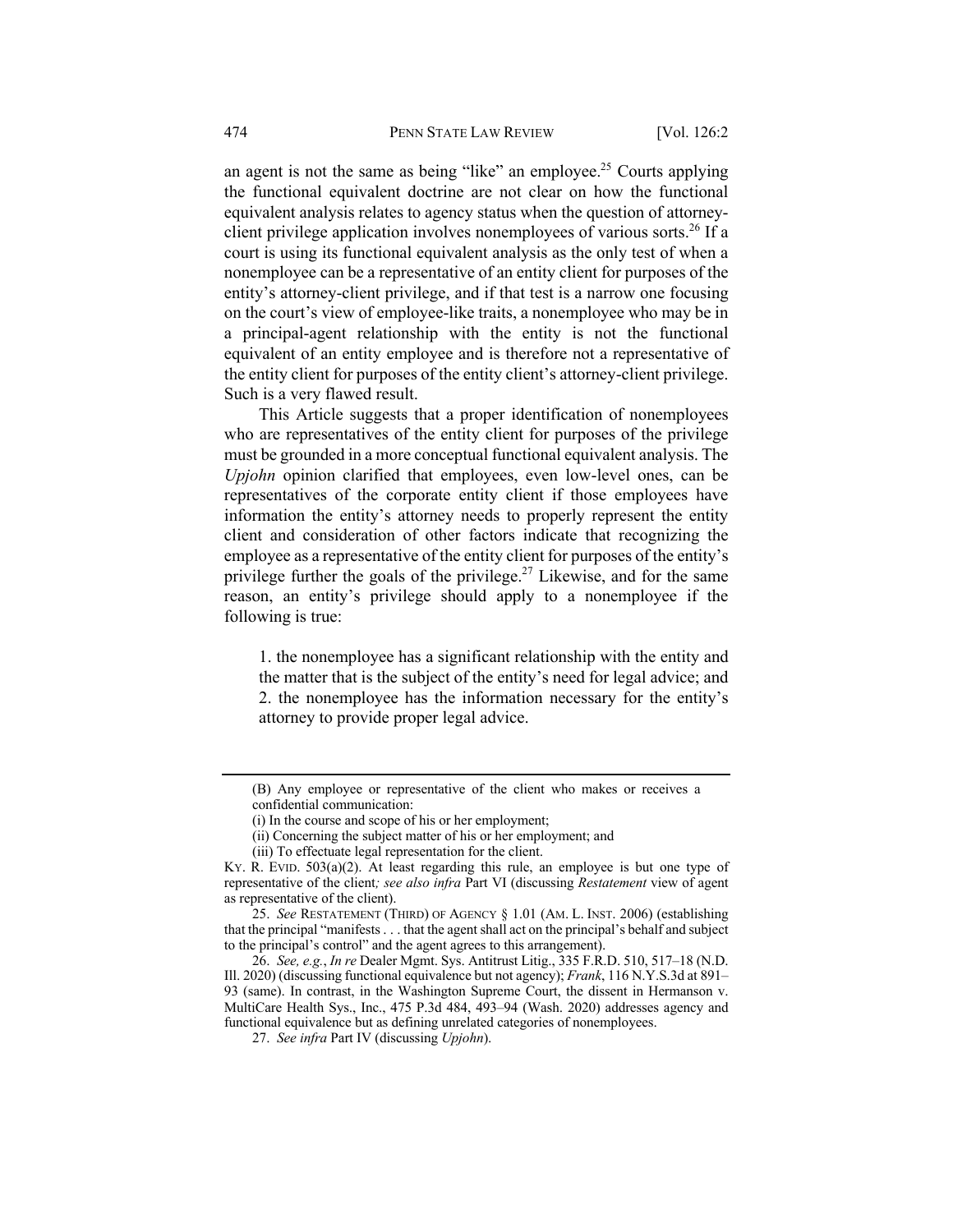The functional equivalent analysis should not require that the nonemployee share the characteristics of an employee, but rather that the nonemployee have a "significant relationship"<sup>28</sup> with the entity and the matter at issue. The important factor is not that the nonemployee is the functional equivalent of an *employee*; the important factor is that the nonemployee's *relationship* with the entity is the functional equivalent to the close and significant *relationship* an employee has with an employer.

A focus on the significance of the relationship for privilege purposes eliminates the need in many cases for a separate agency analysis. An agency analysis, just as is true with a focus on employee characteristics, can unduly complicate the privilege analysis with factors unimportant to the purpose and rationale of the privilege.<sup>29</sup> Nonemployees can be agents of the entity though they are independent contractors<sup>30</sup> or even employees of other entities,  $3\overline{1}$  but agency analysis is unnecessary in light of the reality of a significant relationship with the entity. As the Arizona Supreme Court stated in *Samaritan Foundation v. Goodfarb*: <sup>32</sup> "[A]n approach that

RESTATEMENT (THIRD) OF AGENCY, intro. (AM. L. INST. 2006).

<sup>28.</sup> *In re* Bieter Co., 16 F.3d 929, 938 (8th Cir. 1994) (noting "nonemployees who possess a 'significant relationship to the client and the client's involvement in the transaction that is the subject of the legal services'"); *see also* Berisha v. Lawson, 973 F.3d 1304, 1318 (11th Cir. 2020), *cert. denied*, 141 S. Ct. 2424 (2021) (mem.) (quoting *Bieter*  regarding the requirement of a "significant relationship"); *Hermanson*, 475 P.3d at 490 (quoting *Bieter* regarding the requirement of a "significant relationship").

<sup>29.</sup> Courts may not truly grasp agency as it applies in today's world and in these contexts. For example, many definitions of agency require the principal to have the right to "control" the agent. *See* RESTATEMENT (THIRD) OF AGENCY § 1.01 (AM. L. INST. 2006) (stating that the principal "manifests . . . that the agent shall act on the principal's behalf and subject to the principal's control" and the agent agrees to this arrangement); *see also* Boltz-Rubenstein v. Bank of Am., N.A., 624 B.R. 756, 762 (Bankr. E.D. Pa. 2021) (discussing the fact that both parties agree to the relationship and the principal controls the situation but all aspects of the agency can be implied from circumstances and conduct). In the context of the twenty-first century work environment, what is meant by "control"? As the *Introduction* to the *Restatement (Third) of Agency* states:

The common-law definition of a relationship of agency uses concepts, such as "manifestation" and "control," that embrace a wide spectrum of meanings and that in this application are highly fact-specific. As a result, agency law covers a broader set of relationships than might be expected. Manifestations may be made indirectly and in generalized ways, and legal implications do not necessarily depend on precise statements made to specifically identified individuals. Likewise, a principal's right of control, which entitles the principal to give interim instructions or directions to the agent, is a broadly drawn concept.

<sup>30.</sup> *See* RESTATEMENT (THIRD) OF THE LAW GOVERNING LAWYERS § 73 cmt. d (AM. L. INST. 2020) (explaining that independent contractors can be agents).

<sup>31.</sup> Agency can reach the employees of a third-party entity that is an agent of the host corporation. *See* RESTATEMENT (THIRD) OF THE LAW GOVERNING LAWYERS § 73 cmt. d (AM. L. INST. 2020).

<sup>32.</sup> 862 P.2d 870 (Ariz. 1993).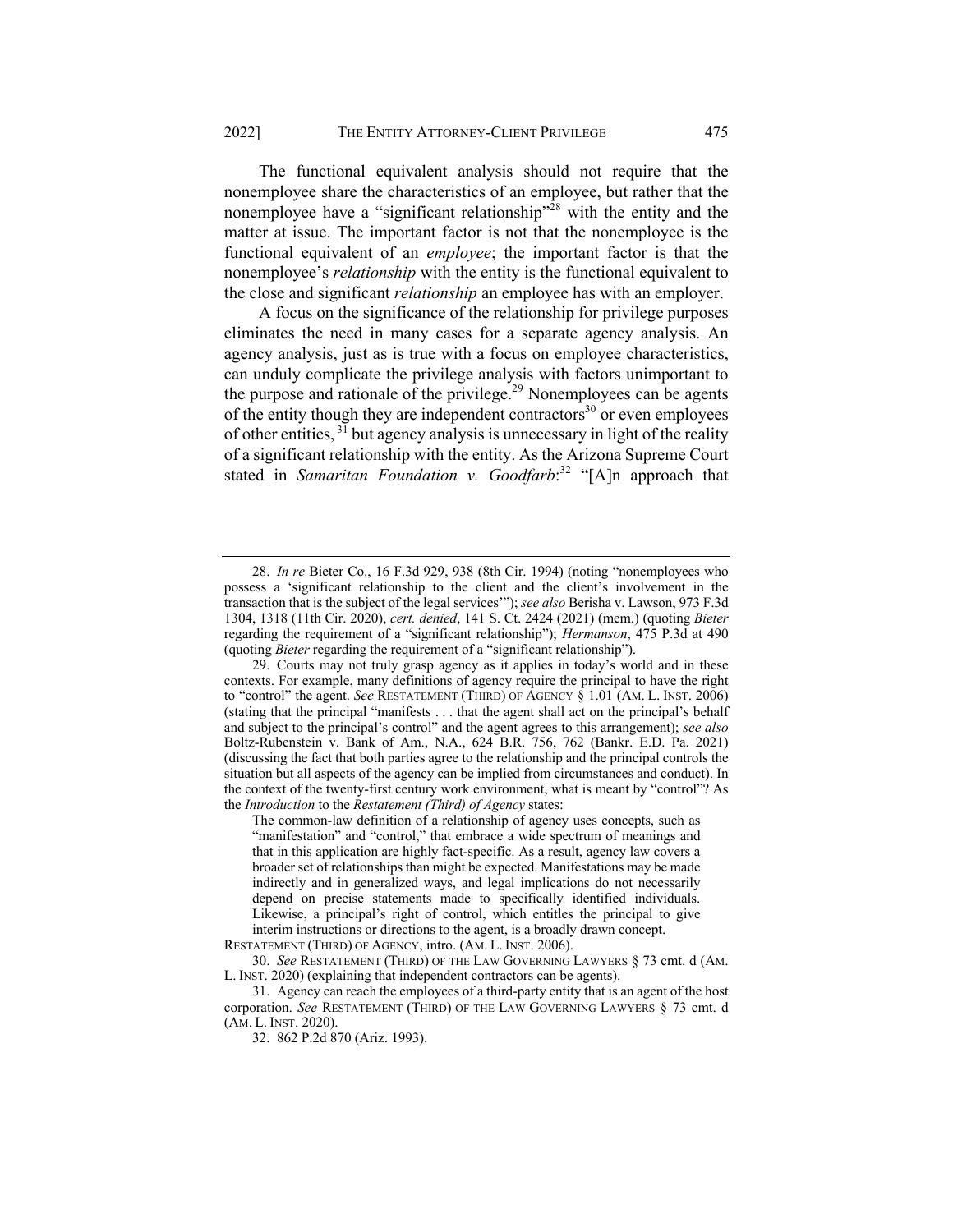focuses solely upon the status of the communicator fails to adequately meet the objectives sought to be served by the attorney-client privilege."<sup>33</sup>

Of course, any nonemployee who has been authorized to act on behalf of the entity principal in matters relevant to the privilege application and who otherwise satisfies the requirements of agency is an entity agent. Such a nonemployee is therefore a representative of the entity for privilege purposes. The agency relationship is certainly evidence of the significant relationship needed for the functional equivalent analysis. But the touchstone of the functional equivalent analysis rests on the significance of the relationship, whatever its form. An individual can be a representative of the client entity for privilege purposes if that individual's relationship is that of an employee, an agent, or an independent contractor who otherwise has a significant relationship with the entity. $34$ 

Applying the functional equivalent analysis as described in this Article allows the privilege to evolve along with the evolution of entity behavior. Doing so does not cause the privilege to be too expansive. In 1990, the entity privilege would have protected a communication between an employee nurse who was part of the treatment team in the example above. In 2021, it can protect that same communication between a nonemployee nurse who was part of the treatment team and the hospital attorney who is investigating the patient's claim of negligence.

Courts should find the suggested functional equivalent analysis more manageable. The analysis should allow courts to more reliably and consistently discern situations of proper privilege application. While analyzing degrees of relationship requires the exercise of careful judicial judgment, judges are perfectly capable of making this determination.<sup>35</sup> As the Second Circuit once said in an earlier time when dealing with a different facet of the privilege:

We realize also that the line we have drawn will not be so easy to apply as the simpler positions urged on us by the parties—the district judges will scarcely be able to leave the decision of such cases to computers;

<sup>33.</sup> *Id.* at 874.

<sup>34.</sup> *See, e.g.*, All. Constr. Sols., Inc. v. Dep't of Corr., 54 P.3d 861, 869 (Colo. 2002) (noting an "employee, agent, or independent contractor with a significant relationship not only to the . . . entity but also to the transaction that is the subject of the . . . entity's need for legal [advice]").

<sup>35.</sup> For an example of a court exercising such judgment in concluding a public insurance adjuster was a representative of an entity client though also a nonemployee (and other nonemployees were not), *see* Am. Ins. Co. v. Pine Terrace Homeowners Ass'n, No. 20-cv-00654-DDD, 2021 WL 2036541, at \*3–4 (D. Colo. May 21, 2021).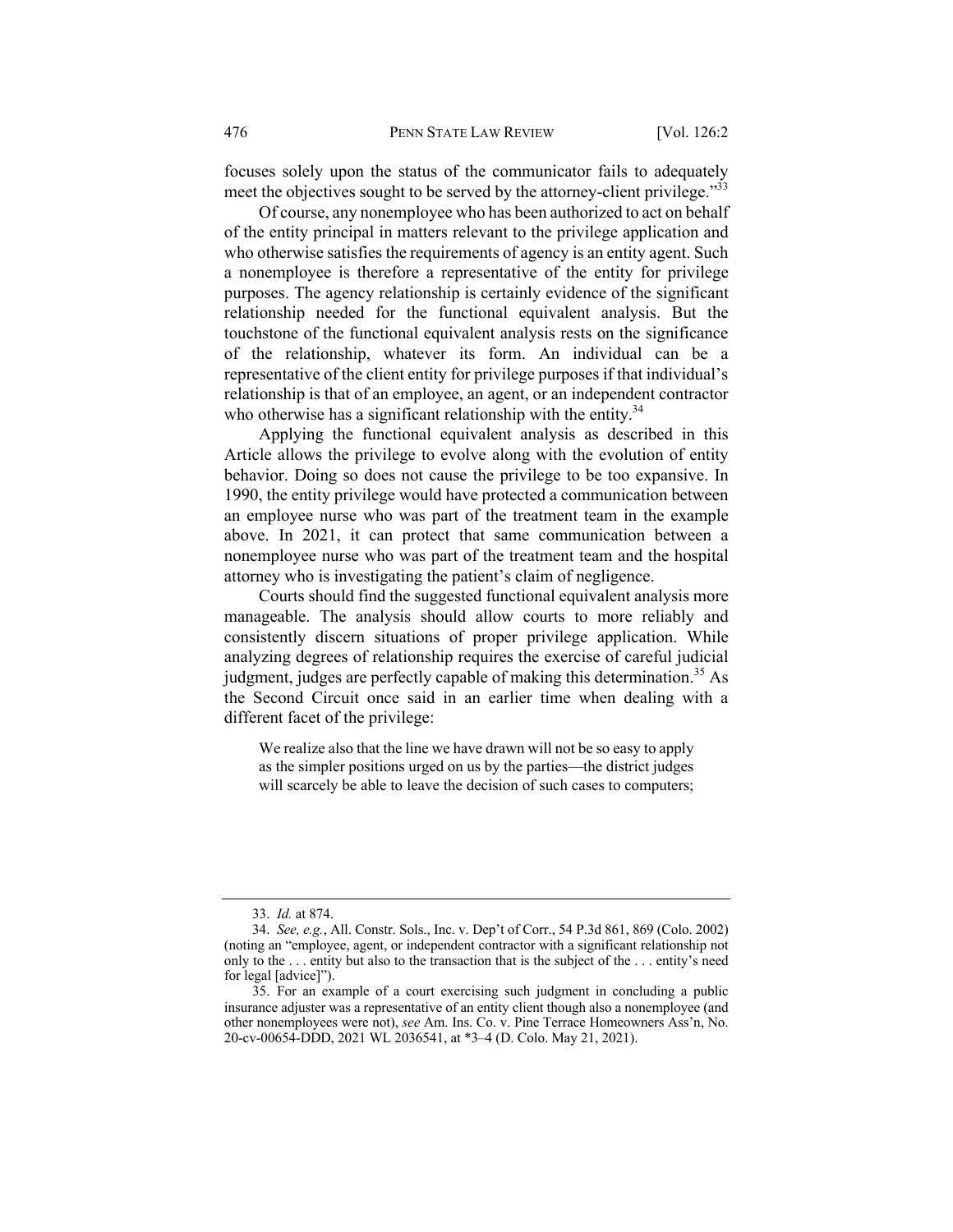but the distinction has to be made if the privilege is neither to be unduly expanded nor to become a trap.36

This Article, in Part II, discusses the substantial increase in recent years in entity reliance on nonemployees as essential pieces in the enterprise puzzle. Part III explains the parameters of the attorney-client privilege and, in particular, the privilege for corporations and other entities as that privilege was applied in the time before the Supreme Court's *Upjohn* opinion. In Part IV, the Article discusses the *Upjohn* opinion regarding employees as representatives of entities for purposes of the entity's privilege. Part V discusses courts' treatments of former employees, a special category of nonemployee. Part VI discusses Restatement agency concepts. Part VII reviews courts' applications of the functional equivalent analysis regarding nonemployees who are not former employees. Part VIII suggests an improved functional equivalent analysis that can better guide courts in identifying nonemployees who should be viewed as representatives of the entity client. This analysis should focus on the relationship between the entity and the nonemployee in the context of the particular dispute at issue and the information the nonemployee has as a result of that relationship. This analysis should be a particularized consideration of the significance of the relationship in that context. This Article concludes in Part IX that this improved analysis aligns with the goals and rationale of the privilege as presented in the *Upjohn* opinion. The approach can accomplish the goals of the entity attorney-client privilege in the context of the constantly changing entity organizational behavior of the twenty-first century.

## II. THE TWENTY-FIRST CENTURY AND ENTITY USE OF **NONEMPLOYEES**

Nonemployees provide all sorts of services in today's economic and other enterprises. For example, corporations often turn to nonemployees to provide human relations services or information technology services.<sup>37</sup> In the mid-twentieth century of Arthur Miller's *Death of a Salesman*, a corporate entity might have had a human relations department (although

<sup>36.</sup> United States v. Kovel, 296 F.2d 918, 922–23 (2d Cir. 1961) (discussing the fact that inclusion of a third party does not destroy the privilege if the third party is necessary (like a translator) for the representation to occur).

<sup>37.</sup> *See* G. Dautovic, *15 Must-Know Outsourcing Statistics for 2021*, FORTUNLY (Sept. 22, 2021), https://bit.ly/3AU7awd; Michael Stoler & Miles Underwood, *How Much Disruption? Deloitte Global Outsourcing Survey 2020*, DELOITTE (2020), https://bit.ly/2XJBcnt; Jessica Edgson, *27 Eye-Opening Outsourcing Statistics*, CAPITAL COUNS. (Apr. 2, 2021), https://bit.ly/3i5XpDE; Rebecca Baldridge, *Best HR Outsourcing for Small Businesses in 2021*, INC. (Feb. 11, 2020), https://bit.ly/3B9otKr; Dirk DeBie, *3 Types of Outsourcing in IT: Which One is Better to Choose?*, BUSINESSING (Dec. 11, 2020), https://bit.ly/2ZjDN8n.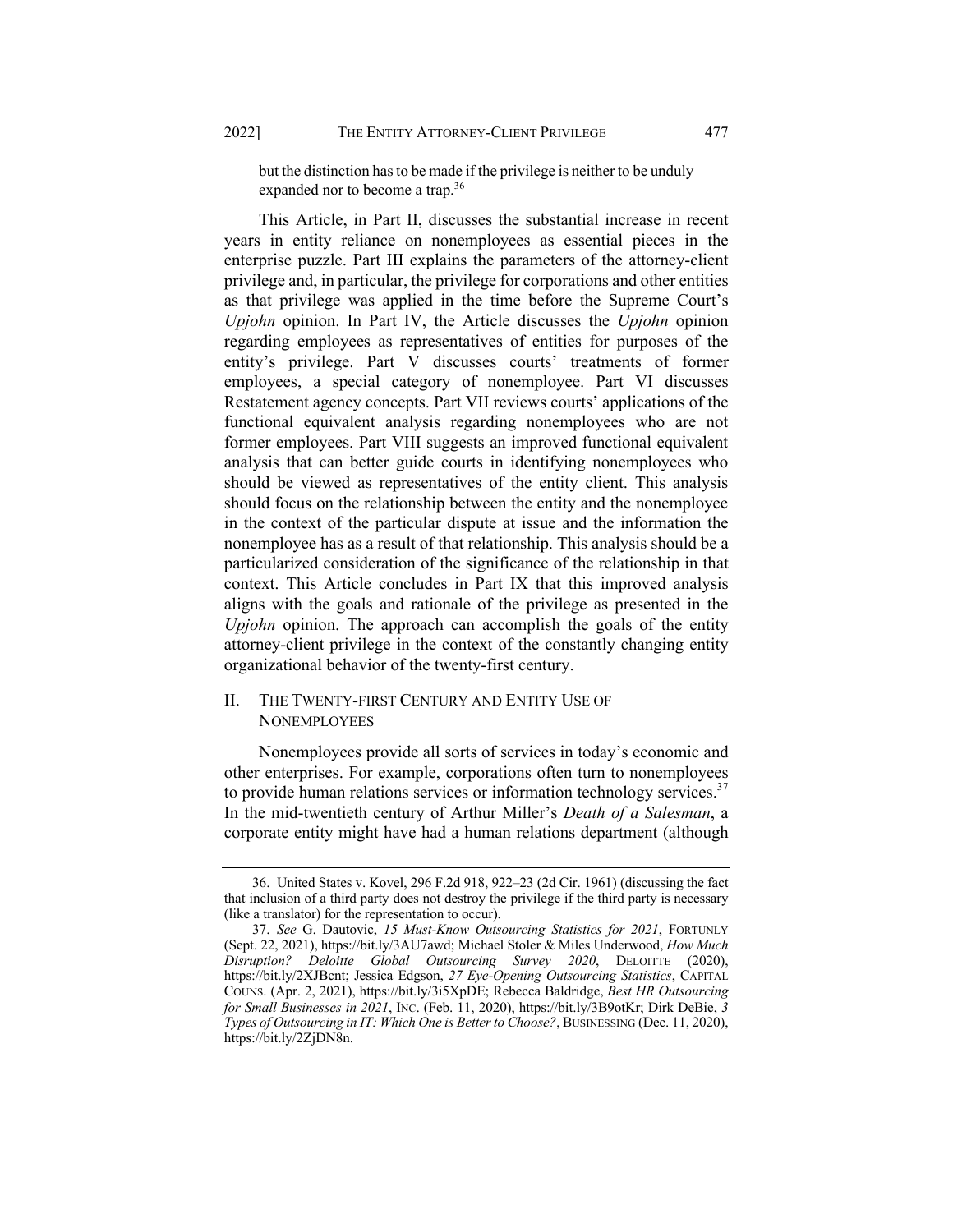perhaps called "personnel") that handled employment-related issues.<sup>38</sup> Today, however, many corporations enter outsourcing<sup>39</sup> contracts with third-party entities so that the third-party entity's employees provide all or many human relations services.<sup>40</sup> The third-party entity supplants the corporation's human relations department entirely or provides some of its employees to work with the corporation's employees. Occasionally, an entity contracts directly with an individual for services without a thirdparty employer in the mix. Yet, the entity engages the individual as an independent contractor so that the individual is not an entity employee. $41$ 

In this economic environment, even the definition of "employee" for purposes of employment law is fluid. Uber, Lyft, and other entities increasingly have used staffing models in which a large portion of the entity workforce is not within the employee classification under traditional employment law classification schemes. Responding to the social inequities such an approach creates when workers are not entitled to protections available to employees,<sup>42</sup> the California Supreme Court in 2018 adopted a classification scheme for purposes of employment law that results in more workers earning an employee classification rather than an independent contractor classification. $4^3$  The employee classification issue

<sup>38.</sup> *See* ARTHUR MILLER, DEATH OF A SALESMAN (1949).

<sup>39.</sup> Outsourcing has been described as follows:

Outsourcing is the business practice of hiring a party outside a company to perform services or create goods that were traditionally performed in-house by the company's own employees and staff. Outsourcing is a practice usually undertaken by companies as a cost-cutting measure. As such, it can affect a wide range of jobs, ranging from customer support to manufacturing to the back office. Outsourcing was first recognized as a business strategy in 1989 and became an integral part of business economics throughout the 1990s.

Alexandra Twin, *Outsourcing*, INVESTOPEDIA (Aug. 29, 2021), https://bit.ly/3ERO0JJ. 40. *See* Baldridge, *supra* note 37.

<sup>41.</sup> *See* Michael A. Chichester, Jr. & Sophia Behnia, *Covid Is Accelerating the Gig Economy*, 18 TODAY's GEN. COUNS. 1, 14–15 (May 2021), https://bit.ly/3kA13qV.

<sup>42.</sup> *See* Dynamex Operations West, Inc. v. Superior Ct., 416 P.3d 1, 5 (Cal. 2018). The court noted that an employee has the benefit of the employer paying social security, payroll tax, unemployment tax, state employment tax, and workers compensation insurance. *See id.* The employee also has wage and hour law protections and protection regarding working conditions. *See id.*

<sup>43.</sup> *See Dynamex*, 416 P.3d at 39 (adopting the ABC test rather than the *Borello* test). With the ABC test, a worker is not an independent contractor unless the worker is free from the company's control and direction as to how to perform the job, the job performed is outside the normal business activities of the employer, and the worker does the same sort of independent work for others that the worker does for the employer*. See id*.; *see also* S.G. Borello & Sons v. Dep't of Indus. Relations, 769 P.2d 399, 407 (Cal. 1989) (applying a test that is stricter regarding who is an employee).

California Assembly Bill 5 codified the ABC test. This Bill became law in 2019. California Proposition 22 carved out exceptions for some types of workers, creating a third classification for purposes of employment law that is somewhere between an employee and an independent contractor and thus has *some* of the worker rights of an employee. *See*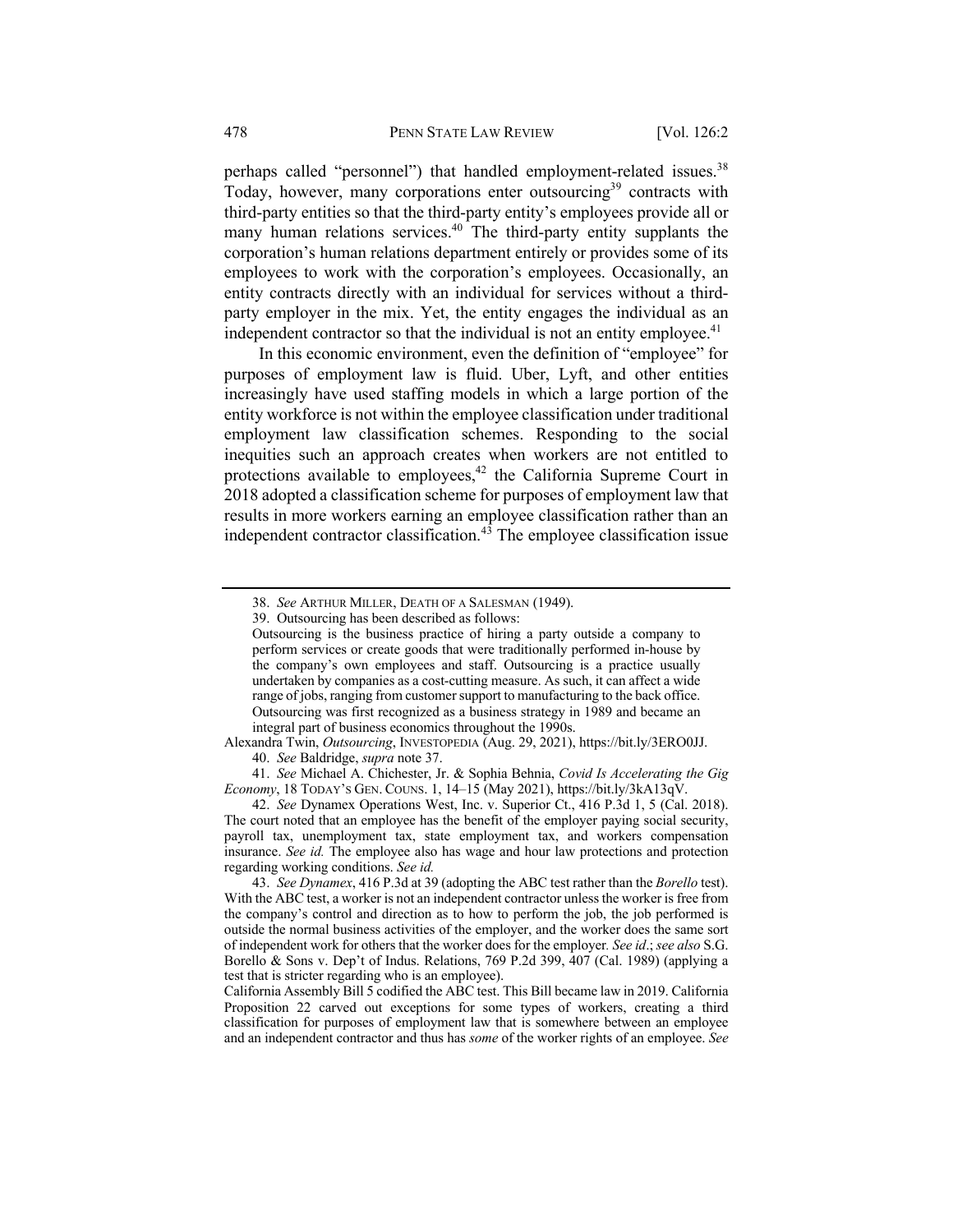has been an active one on the federal level as well.<sup>44</sup> Thus, even for purposes of employment law, the parameters of employee status are not clear and are not well defined.

Another shift in recent years has occurred regarding the location of work for all workers involved in enterprises. In the past, nonemployees, be they employees of a third-party entity or individual nonemployees, may have worked physically in the bricks-and-mortar location of the host entity alongside entity employees. But even before the COVID-19 pandemic forced acceptance of and increased comfort with remote work, some corporate employees worked remotely,<sup>45</sup> as did nonemployees.<sup>46</sup> Whether a nonemployee works remotely has not been and certainly is not, going forward, a badge of employee or employee-like status. The combination of familiarity with remote work resulting from the COVID-19 pandemic as well as technological innovation may result in even more remote work arrangements involving entity employees and nonemployees alike.<sup>47</sup>

45. *See* Chichester & Behnia, *supra* note 41, at 14–15 ("The benefits of using independent contractors have given rise to the burgeoning gig economy we see today. Technology and automation have made it easier for companies to connect directly with independent contractors and gig workers, and to ensure that workers fit the company's needs."); *see also* Alexandra Talty, *Work from Home 2019: The Top 100 Companies for Remote Jobs*, FORBES (Jan. 15, 2019, 8:00 AM), https://bit.ly/3z2gaxc (listing companies offering remote work pre-pandemic).

46. Sometimes remote work has involved work on different continents. *See* Jonathan Webb, *What is Offshoring? What is Outsourcing? Are They Different?*, FORBES (July 28, 2017, 7:05 PM), https://bit.ly/2Xf3NBh; Baldridge, *supra* note 37 ("The ultimate means to save a significant amount of money is to combine offshoring with outsourcing. That is move production to a third-party that is based in an overseas location. This has been an activity in which American corporations have been engaged for many decades.").

47. *See* Chichester & Behnia, *supra* note 41, at 14–15 ("As companies continue to rely on more remote workforces, they will inevitably outsource more flexible functions information technology, accounting, software and web development, to name a few—to independent contractors."); Lori Ioannou, *1 in 4 Americans Will Be Working Remotely in 2021, Upwork Survey Reveals*, CNBC (Feb. 6, 2021, 12:32 PM), https://cnb.cx/3z02SBq (finding that employees will work remotely and employers will be more likely to turn to remote freelancers for skills that are not in-house); Kathryn Vesel, *The Pandemic Forced a Massive Remote-Work Experiment. Now Comes the Hard Part*, CNN BUSINESS (Mar. 11, 2021, 8:36 AM) https://cnn.it/3z1joRV (reporting that some companies will remain 100% remote post-pandemic; others with use a hybrid approach; others will have all employees in the office).

Sarah Jaffe, *The Battle for the Future of "Gig" Work*, VOX (May 18, 2021, 8:00 AM), https://bit.ly/2YadFw0; *see also* Chichester & Behnia, *supra* note 41.

<sup>44.</sup> A proposed federal rule that would result in fewer determinations that workers are independent contractors was proposed in January of 2021 but withdrawn in May of 2021. *See* Jim Paretti et al., *DOL Withdraws Independent Contractor Regulations, Meaning More Uncertainty for Employers*, LITTLER (May 14, 2021), https://bit.ly/38TL9RN.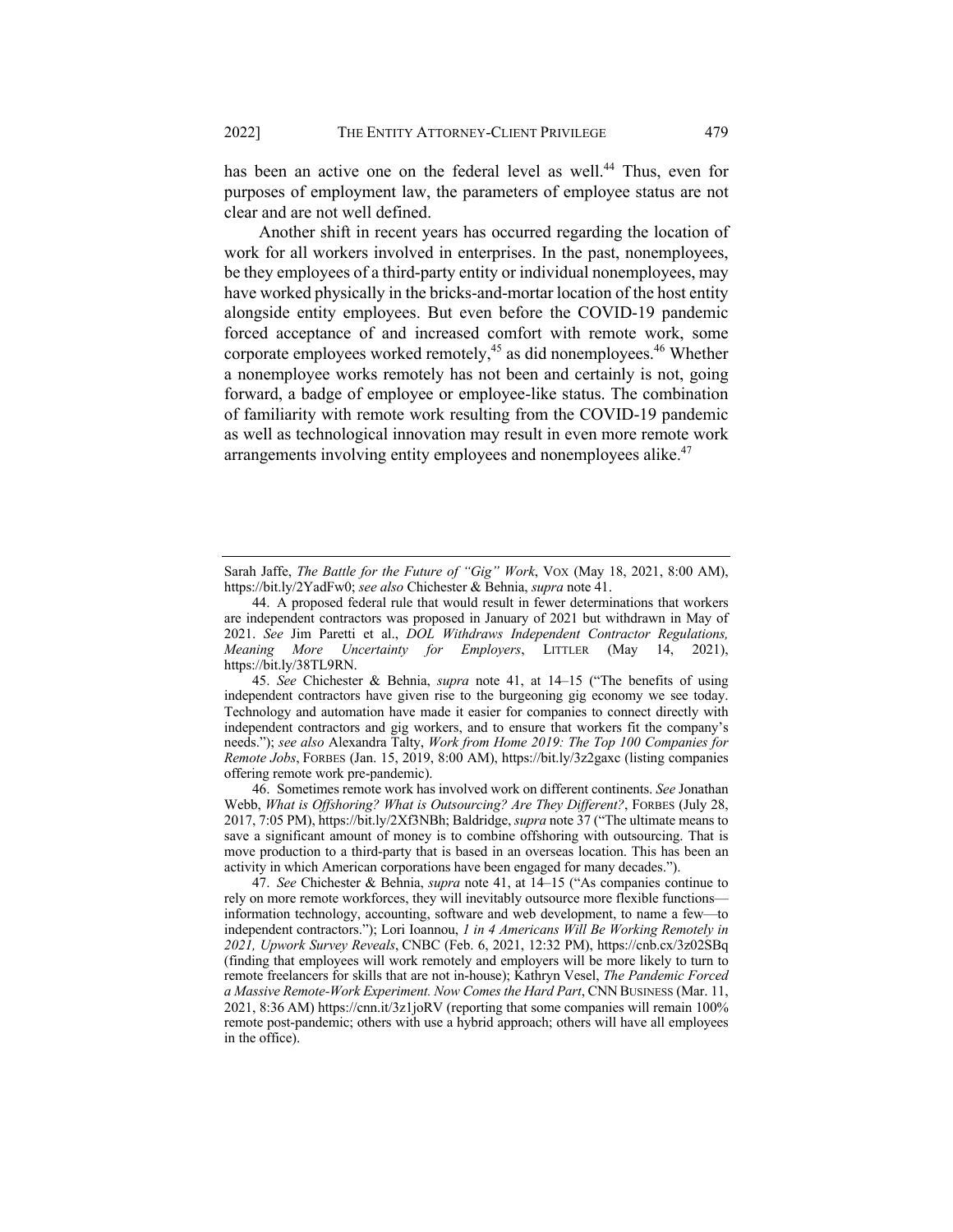#### III. THE ATTORNEY-CLIENT PRIVILEGE

#### *A. The Basics*

. . . .

The modern federal attorney-client privilege is largely a creature of common law, <sup>48</sup> although some tangential aspects of the privilege have become a part of the Federal Rules of Evidence.<sup>49</sup> Some states have codified the privilege<sup>50</sup> while some states continue to rely on the common law.<sup>51</sup> The federal system has a general statement regarding the privilege in Rule 501 of the Federal Rules of Evidence. Rule 501 states that "common law—as interpreted by United States courts in the light of reason and experience—governs a claim of privilege unless" the Constitution, a federal statute, or Supreme Court Rule states otherwise.<sup>52</sup>

Even though the parameters of the privilege are derived from a variety of sources, the sources agree on the basic bounds of the privilege. The attorney-client privilege protects certain communications involving an attorney and that attorney's client. Communications protected by the privilege cannot be compelled regardless of need.<sup>53</sup> The privilege protects communications between attorneys and clients or their representatives,<sup>54</sup>

<sup>48.</sup> There was an effort in the late 1960s and early 1970s to explicitly codify the definition of the privilege for purposes of federal law. The effort was unsuccessful. *See infra* Part III.B.2 (discussing the proposed rule). *See generally* 24 CHARLES ALAN WRIGHT & ARTHUR R. MILLER, FEDERAL PRACTICE AND PROCEDURE § 5471 (Kenneth W. Graham, Jr. & Ann Murphy eds., 2021) (1986) (discussing the effort).

<sup>49.</sup> Rule 502 of the Federal Rules of Evidence became effective in 2008 and deals with various ancillary issues related to waiver in situations such as inadvertent disclosure of privileged communications. *See* FED. R. EVID. 502.

<sup>50.</sup> *See, e.g.*, CAL. EVID. CODE § 954; KRE 503; N.Y. C.P.L.R. 4503.

<sup>51.</sup> For example, an Indiana statute provides, in part:

Except as otherwise provided by statute, the following persons shall not be required to testify regarding the following communications:

<sup>(1)</sup> Attorneys, as to confidential communications made to them in the course of their professional business, and as to advice given in such cases.

IND. CODE § 34-46-3-1; *see also* Groth v. Pence, 67 N.E.3d 1104, 1118–19 (Ind. Ct. App. 2017) (discussing Indiana's privilege scheme).

<sup>52.</sup> FED.R. EVID. 501. Rule 501 was adopted in 1974 and also clarifies that "in a civil case, state law governs privilege regarding a claim or defense for which state law supplies the rule of decision." *Id.*

<sup>53.</sup> *See* Guo Wengui v. Clark Hill, PLC, 338 F.R.D. 7, 13 (D.D.C. 2021) ("After all, unlike the work-product privilege, which may be overcome by a sufficient showing of need, the attorney-client privilege is absolute."); *see also* Fenceroy v. Gelita USA, Inc., 908 N.W.2d 235, 242–43 (Iowa 2018) ("Our law recognizes that a 'confidential communication between an attorney and the attorney's client is absolutely privileged from disclosure against the will of the client.'" (quoting Shook v. City of Davenport, 497 N.W.2d 883, 886 (Iowa 1996), *abrogated on other grounds by* Wells Dairy, Inc. v. Am. Indus. Refrigeration, Inc., 690 N.W.2d 38, 48 (Iowa 2004))).

<sup>54.</sup> The communication can flow from attorney to client or from client to attorney. *See, e.g.*, O'Gorman v. Kitchen, 20-cv-1404(LJL), 2021 WL 1292907, at \*2 (S.D.N.Y. Apr. 7, 2021) ("The privilege protects both the advice of the attorney to the client and the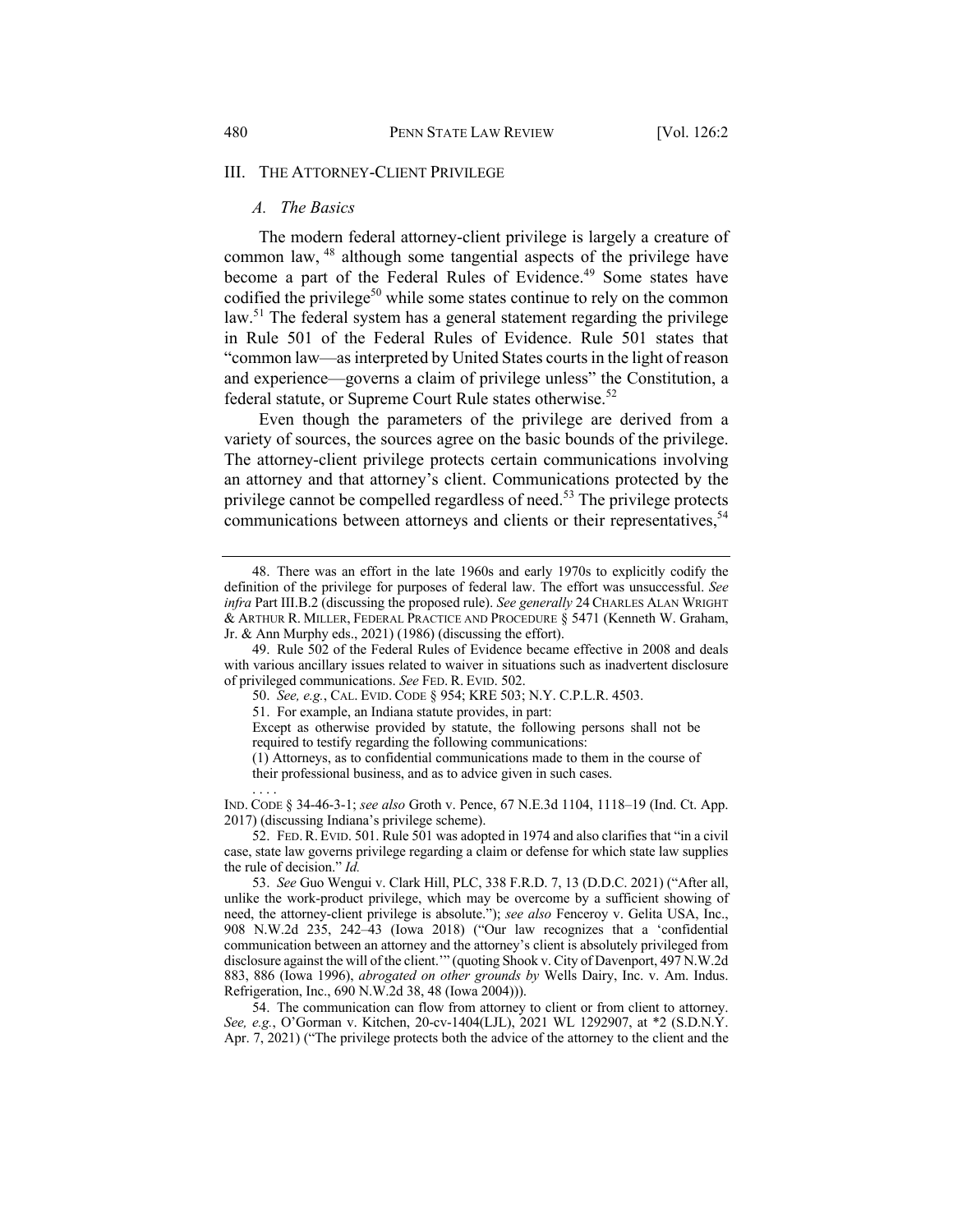in confidence, for the purpose of obtaining or receiving legal advice, and the communication cannot be in furtherance of a crime or fraud.<sup>55</sup> The privilege shields communications, not underlying facts that might be the subject of the communication.<sup>56</sup>

*United Shoe*, 89 F. Supp. at 358–59.

The *Restatement (Third) of the Law Governing Lawyers* similarly provides:

Except as otherwise provided in this Restatement, the attorney-client privilege may be invoked as provided in § 86 with respect to:

(1) a communication

(2) made between privileged persons

(3) in confidence

(4) for the purpose of obtaining or providing legal assistance for the client.

RESTATEMENT (THIRD) OF THE LAW GOVERNING LAWYERS § 68 (AM. L. INST. 2000)*; see also In re* Vioxx Prods. Litig., 501 F. Supp. 2d 789, 795 (E.D. La. 2007) ("Five elements are common to all definitions of the attorney-client privilege: (1) an attorney, (2) a client, (3) a communication, (4) confidentiality anticipated and preserved, and (5) legal advice or assistance being the purpose of the communication.").

56. *See Upjohn Co. v. United States*, 449 U.S. 382, 395–96 (1981), in which the Supreme Court stated:

The privilege only protects disclosure of communications; it does not protect disclosure of the underlying facts by those who communicated with the attorney: "[T]he protection of the privilege extends only to *communications* and not to facts. A fact is one thing and a communication concerning that fact is an entirely different thing. The client cannot be compelled to answer the question, 'What did you say or write to the attorney?' but may not refuse to disclose any relevant fact within his knowledge merely because he incorporated a statement of such fact into his communication to his attorney."

(quoting City of Philadelphia v. Westinghouse Elec. Corp., 205 F. Supp. 830, 831 (E.D. Pa. 1962); *see also* Attorney General v. Facebook, Inc., 164 N.E.3d 873, 886 (Mass. 2021) (suggesting that privilege protects communications but not the facts); Harris v. Hyundai Motor Mfg. Ala., LLC, Civil Action No. 2:19-CV-919-MHT, 2021 WL 1536577, at \*4 (M.D. Ala. Apr. 19, 2021) (finding that facts are not protected and communications are protected).

information communicated by the client that provides a basis for giving advice."); Attorney General v. Facebook, Inc., 164 N.E.3d 873, 885 (Mass. 2021) ("[P]rivilege covers the flow of confidential communications in both directions—from the attorney to the client and from the client to the attorney.").

<sup>55.</sup> Many courts, especially federal courts, use the definition of the privilege set forth in *United States v. United Shoe Mach. Corp.*, 89 F. Supp. 357, 358–59 (D. Mass. 1950). For example, the court in *EFCG, Inc. v. AEC Advisors, LLC*, 19-cv-8076 (RA)(BCM), 2020 WL 6378943, at \*2 (S.D.N.Y. Oct. 30, 2020), noted that "[u]nder federal common law, . . . the elements of the attorney-client privilege are well-settled" and then quoted the *United Shoe* definition of the privilege. Judge Wyzanski, in *United Shoe*, defined the privilege as follows:

The privilege applies only if (1) the asserted holder of the privilege is or sought to become a client; (2) the person to whom the communication was made (a) is a member of the bar of a court, or his subordinate and (b) in connection with this communication is acting as a lawyer; (3) the communication relates to a fact of which the attorney was informed (a) by his client (b) without the presence of strangers (c) for the purpose of securing primarily either (i) an opinion on law or (ii) legal services or (iii) assistance in some legal proceeding, and not (d) for the purpose of committing a crime or tort; and (4) the privilege has been (a) claimed and (b) not waived by the client.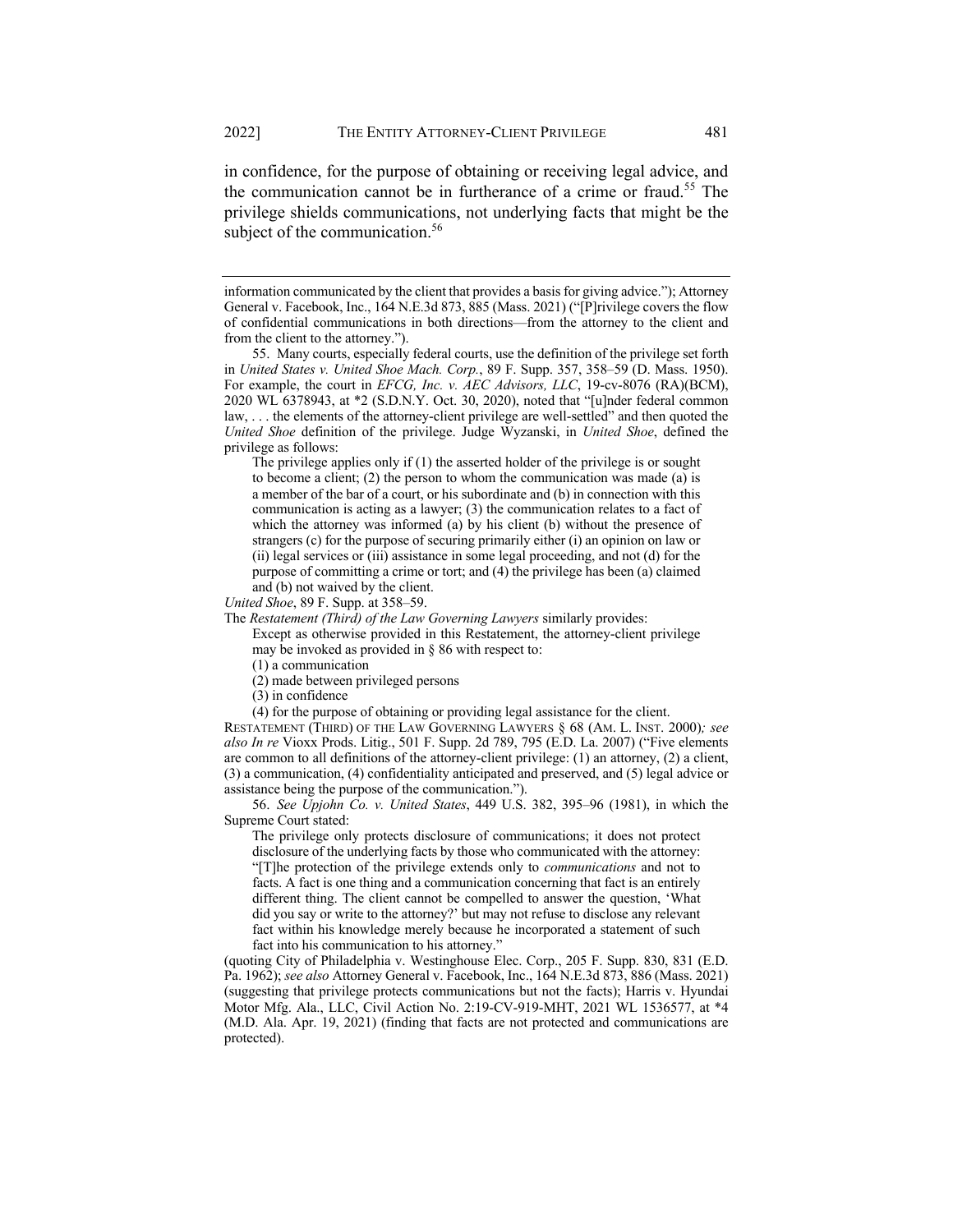### 482 PENN STATE LAW REVIEW [Vol. 126:2

The rationale of the privilege has several layers. The privilege enables clients to tell their lawyers everything about the matter—a "full and frank" disclosure.<sup>57</sup> Lawyers cannot render the best advice to their clients without all the relevant information.<sup>58</sup> The information disclosed by clients allows lawyers to render the best possible advice to the clients. An additional layer of rationale is that, as the Supreme Court in *Upjohn Company v. United States* explained, this fully-informed legal advice is necessary to "promote broader public interests in the observance of law and the administration of justice."59 The *Upjohn* Court also noted that "[t]he privilege recognizes that sound legal advice or advocacy serves public ends and that such advice or advocacy depends upon the lawyer's being fully informed by the client."<sup>60</sup> Full disclosure of the client's situation "better enable[s] the client to conform his conduct to the requirements of the law and to present legitimate claims or defenses when litigation arises."<sup>61</sup>

Without doubt, in particular situations, the privilege impedes the truth-finding process.<sup>62</sup> However, the collective legal wisdom over the centuries has concluded that the benefit of the privilege outweighs the cost to truth-finding on a meta level. As the Massachusetts court in *Attorney General v. Facebook, Inc.*<sup>63</sup> stated: "We have emphasized the value of

*See also* Geoffrey C. Hazard, Jr., *A Historical Perspective on the Attorney-Client Privilege*, 66 CAL. L. Rev. 1061, 1063 n.6 (1978) (discussing the *Annesley* case). For a more modern statement of this aspect of the privilege rationale, see Trammell v. United States, 445 U.S. 40, 51 (1980) ("[T]he lawyer-client privilege rests on the need for the advocate and counselor to know all that relates to the client's reasons for seeking representation if the professional mission is to be carried out.").

59. *Upjohn*, 449 U.S. at 389; *accord In re* Teleglobe Commc'ns Corp., 493 F.3d 345, 360–61 (3d Cir. 2007) (as amended on Oct. 12, 2007); *see also Facebook*, 164 N.E.3d at 885 (quoting Comm'r of Revenue v. Comcast Corp., 901 N.E.2d 1185, 1194 (Mass. 2009)).

60. *Upjohn*, 449 U.S. at 389; *see also* Commodity Futures Trading Comm'n v. Weintraub, 471 U.S. 343, 348 (1985) ("[T]he attorney-client privilege serves the function of promoting full and frank communications between attorneys and their clients. It thereby encourages observance of the law and aids in the administration of justice.").

61. United States v. Mass. Inst. of Tech., 129 F.3d 681, 684 (1st Cir. 1997) (citing *Upjohn*, 449 U.S. at 389–90).

62. *See* United States v. Nixon, 418 U.S. 683, 710 (1974) (suggesting that privilege is in "derogation of the search for truth"); *see also* 10x Genomics, Inc. v. Celsee, Inc., 505 F. Supp. 3d 334, 337 (D. Del. 2020) (noting that privilege obstructs the search for truth).

63. 164 N.E.3d 873 (Mass. 2021).

<sup>57.</sup> *Upjohn*, 449 U.S. at 389 (explaining that the "purpose is to encourage full and frank communication between attorneys and their clients").

<sup>58.</sup> This is a long-held rationale. In *Annesley v. Anglesea*, 17 How. St. Tr. 1139, 1237 (1743), an English court stated:

No man can conduct any of his affairs which relate to matters of law, without employing and consulting with an attorney; even if he is capable of doing it in point of skill, the law will not let him; and if he does not fully and candidly disclose every thing that is in his mind, which he apprehends may be in the least relative to the affair he consults his attorney upon, it will be impossible for the attorney properly to serve him.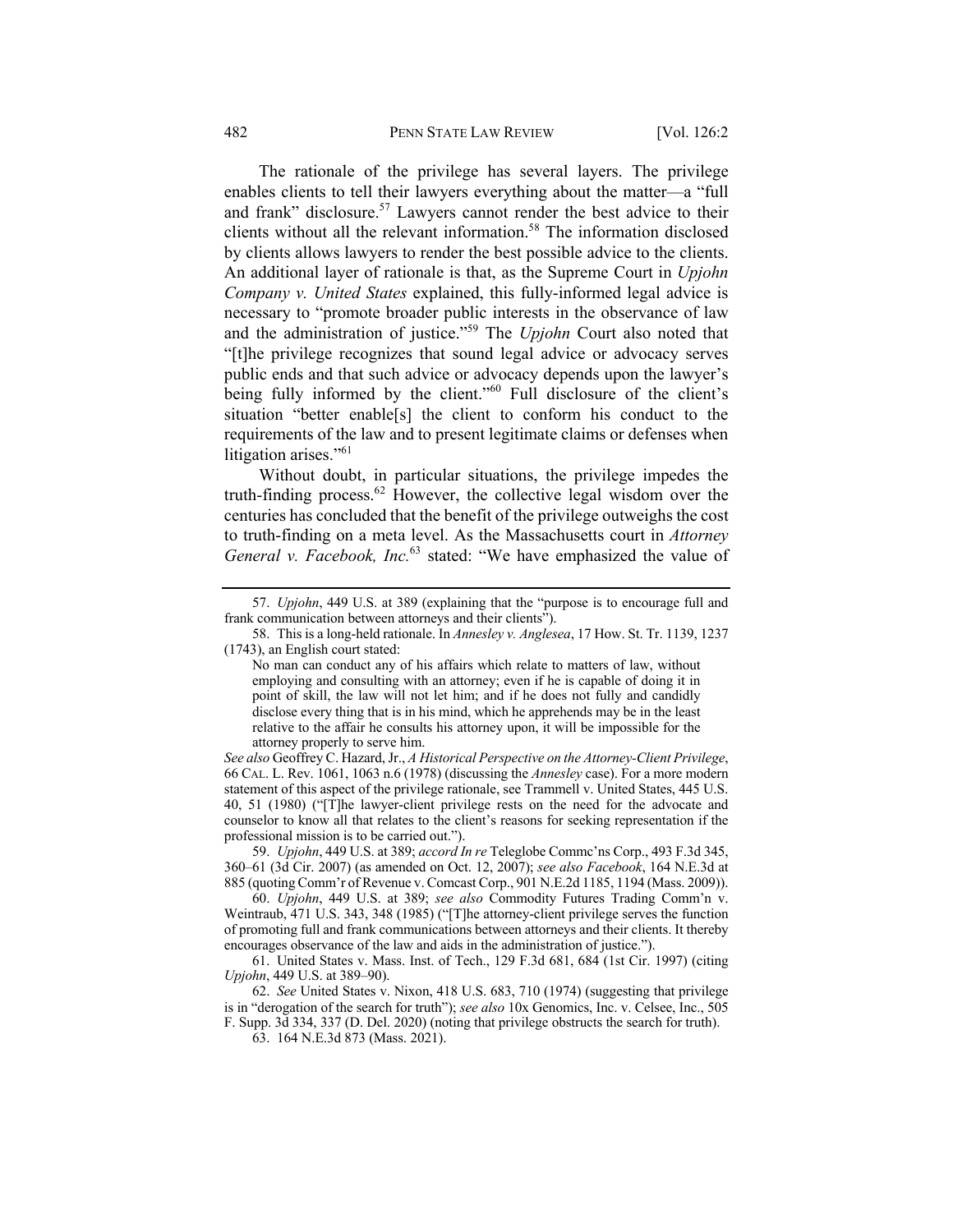protecting confidential attorney-client communications, as the 'social good derived from the proper performance of the functions of lawyers acting for their clients . . . outweigh[s] the harm that may come from the suppression of the evidence.'"<sup>64</sup> Another strong statement is in *Rhone-Poulenc Rorer Inc. v. Home Indemnity Company*, <sup>65</sup> in which the United States Court of Appeals for the Third Circuit stated, "The privilege encourages the client to reveal to the lawyer confidences necessary for the lawyer to provide advice and representation. As the privilege serves the interests of justice, it is worthy of maximum legal protection."<sup>66</sup>

Even so, courts are wary of the effect of the privilege on the development of the truth in particular cases. A common refrain in court opinions is that, because of this effect on truth-finding, the privilege should be construed narrowly.<sup>67</sup>

### *B. The Privilege for Entity Clients before* Upjohn

### 1. The Courts

Courts have long applied the attorney-client privilege to entity clients.68 The difficulty, historically, has been who, for purposes of the privilege, is a representative of the entity client in the communication with the attorney. Some courts, before and at the time of the *Upjohn* case, applied the corporation's attorney-client privilege, assuming all the other requirements were satisfied, only when the communication involved a

67. *See, e.g.*, Citizens for Resp. & Ethics in Wash. v. U.S. Dep't of Just., No. CV 19- 1552 (ABJ), 2021 WL 2652852, at \* 7 (D.D.C. May 3, 2021) (explaining that attorneyclient privilege is "'narrowly construed'" and "'limited to those situations in which its purposes will be served'") (quoting Coastal States Gas Corp. v. Dep't of Energy, 617 F.2d 854, 862 (D.C. Cir. 1980)); *see also* Diamond Resorts U.S. Collection Dev. v. US Consumer Att'ys, P.A., 519 F. Supp. 3d 1184, 1197 (S.D. Fla. 2021) (suggesting to construe the privilege narrowly "so as not to exceed the means necessary to support the policy which it promotes") (citing Fisher v. United States, 425 U.S. 391, 403 (1976)).

68. *See, e.g.*, United States v. Louisville & Nashville R.R. Co., 236 U.S. 318, 336 (1915); *see also* RESTATEMENT (THIRD) OF THE LAW GOVERNING LAWYERS § 73 cmt. b (AM. L. INST. 2000) ("Extending the privilege to corporations and other organizations was formerly a matter of doubt but is no longer questioned.").

<sup>64.</sup> *Id.* at 885–86 (quoting Hanover Ins. Co. v. Rapo & Jepsen Ins. Servs., Inc., 870 N.E.2d 1105, 1111 (Mass. 2007)); *see also* Matter of *In re* Grand Jury Investigation, 772 N.E.2d 9, 17 (Mass. 2002) ("Considerable public benefit inures when an institution voluntarily scrutinizes its own operations for the purpose of seeking advice from counsel on how to comply with the law, particularly where today's increasingly dense regulatory terrain makes such compliance 'hardly an instinctive matter.'" (quoting *Upjohn*, 449 U.S. at 392)).

<sup>65.</sup> 32 F.3d 851 (3d Cir. 1994).

<sup>66.</sup> *Id*. at 862 (citing *Upjohn*, 449 U.S. at 389; Haines v. Liggett Grp. Inc., 975 F.2d 81, 90 (3d Cir. 1992) (as amended on Sept. 17, 1992)); *see also* Rasby v. Pillen, 8:15-CV-226, 2016 WL 4995036, at \*3 (D. Neb. Sept. 19, 2016) (quoting *Rhone-Poulenc Rorer*, 32 F.3d at 862); Nemirofsky v. Seok Ki Kim, 523 F. Supp. 2d 998, 1001 (N.D. Cal. 2007) (as amended on Nov. 24, 2007) (quoting *Rhone-Poulenc Rorer*, 32 F.3d at 862).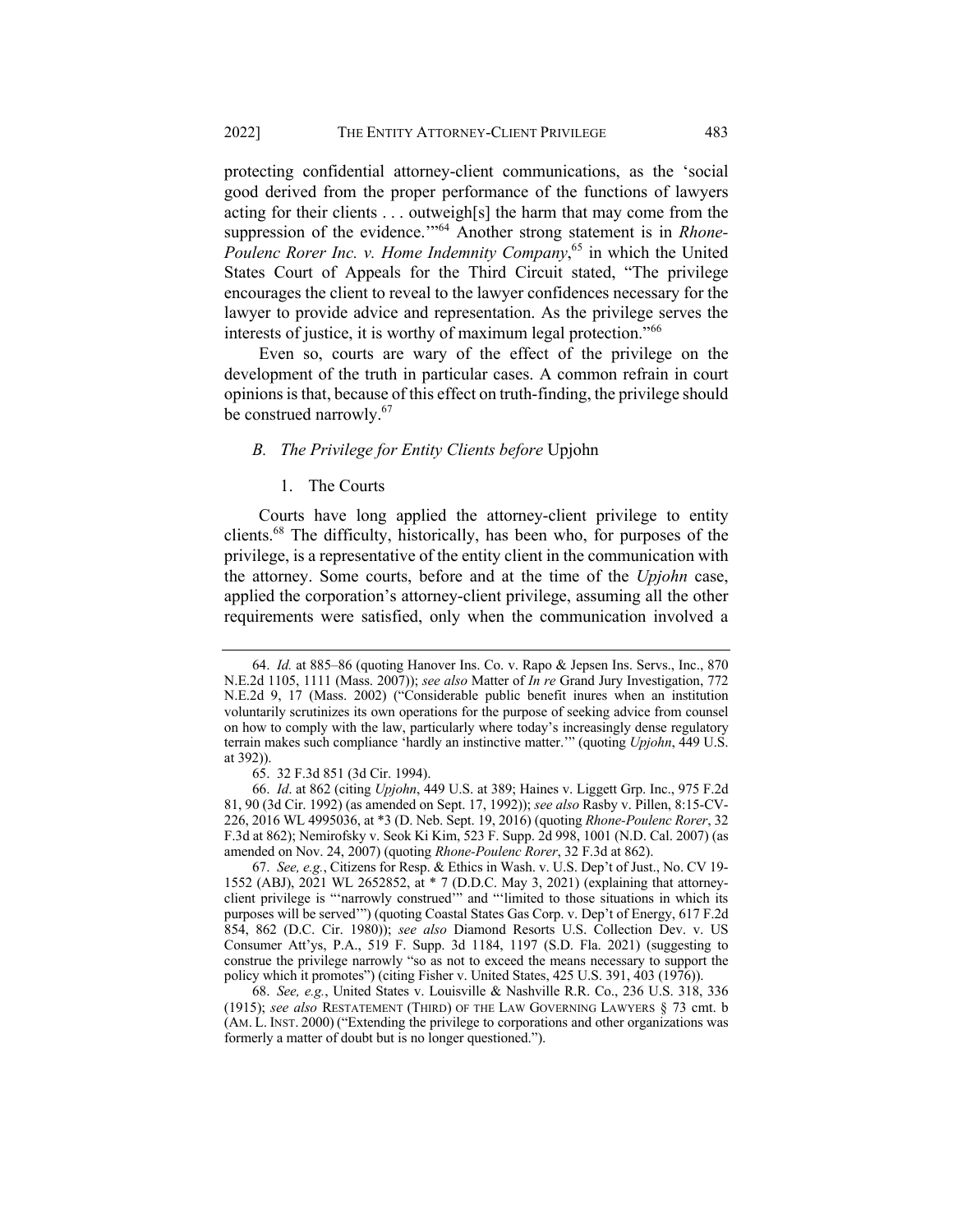member of the corporation's control group.<sup>69</sup> Members of the control group were generally high-level management employees—employees who controlled the corporate response to legal advice.<sup>70</sup> With the control group approach, the individual's authority to act for the corporation was vital and such authority usually resided with employees at the top of the entity hierarchy.<sup>71</sup> For example, the court in *City of Philadelphia v*. *Westinghouse Electric Corp.*, <sup>72</sup> stated:

[T]he most satisfactory solution, . . . , is that if the employee making the communication, of whatever rank he may be, is in a position to control or even to take a substantial part in a decision about any action which the corporation may take upon the advice of the attorney, or if he is an authorized member of a body or group which has that authority, then, in effect, he is (or personifies) the corporation when he makes his disclosure to the lawyer and the privilege would apply.<sup>73</sup>

Other courts working before the Supreme Court's *Upjohn* opinion adopted a broader view of who could be a representative of the entity client for purposes of the entity's privilege.<sup>74</sup> For example, in *Harper & Row Publishers, Inc. v. Decker*, <sup>75</sup> the United States Court of Appeals for the Seventh Circuit looked to whether the purpose of the communication was for the corporation to gain legal advice from the attorney, whether a higher-ranking employee instructed the communicating employee to speak with the lawyer to assist the corporation in gaining legal advice from the lawyer, and whether the subject matter of the communication between the entity lawyer and the employee related to the subject matter of the

<sup>69.</sup> *See, e.g.*, City of Philadelphia v. Westinghouse Elec. Corp., 210 F. Supp. 483, 485 (E.D. Pa. 1962) (reasoning that the corporation's attorney-client privilege can apply to a communication between the corporation's attorney and an employee in a position to act upon the legal advice).

<sup>70.</sup> *See* RESTATEMENT (THIRD) OF THE LAW GOVERNING LAWYERS § 73 cmt. d (AM. L. INST. 2000) (defining the control group).

<sup>71.</sup> For a discussion of the control group approach with a pre-*Upjohn* view, see Note, *Attorney-Client Privilege for Corporate Clients: The Control Group Test*, 84 HARV. L. REV. 424 (1970). For a more retrospective view, see RICE, *supra* note 17, at §§ 4:12–13; John W. Gergacz, *The Attorney-Corporate Client Privilege*, 37 A.B.A. 461, 466–67 (2021); *see also* Jason Batts, *Rethinking Attorney-Client Privilege*, 33 GEO. J. LEGAL ETHICS 1, 24–25 (2020).

<sup>72.</sup> 210 F. Supp. 483 (E.D. Pa. 1962).

<sup>73.</sup> *Id.* at 485.

<sup>74.</sup> *See, e.g.*, Harper & Row Pub., Inc. v. Decker, 423 F.2d 487, 491 (7th Cir. 1970), *aff'd*, 400 U.S. 348 (1971); Diversified Indus., Inc. v. Meredith, 572 F.2d 596, 609 (8th Cir. 1977).

<sup>75.</sup> 423 F.2d 487 (7th Cir. 1970). The opinion was affirmed by an equally divided Supreme Court without an opinion. *See* Decker v. Harper & Row Publishers, Inc., 400 U.S. 348, 349 (1971).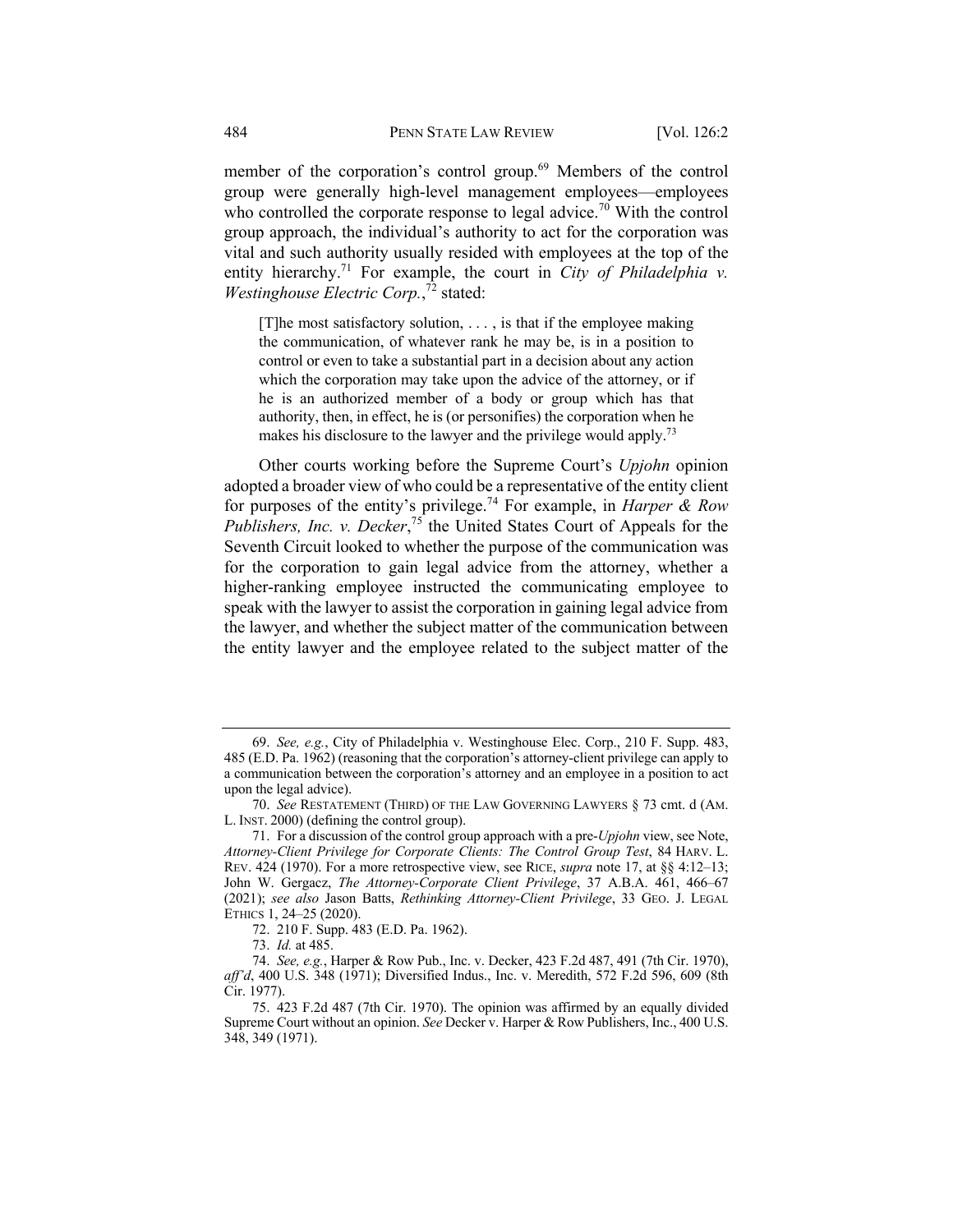employee's responsibilities for the corporation.<sup>76</sup> This approach was called a subject-matter approach.<sup>77</sup>

## 2. The Proposed Federal Rule of Evidence Defining the Privilege Generally and the Entity Privilege in Particular

In the late 1960s, some elements of the bar sought to codify the attorney-client privilege for purposes of federal law. While the effort was unsuccessful regarding a rule defining the parameters of the privilege,  $78$ the effort is nonetheless interesting with regard to the proposed treatment of the question at hand—identifying who can speak with an entity's attorney as a representative of the entity client for purposes of the privilege, and, assuming all other requirements of the privilege are satisfied, have the entity's attorney-client privilege protect the communication.

The initial proposed rule in 1969 defined the term, "representative of the client," as follows: "A 'representative of the client' is one having authority to obtain professional legal services, or to act on advice rendered thereto, on behalf of the client."<sup>79</sup> This definition was revised for a later version of the proposed rule by changing the "or" to an "and" so that the definition aligned more closely with the control group approach. The revised definition of the term, "representative of the client," was then as follows: "A 'representative of the client' is one having authority to obtain professional legal services, *and* to act on advice rendered thereto, on behalf of the client."80 The general statement of the rule provided that a communication between the entity's lawyer and the entity's "representative" that otherwise satisfied the requirements of the privilege was protected by the entity's privilege. $81$ 

The final proposed version of the rule presented to the Supreme Court omitted any definition of "representative of the client."<sup>82</sup> The Advisory

<sup>76.</sup> *See Harper & Row*, 423 F.2d at 491–92.

<sup>77.</sup> *See* RICE, *supra* note 17, at § 4:14; Gergacz, *supra* note 71, at § 3:71; *see also*  RESTATEMENT (THIRD) OF THE LAW GOVERNING LAWS. § 73 cmt. d (AM. L. INST. 2000) (describing the subject matter approach).

<sup>78.</sup> *See* WRIGHT & MILLER, *supra* note 49, at §§ 5321, 5471 (discussing the statutory history of Rule 503).

<sup>79.</sup> Preliminary Draft of Proposed Rules of Evidence for the United States District Courts and Magistrates, Rule  $503(a)(3)$ , 46 F.R.D. 77, 78 (proposed Mar. 31, 1969).

<sup>80.</sup> Revised Draft of Proposed Rules of Evidence for the United States Courts and Magistrates, Rule 503(a)(3), 51 F.R.D. 315, 361 (proposed 1971) (emphasis added); *see also* WRIGHT & MILLER, *supra* note 48, at § 5483.

<sup>81.</sup> *See id.* at 47–48; Preliminary Draft of Proposed Rules of Evidence for the United States District Courts and Magistrates, Rule 5-03(a)(3), 51 F.R.D. 315, 363 (proposed 1971).

<sup>82.</sup> Rules of Evidence for the United States Courts and Magistrates, Rule 503, 56 F.R.D. 183, 235–237 (1973).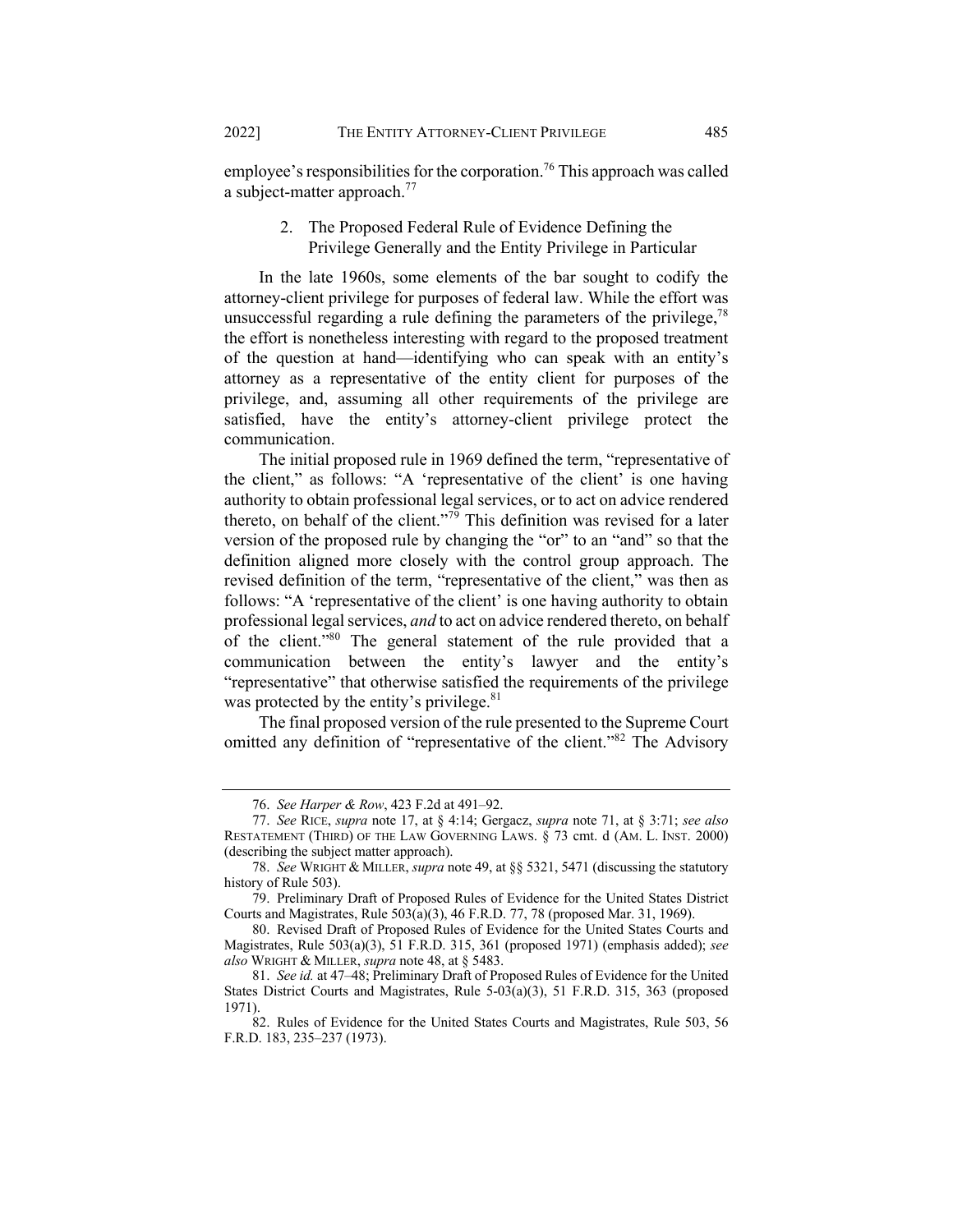Committee stated that "the matter is best left to resolution by decision on a case-by-case basis."<sup>83</sup> The Supreme Court approved this version of what has become known as Rule  $503$ ,<sup>84</sup> but Congress ultimately rejected the proposed Rule 503 entirely, perhaps as a result of the issue of the proper parameters of the privilege as applied to corporations and other entities.<sup>85</sup> Rule 501 survived and simply refers back to the common law for the privilege parameters.<sup>86</sup>

## IV. THE *UPJOHN* CASE: THE SUPREME COURT ADDRESSES WHO CAN BE A REPRESENTATIVE OF AN ENTITY CLIENT

### *A. The Lower Courts in the* Upjohn *Matter*

Upjohn Corporation learned, in the process of a tax audit, that employees of a foreign subsidiary had bribed foreign officials to secure business. Such bribes were, of course, illegal. $87$  Upjohn's General Counsel, after consultation with the Chairman of the Board of Directors and outside counsel, began an internal investigation.<sup>88</sup> The Chairman sent a letter to "[a]ll Foreign General and Area Managers" that contained a questionnaire about the "possibly illegal" payments and stated that the Chairman had asked Upjohn's General Counsel to investigate the matter.<sup>89</sup> The letter stated that everyone should treat the investigation as confidential and that responses should be sent to the General Counsel. The General Counsel and outside counsel interviewed the group who received the Chairman's letter and thirty-three others.<sup>90</sup>

After Upjohn submitted information to the Securities and Exchange Commission and the Internal Revenue Service about the internal investigation, the Internal Revenue Service sought access to the questionnaires, memos, and notes relating to the interviews.<sup>91</sup> Upjohn

<sup>83.</sup> Rules of Evidence for the United States Courts and Magistrates, Advisory Committee's Notes, 56 F.R.D. 183, 237 (1973).

<sup>84.</sup> *See* Rules of Evidence for the United States Courts and Magistrates, Rule 503, 56 F.R.D. 183, 183 (1973).

<sup>85.</sup> *See* WRIGHT & MILLER, *supra* note 48, at § 5483.

<sup>86.</sup> *See* FED.R. EVID. 501 ("The common law—as interpreted by United States courts in the light of reason and experience—governs a claim of privilege unless any of the following provides otherwise: the United States Constitution; a federal statute; or rules prescribed by the Supreme Court."); *see also* FED. R. EVID. 502. Rule 502 was created much later and deals with tangential issues such as inadvertent disclosure.

<sup>87.</sup> *See* Upjohn Co. v. United States, 449 U.S. 383, 386 (1981).

<sup>88.</sup> *See id.*

<sup>89.</sup> *Id.* at 386–87.

<sup>90.</sup> *See id.* at 387.

<sup>91.</sup> *See id.* at 387–88.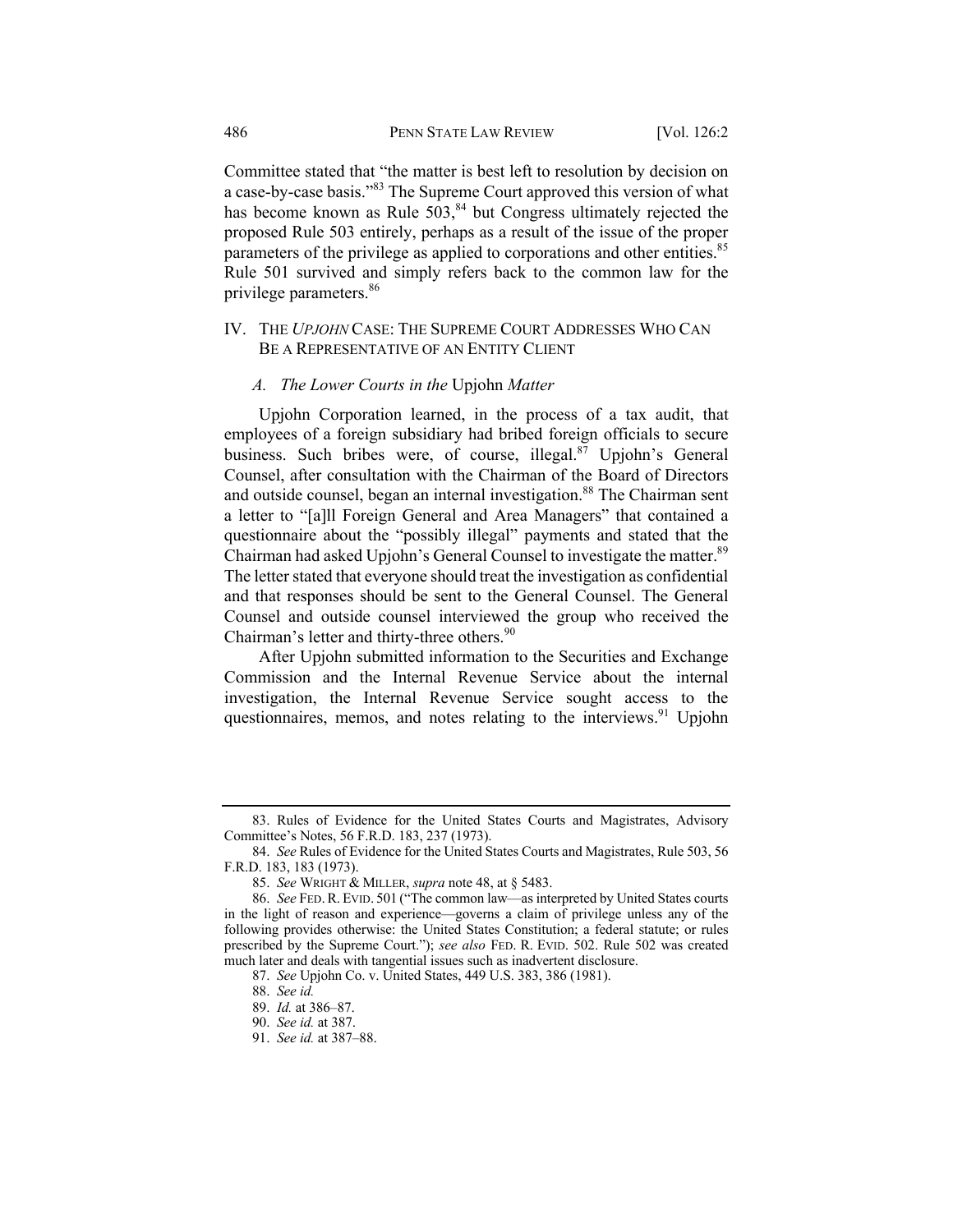refused.92 The district court held that Upjohn had to disclose the requested information because Upjohn had waived any applicable privilege.  $93$ 

On appeal, the United States Court of Appeals for the Sixth Circuit rejected the lower court's conclusion that Upjohn had waived the privilege.<sup>94</sup> Expressing concern that the reach of the privilege cannot be too broad, $95$  the court then applied the control group test and held that Upjohn had no privilege regarding the requested questionnaires, memos, and notes to "the extent that the communications were made by officers and agents not responsible for directing Upjohn's actions in response to legal advice . . . for the simple reason that the communications were not the 'client's.'"<sup>96</sup> In the view of the Sixth Circuit, "only the senior management, guiding and integrating the several operations, . . . can be said to possess an identity analogous to the corporation as a whole."<sup>97</sup> Because the investigation included interviews with the Chairman and the President and other high-ranking corporate actors, the court remanded for a determination of who might be within the control group since communications between the attorney for the corporation and those individuals could be protected by Upjohn's privilege because those individuals were likely members of the control group.<sup>98</sup>

## *B. The Supreme Court's* Upjohn *Opinion: A Functional Approach for Employees*

The Supreme Court in *Upjohn* made clear that the application of the attorney-client privilege to situations in which the attorney represents a corporation and communicates with individuals in an effort to provide legal advice to that entity client cannot be boiled down to "a broad rule or series of rules to govern all conceivable future questions in this area."<sup>99</sup> Rather, in the Court's view, a court must apply the privilege, as Federal Rule of Evidence 501 states, "by the principles of the common law as they may be interpreted by the courts of the United States in light of reason and experience."<sup>100</sup>

<sup>92.</sup> *See id.* at 388.

<sup>93.</sup> *See* United States v. Upjohn Co., No. K77-7 Misc. CA-4, 1978 WL 1163, at \*9 (W.D. Mich. Feb. 23, 1978) ("[T]he Company should be deemed to have waived the attorney-client privilege with respect to the same matter, if indeed it ever existed."), *report and recommendation adopted by* 1978 WL 1221 (W.D. Mich. Apr. 29, 1978).

<sup>94.</sup> United States v. Upjohn Co., 600 F.2d 1223, 1227 n.12 (6th Cir. 1979).

<sup>95.</sup> *See id.* at 1227.

<sup>96.</sup> *Id.* at 1225.

<sup>97.</sup> *Id.* at 1226.

<sup>98.</sup> *See id.* at 1227–28.

<sup>99.</sup> Upjohn Co. v. United States, 449 U.S. 383, 386 (1981).

<sup>100.</sup> *Id.* at 389 (quoting FED. R. EVID. 501).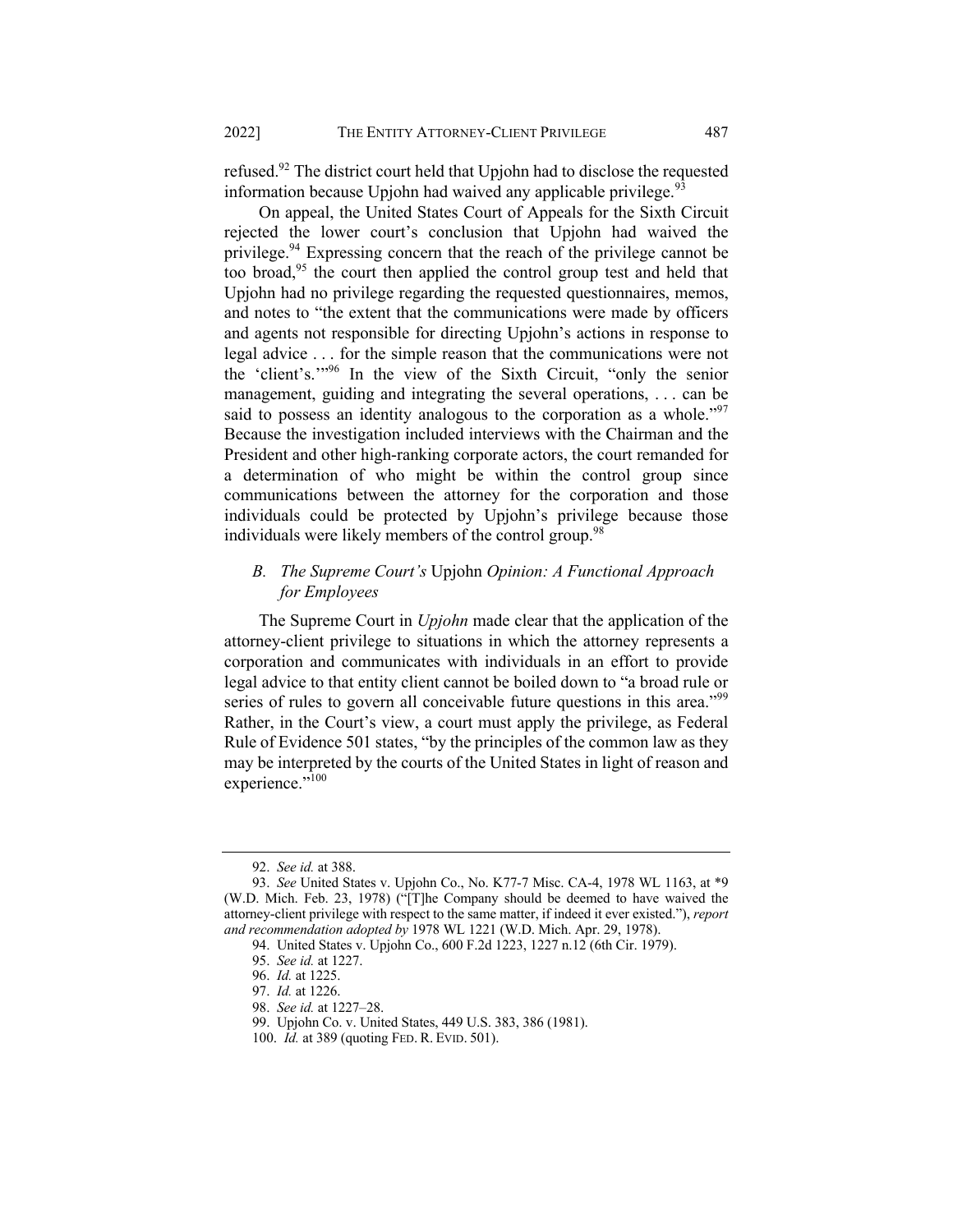Addressing the rationale and purpose of the privilege, the Court stated:

Its purpose is to encourage full and frank communication between attorneys and their clients and thereby promote broader public interests in the observance of law and administration of justice. The privilege recognizes that sound legal advice or advocacy serves public ends and that such advice or advocacy depends upon the lawyer's being fully informed by the client.<sup>101</sup>

The Court rejected the control group approach, noting that such an approach is too narrow because it "overlooks the fact that the privilege exists to protect not only the giving of professional advice to those who can act on it but also the giving of information to the lawyer to enable him to give sound and informed advice."<sup>102</sup> In the Court's view, gathering the facts relevant to a legal problem is the necessary first step in rendering legal advice.<sup>103</sup> Because lower-level employees may have information the corporation's attorney needs and yet those employees are not members of the control group, the control group test "frustrates the very purpose of the privilege by discouraging the communication of relevant information by employees of the client to attorneys seeking to render legal advice to the client corporation."104 The Court stated, "[t]he narrow 'control group test' . . . in this case cannot, consistent with 'the principles of the common law as . . . interpreted . . . in the light of reason and experience,' . . . govern the development of the law in this area."<sup>105</sup>

The Court concluded that Upjohn's privilege applied to the communications between Upjohn's lawyers and the employees who had the relevant information about the bribes that the lawyers needed to advise Upjohn, regardless of the rank of those employees.<sup>106</sup> In the Court's view, this application was "[c]onsistent with the underlying purposes of the attorney-client privilege."<sup>107</sup>

The *Upjohn* Court reached this result after focusing on several specific issues. First, the Court noted that the Upjohn employees communicated with Upjohn's counsel so that Upjohn could obtain needed advice from the lawyer. Second, higher-ranking actors within Upjohn directed the employees to talk with Upjohn's lawyer for the purpose of legal advice for Upjohn. Third, the employees understood that they were speaking with the Upjohn lawyer so that the corporation could obtain

<sup>101.</sup> *Id.*

<sup>102.</sup> *Id.* at 390.

<sup>103.</sup> *See id.* at 390–91.

<sup>104.</sup> *Id.* at 392.

<sup>105.</sup> *Id.* at 397 (quoting FED. R. EVID. 501.).

<sup>106.</sup> *See id.* at 395.

<sup>107.</sup> *Id.*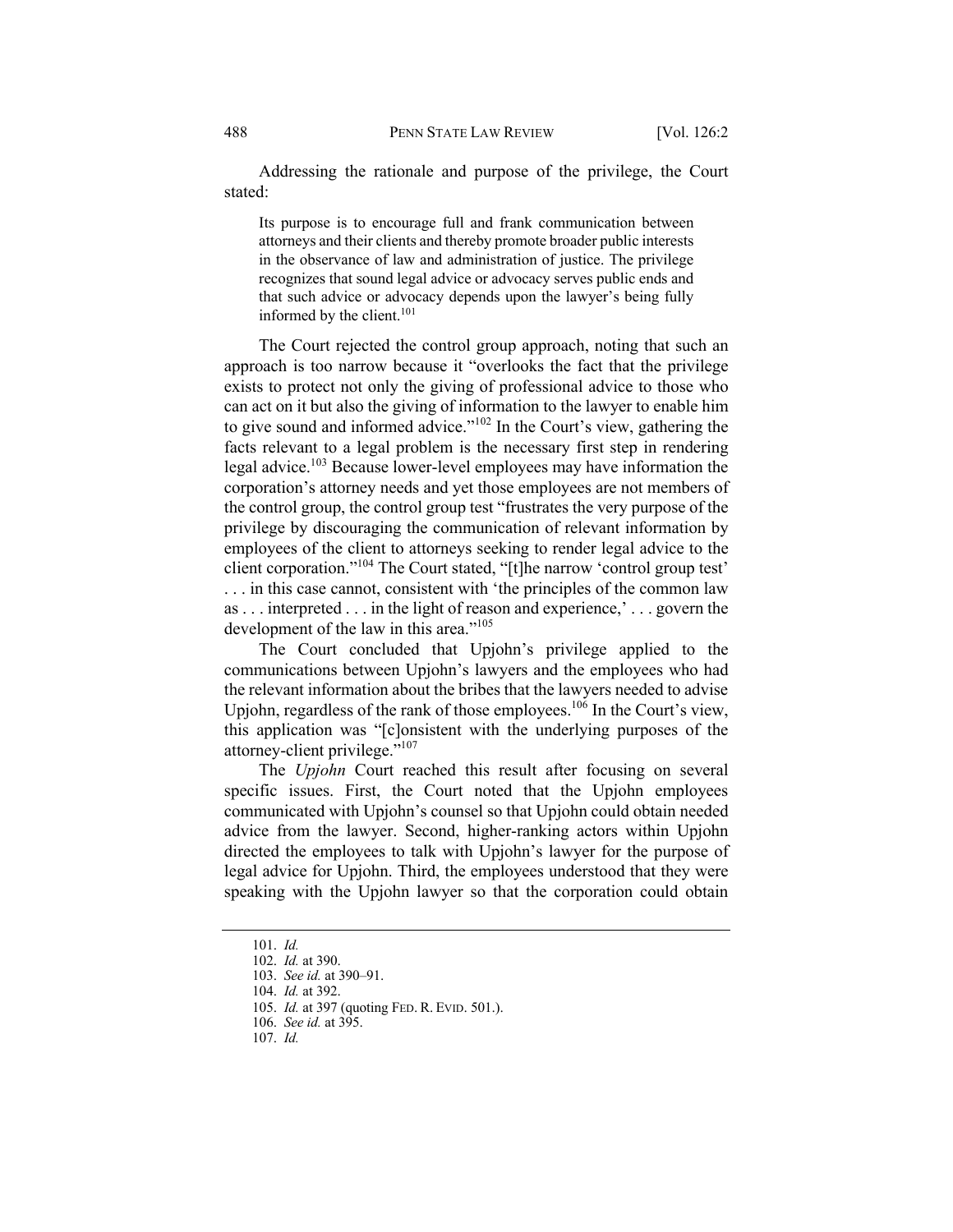needed legal advice. Fourth, higher-ranking Upjohn employees did not have the information that the lawyer needed. Fifth, the communicating employees talked with Upjohn's lawyer about matters that were within the purview of the employees' job responsibilities. Finally, the employees were told that the communications and everything surrounding the investigation was confidential and everyone heeded that instruction.<sup>108</sup>

Interestingly, the Court did not expressly discuss agency and its requirements as a free-standing doctrine and never in its own analysis stated that the representative of the client must be an agent. The Court mentioned agency only twice. The Court once quoted the lower court's pronouncement that the entity's "officers and agents" who were not control group members could not be within the entity privilege<sup>109</sup> and once quoted the lower court's pronouncement that the entity's "officers and agents" who were members of the control group could be within the entity's privilege.<sup>110</sup> A rational interpretation of this lack of discussion of agency is that the *Upjohn* opinion was designed to free the privilege analysis from dependence on agency concepts unrelated to privilege goals and to substitute a more nuanced functional analysis.

The Court opined that determinations regarding the reach of the entity privilege—which employees can be representatives of the entity and which of these employees' communications with the entity's lawyer are protected—must, to be consistent with the words of Rule 501, be a "'recognition of a privilege based on a confidential relationship . . . on a case-by-case basis."<sup>111</sup> The Court acknowledged that such an approach "may to some slight extent undermine desirable certainty in the boundaries of the attorney-client privilege," but noted that "it obeys the spirit of the Rules."112

Justice Burger concurred in part and concurred in the judgment.<sup>113</sup> He agreed that the control group approach was too narrow for determining the reach of the entity privilege.<sup>114</sup> Justice Burger argued, however, that the majority should have set forth a general rule to guide the courts that would apply to employees *and* former employees rather than simply discussing factors to consider.<sup>115</sup>

<sup>108.</sup> *See* Upjohn Co. v. United States, 449 U.S. 383, 394–95 (1981).

<sup>109.</sup> *Id.* at 388.

<sup>110.</sup> *Id.* at 391.

<sup>111.</sup> *Id.* (quoting Trammel v. United States, 445 U.S. 40, 47 (1980)).

<sup>112.</sup> *Id.* at 396–97.

<sup>113.</sup> *See id.* at 402 (Burger, J., concurring).

<sup>114.</sup> *See id.* (Burger, J., concurring) ("I agree fully with the Court's rejection of the so-called 'control group' test . . . .").

<sup>115.</sup> *See id.* at 402–03 (Burger, J., concurring) ("[T]he Court should make clear now that, as a general rule, a communication is privileged at least when, as here, an employee or former employee speaks at the direction of the management with an attorney regarding conduct or proposed conduct within the scope of employment.").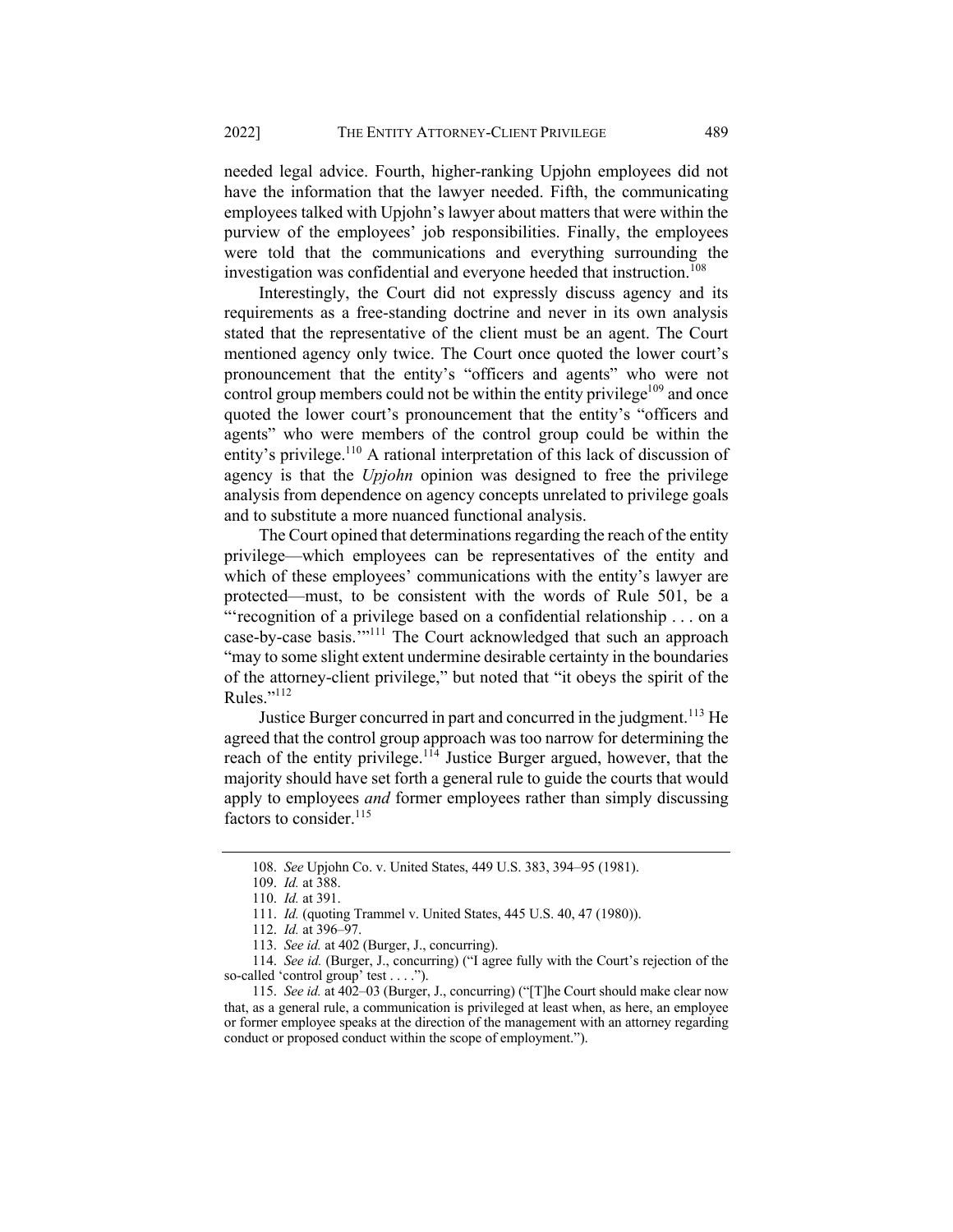## *C. The Unresolved Issue: Former Employees and Other Nonemployees*

The Supreme Court's *Upjohn* opinion clarified the analysis for determining which employees can be representatives of the entity client such that the entity's privilege can protect communications involving those employees and entity lawyer. The analysis must be a case-by case factor analysis and must focus on underlying rationale for the privilege while considering the factors discussed in the opinion and perhaps other factors as well. The Supreme Court's opinion left unresolved whether an entity's privilege can protect communications between the entity's counsel and nonemployees of all sorts, including the special case of former employees—individuals who were employees when they gained the vital information but who are former employees by the time they communicate with the entity's counsel.

The question of nonemployees was not before the *Upjohn* Court. The situation involved communications with former employees in that seven of the eighty-six employees interviewed by Upjohn's counsel had ended their employment relationship with Upjohn but did not involve nonemployees who had never been employees.<sup>116</sup> With regard to the former employees, the Court refused to opine on the matter because the lower courts had not addressed the issue.<sup>117</sup> In the Court's view, this was a question to be dealt with on remand.118 Justice Burger was inclined to include the former employees with the analysis the majority set out for employees if a superior directed the former employees to speak with the entity's counsel.<sup>119</sup>

#### V. FORMER EMPLOYEES

## *A. Many Courts Apply an Entity's Privilege to Communications Involving Former Employees*

Many courts have applied an entity's attorney-client privilege to communications between the entity's counsel and an individual who had been an employee but, at the time of the communication, was no longer an employee of the entity. Courts have done so when the former employee was communicating with the entity's attorney about information the

<sup>116.</sup> *See id.* at 394 n.3.

<sup>117.</sup> *See id.*

<sup>118.</sup> *See id.* at 397 n.6.

<sup>119.</sup> *See id.* at 402–03 (Burger, J., concurring) ("Because of the great importance of the issue, in my view the Court should make clear now that, as a general rule, a communication is privileged at least when, as here, an employee or former employee speaks at the direction of the management with an attorney regarding conduct or proposed conduct within the scope of employment.").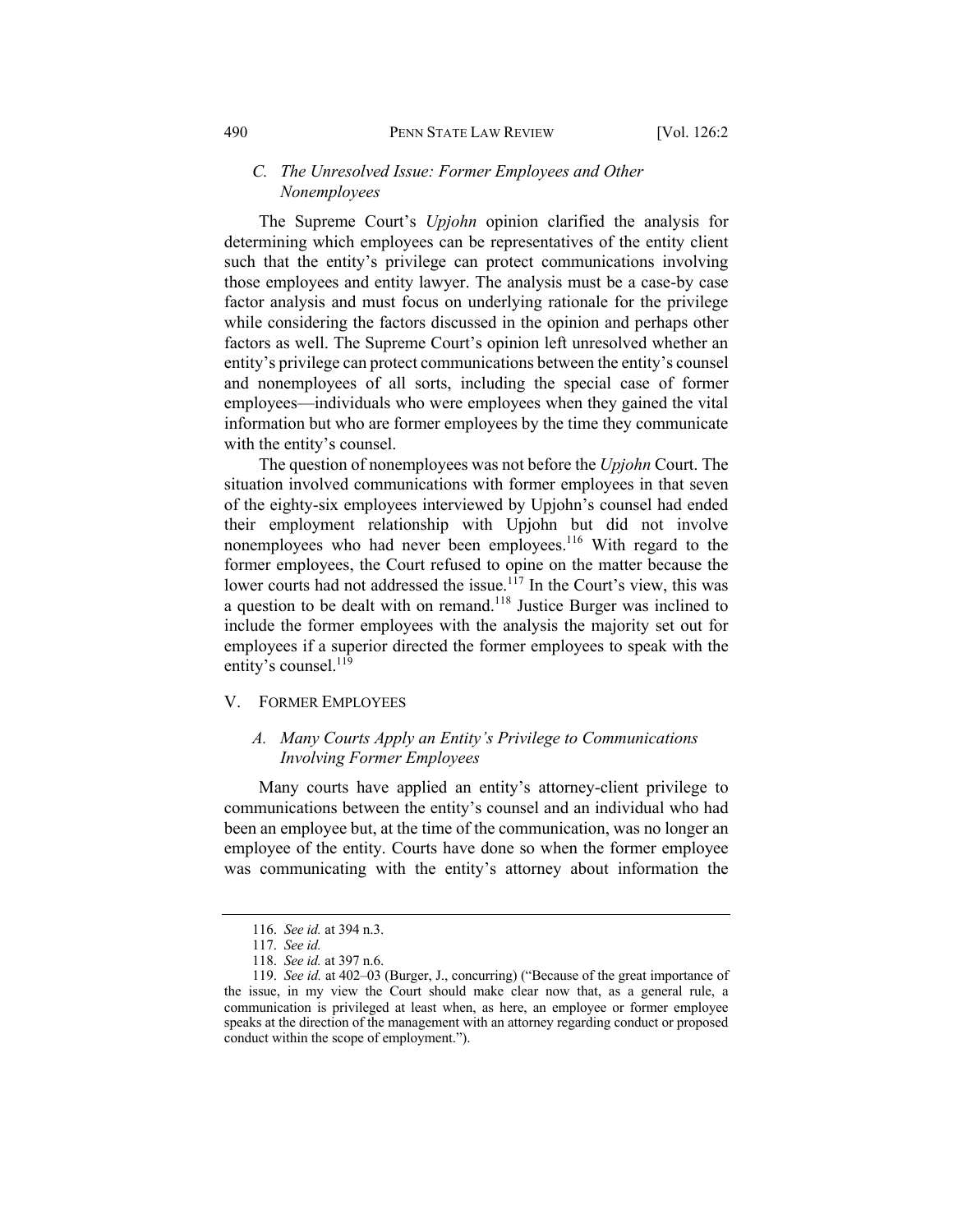individual obtained during the employment.<sup>120</sup> These courts have not focused on a litmus test of employee status at the time of the communication. Rather, the courts recognize the significance of the relationship between the entity and the individual that resulted from the fact that the individual had at one time been an employee and the fact that the former employee has the information needed by counsel for the corporation. Applying the corporation's privilege to protect such communications is consistent with the rationale of the privilege.

For example, in *Peralta v. Cendant Corporation*, <sup>121</sup> Cendant was sued for employment discrimination. The lawyer for Cendant communicated with a former employee who had been the plaintiff's supervisor at Cendant.<sup>122</sup> When the plaintiff's lawyer later sought information about those conversations, the court determined that Cendant's attorney-client privilege applied to protect Cendant's lawyer's communications with the former employee that concerned "the former employee's conduct and knowledge, or communication with [the organization's] counsel, during his or her employment[.] $"^{123}$ 

## *B. Some Courts Refuse to Apply an Entity's Privilege to Communications Involving Former Employees*

A few courts have not been willing to apply the entity's privilege to communications between the entity's counsel and former employees.<sup>124</sup> In

121. 190 F.R.D. 38 (D. Conn. 1999).

there may be situations where the former employee retains a present connection or agency relationship with the client corporation, or where the present-day communication concerns a confidential matter that was uniquely within the

<sup>120.</sup> *See, e.g.*, *In re* Allen, 106 F.3d 582, 606 (4th Cir. 1997) (following *Upjohn*'s analysis to apply the corporation's privilege to former employee); United States v. Chen, 99 F.3d 1495, 1502 (9th Cir. 1996) (applying the corporation's privilege to former employees); Export-Import Bank of the United States v. Asia Pulp & Paper Co., 232 F.R.D. 103, 112 (S.D.N.Y. 2005) ("Virtually all courts hold that communications between company counsel and former company employees are privileged if they concern information obtained during the course of employment."); Peralta v. Cendant Corp., 190 F.R.D. 38, 41 (D. Conn. 1999) (applying the corporation's privilege to former employee); *see also* Richmond, *supra* note 17, at 54–55; RICE, *supra* note 17, at § 4:18 (discussing former employees).

<sup>122.</sup> *See id.* at 39.

<sup>123.</sup> *Id.* at 41. For a court following the *Peralta* approach, see Jacobs v. Alam, No. 15-10516, 2020 WL 3064435, \*6–7 (E.D. Mich. June 9, 2020) (reasoning that an entity's privilege protects communications between the entity's lawyer and a former employee of entity).

<sup>124.</sup> *See, e.g.*, Newman v. Highland School Dist. No. 203, 381 P.3d 1188, 1194 (Wash. 2016) (en banc) (rejecting privilege application to former employees); Infosystems, Inc. v. Ceridian Corp., 197 F.R.D. 303, 306 (E.D. Mich. 2000) (rejecting application of privilege generally but noting that there could be a rare circumstance in which the corporation's attorney-client privilege should apply). In *Infosystems*, the court noted that the corporation's privilege generally should not reach communications between the corporation's counsel and former employees. Yet, the *Infosystems* court stated that: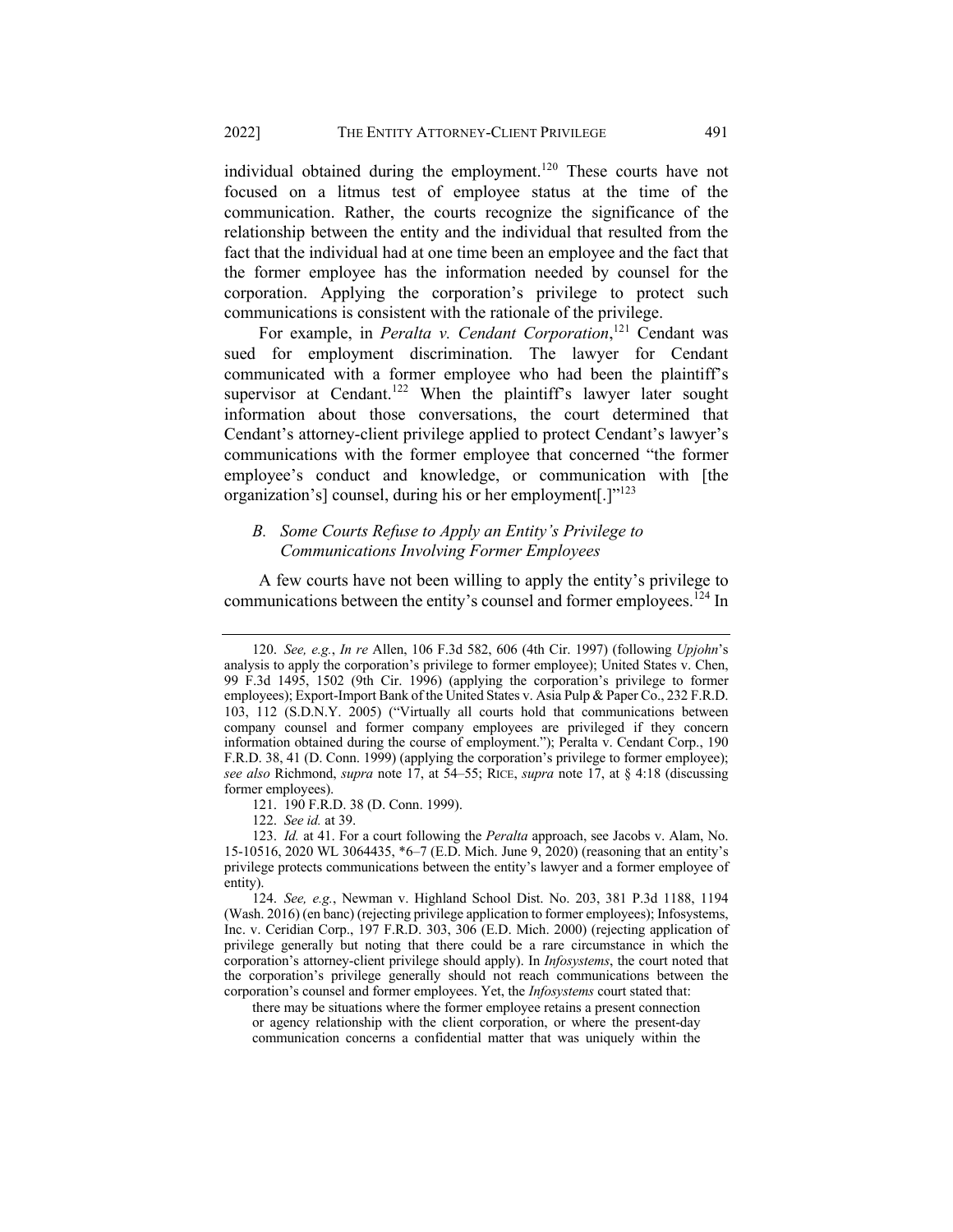*Newman v. Highland School District No. 203*, <sup>125</sup> the Washington Supreme Court refused to apply the entity school district's attorney-client privilege to communications between the entity's counsel and former employees even when the former employees talked with the attorney to provide the attorney with the information the attorney needed for the attorney to represent the school board.

In *Newman*, a high school quarterback, having suffered a permanent brain injury, sued the school district claiming that coaches allowed him to play even though he exhibited concussion symptoms.126 The lawyer for the school district interviewed the coaches employed by the school district at the time of the incident, some of whom were no longer employees of the school district at the time of the communications.<sup>127</sup> When the plaintiff's attorney sought access to those communications, the school district claimed that the entity's privilege protected those communications.<sup>128</sup> The *Newman* court "decline[d] to expand the privilege to communications outside the employer-employee relationship because former employees categorically differ from current employees with respect to the concerns identified in *Upjohn* and *Youngs*."129 The *Newman* court required employee status at the time of the communication because the "flexible approach articulated in *Upjohn* presupposed attorney-client communications taking place within the corporate employment relationship."<sup>130</sup> As noted by the *Newman* dissent,<sup>131</sup> this statement by the *Newman* majority is suspect given that the *Upjohn* court specifically noted

- 127. *See id.* at 1190.
- 128. *See id.*

129. *Id.* at 1192 (citing Upjohn Co. v. United States, 449 U.S. 383 (1981); Youngs v. PeaceHealth, 316 P.3d 1035 (Wash. 2014)).

130. *Id.*

knowledge of the former employee when he worked for the client corporation, such that counsel's communications with this former employee must be cloaked with the privilege in order for meaningful fact-gathering to occur.

*Id.* at 305–06.

The *Restatement (Third) of the Law Governing Lawyers*, in Section 73, comment e, notes that generally the entity's privilege does not apply to communications involving former employees because they are no longer agents of the organization at the time of the communication but that such communications may be privileged if the contract between the individual and the entity provides that the individual must give information to the corporation's lawyer even after the end of the employment. *See* RESTATEMENT (THIRD)THE LAW GOVERNING LAWYERS § 73 cmt. e (AM. L. INST. 2000).

<sup>125.</sup> 381 P.3d 1188 (Wash. 2016) (en banc).

<sup>126.</sup> *See id.* at 1189–90.

<sup>131.</sup> The dissent takes issue with the idea that the *Upjohn* opinion presupposes employee status, noting that the *Upjohn* court specifically refused to decide whether the privilege applied to former employees. *See Newman*, 381 P.3d at 1196.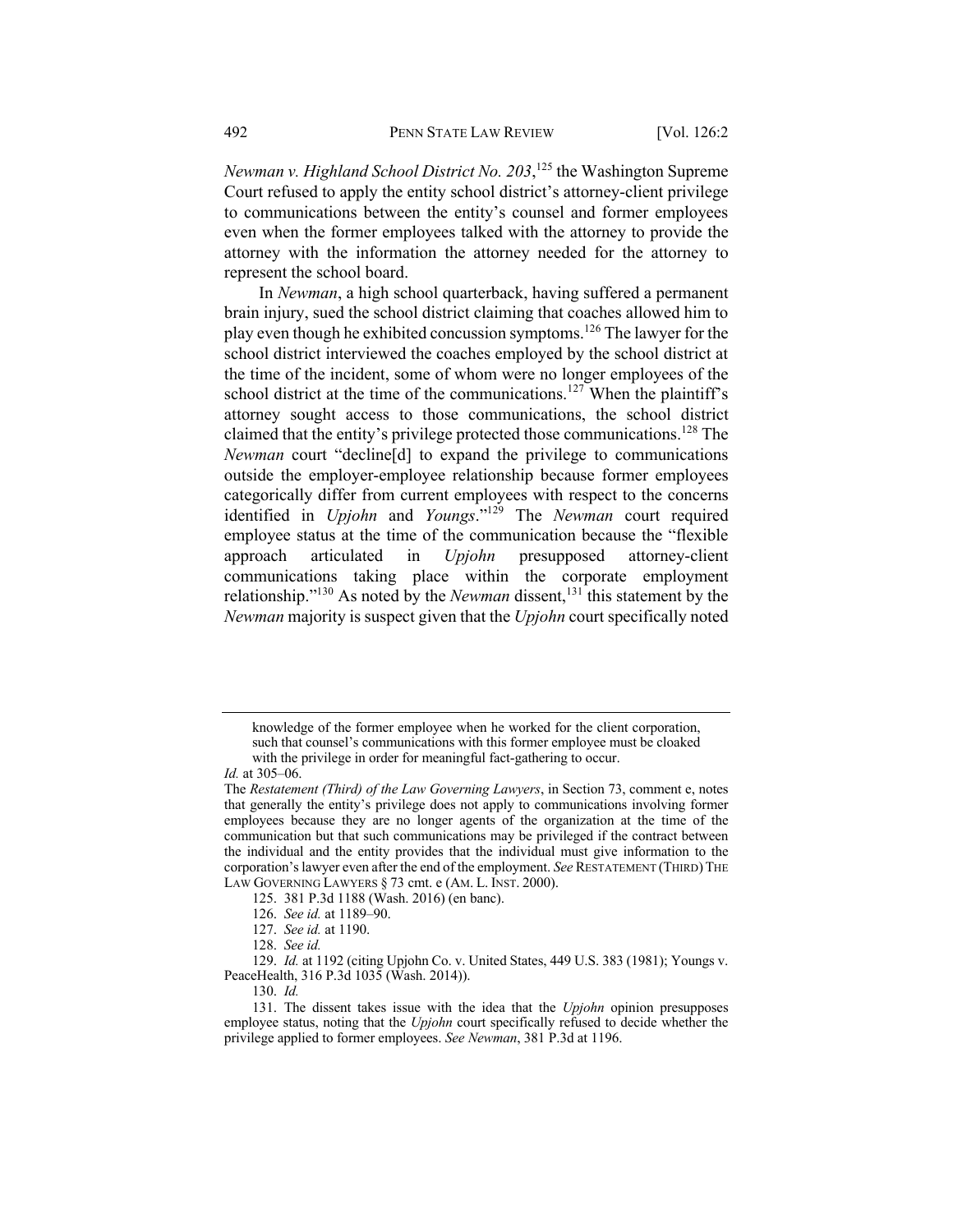that it was not deciding the question of privilege coverage regarding former employees.<sup>132</sup>

In the *Newman* court's view, because there is no "ongoing obligation between the former employee and employer that gives rise to a principalagent relationship, a former employee is no different from other third-party fact witnesses to a lawsuit  $\ldots$ <sup>133</sup> Acknowledging that former employees may have information important to the entity's attorney in representing the entity, and acknowledging that former employees' conduct while employed could have created situations for which the entity can be liable, the court stated that these concerns "do not justify expanding the attorneyclient privilege beyond its purpose."134 The *Newman* court then defined the privilege's purpose as "foster[ing] full and frank communications between counsel and the client (i.e., the corporation), not its former employees."<sup>135</sup> In the *Newman* court's view, the entity's privilege could reach and cover communications between the entity's attorney and "constituents and agents,"<sup>136</sup> but not, generally, former employees, because former employees are not employees at the time of the communication and thus are not agents of the entity at the time of the communication—and presumably not constituents. In so holding, the *Newman* court stated that it "preserve[d] a predictable legal framework."<sup>137</sup>

#### VI. NONEMPLOYEES AND AGENCY AND THE RESTATEMENTS

When the question of the reach of the entity privilege relates to communications involving the entity's lawyer and a nonemployee who is involved with the entity but who has never been an entity employee, the *Restatement (Third) of the Law Governing Lawyers*takes the position that, generally, only agents of the entity corporation can be representatives of a corporate client for the purpose of the corporation's attorney-client privilege.138 The *Restatement* measures that agency at the time of the communication with the entity's lawyer.<sup>139</sup> Comment e to section 73 of the *Restatement* states, in part:

<sup>132.</sup> *See Upjohn*, 449 U.S. at 394; *see also supra* Part IV.C (discussing the fact that the *Upjohn* majority expressly did not decide privilege application regarding former employees).

<sup>133.</sup> *Newman*, 381 P.3d at 1193.

<sup>134.</sup> *Id.*

<sup>135.</sup> *Id.* (citing State v. Chervenell, 662 P.2d 836 (Wash. 1983)).

<sup>136.</sup> *Id.* at 1192.

<sup>137.</sup> *Id.* at 1193.

<sup>138.</sup> *See* RESTATEMENT (THIRD) OF THE LAW GOVERNING LAWYERS § 73 cmt. d (AM. L. INST. 2000) (stating that a communication must be between a privileged person and "an agent of the organization").

<sup>139.</sup> *See id.* at § 73 cmt. e.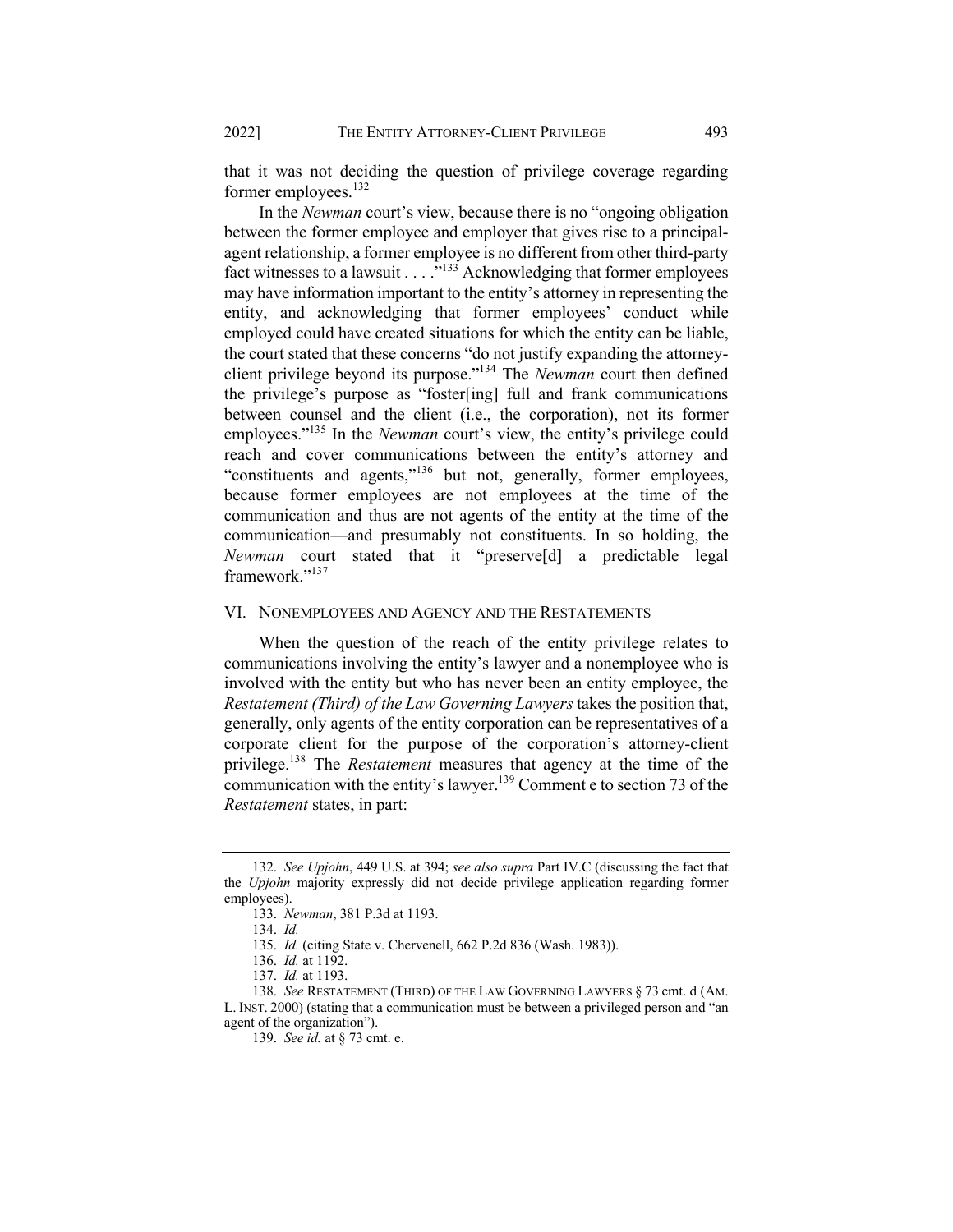[A] person making a privileged communication to a lawyer for an organization must then be acting as agent of the principal-organization. The objective of the organizational privilege is to encourage the organization to have its agents communicate with its lawyer . . . Generally, that premise implies that persons be agents of the organization at the time of communicating. The privilege may also extend, however, to communications with a person with whom the organization has terminated, for most other purposes, an agency relationship. A former agent is a privileged person under Subsection (2) if, at the time of communicating, the former agent has a continuing legal obligation to the principal-organization to furnish the information to the organization's lawyer. The scope of such a continuing obligation is determined by the law of agency and the terms of the employment contract  $\ldots$ .<sup>140</sup>

Thus, the entity's privilege generally does not apply to communications involving former employees because they are no longer agents of the organization at the time of the communication. Such communications may be privileged if the contract between the individual and the entity provides that the individual must give information to the entity's lawyer even after the end of the employment. Referencing traditional agency principles, the *Restatement (Third) of the Law Governing Lawyers* explains that officers and employees are agents for various purposes, that directors may be agents if they are communicating in the interest of and for the benefit of the corporation, and that independent contractors can be agents as well. $^{141}$ 

But what, exactly, is an agency relationship? How does one determine who is an agent of a principal and for which purposes? The *Restatement (Third) of Agency* defines "agency" as follows:

Agency is the fiduciary relationship that arises when one person (a "Principal") manifests assent to another Person (an "Agent") that the Agent shall act on the Principal's behalf and subject to the Principal's control, and the Agent manifests assent or otherwise consents so to act.142

The "control" concept, explains the *Restatement (Third) of Agency,* encompasses situations that do not involve physical control. Control exists if the principal has the right to give the putative agent direction, to assess the putative agent's performance, and to terminate the relationship with the putative agent.<sup>143</sup> The *Restatement (Third) of Agency* provides more background for understanding:

<sup>140.</sup> *Id.*

<sup>141.</sup> *See id.* at § 73 cmt. d.

<sup>142.</sup> RESTATEMENT (THIRD) OF AGENCY § 1.01 (AM. L. INST. 2006).

<sup>143.</sup> *See id.* at § 1.01 cmt. f.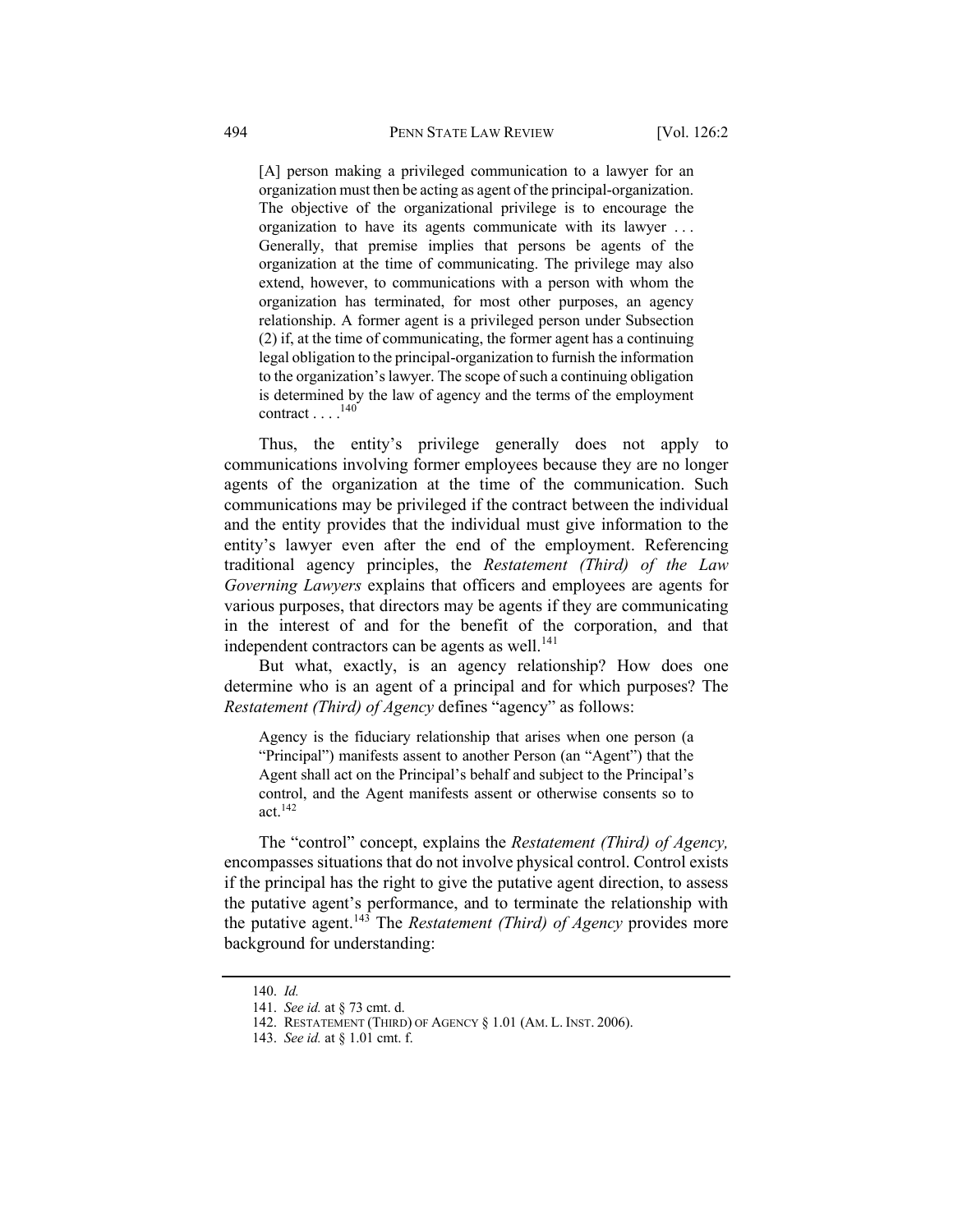The term "agency" has several distinct meanings. The common law definition of a relationship of agency uses concepts, such as "manifestation" and "control," that embrace a wide spectrum of meanings and that in this application are highly fact-specific. As a result, agency law covers a broader set of relationships than might be expected. Manifestations may be made indirectly and in generalized ways, and legal implications do not necessarily depend on precise statements made to specifically identified individuals. Likewise, a principal's right of control, which entitles the principal to give interim instructions or directions to the agent, is a broadly drawn concept.<sup>144</sup>

Regarding the control aspect, the *Restatement (Third) of Agency* states:

Control is a concept that embraces a wide spectrum of meanings, but within any relationship of agency the principal initially states what the agent shall and shall not do, in specific or general terms. Additionally, a principal has the right to give interim instructions or directions to the agent once their relationship is established. Within an organization the right to control its agents is essential to the organization's ability to function, regardless of its size, structure, or degree of hierarchy or complexity . . . . A principal may exercise influence over an agent's actions in other ways as well. Incentive structures that reward the agent for achieving results affect the agent's actions. In an organization, assigning a specified function with a functionally descriptive title to a person tends to control activity because it manifests what types of activity are approved by the principal to all who know of the function and title, including their holder. $145$ 

Thus, in very many situations involving nonemployees who have vital information about the entity and who have sustained working relationships with the entity—members of the corporate team, insiders, nonemployees whose role is such that a court would recognize a significant relationship between the nonemployee and the entity—those individuals are also agents of the entity for certain purposes.

For example, assume Alpha Corporation has contracted with Staffing Corporation so that Staffing Corp. supplies Alpha with four information technology specialists who are Staffing employees. The contract term is two years. The contract has been renewed several times. Specialist Bonnie has worked on Alpha matters in Alpha's corporate headquarters for years. After a cybersecurity incident, Alpha's attorney communicated with Bonnie for the sole purpose of gaining information that only Bonnie had about the incident. Nonemployee Bonnie is likely an agent of Alpha, the entity, for some purposes. Bonnie can thus be a representative of the

<sup>144.</sup> RESTATEMENT (THIRD) OF AGENCY intro. note (AM. L. INST. 2006).

<sup>145.</sup> *Id.* at § 1.01 cmt. f.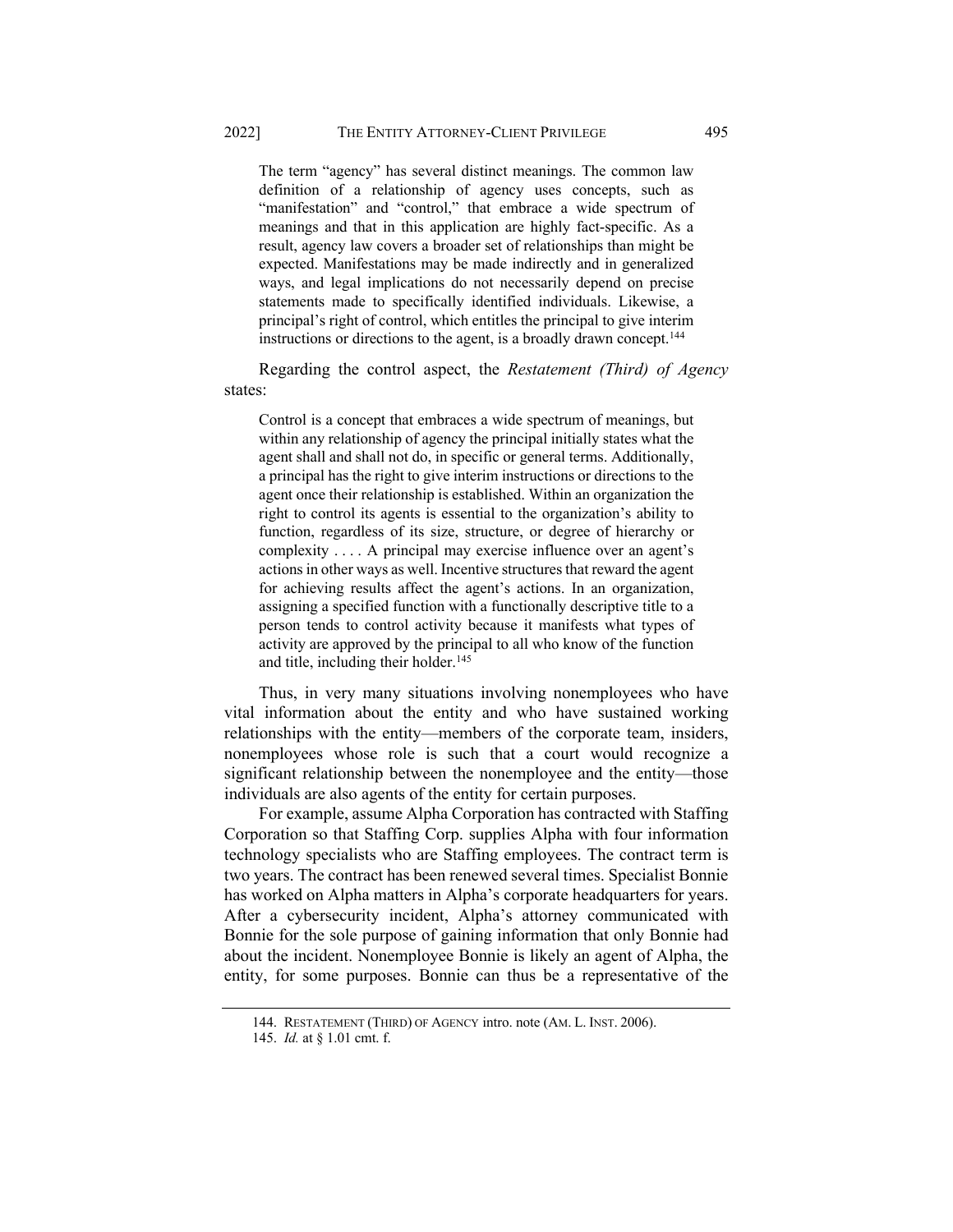corporate client for purposes of the privilege even under the *Restatement*  requirement that the representative be an agent of the entity. In fact, courts generally have not gone so far as to rigorously address the agency issue.

## VII. THE FUNCTIONAL EQUIVALENT ANALYSIS AS APPLIED

In situations involving nonemployees, some courts do not address the agency issue but rather discuss whether they should adopt the "functional equivalent test" to determine whether nonemployees can be protected by an entity's privilege. $146$  Some courts have refused to use a functional equivalent analysis, viewing such a move as an expansion of *Upjohn*. <sup>147</sup> If these courts are deciding that nonemployees categorically cannot be representatives of the entity client for purposes of the entity's privilege, then these courts are contradicting the historically generally accepted principle that a nonemployee can be an agent of an entity principle and thus a representative of the client for purposes of the privilege.

Some courts have been willing to consider the idea that a nonemployee can be a representative of the entity client for purposes of the privilege and have applied the functional equivalent concept to identify nonemployees whose communications with entity counsel can be protected by the entity's privilege.<sup>148</sup> Unfortunately, many of these courts have formulated functional equivalence analyses that focus on whether the nonemployee is the functional equivalent of an employee without regard to the effect the court's definition has on the purposes of the privilege.<sup>149</sup>

<sup>146.</sup> *See, e.g.*, Glob. Textile All., Inc. v. TDI Worldwide, LLC, 847 S.E.2d 30, 35 (N.C. 2020). The *Global Textile* court did not define agency or apply agency concepts expressly but concluded that there was no agency relationship:

Yet, even if these specialized attorney-client privilege applications were recognized under North Carolina law, the Business Court did not abuse its discretion by determining that these specialized applications do not apply in this case. Under the functional-equivalent test, an individual is the functional equivalent of a company's employee when his communications with counsel "fell within the scope of his duties" for the company. *In re Bieter Co.*, 16 F.3d at 940. This specialized application does not apply because Haspeslagh lacks any sort of agency relationship with GTA and thus cannot have "duties" at GTA.

*Id.* at 35.

<sup>147.</sup> *See, e.g.*, *In re* Dealer Mgmt. Sys. Antitrust Litig., 335 F.R.D. 510, 518 (N.D. Ill. 2020) (declining to adopt the "functional equivalent test" and stating that even if it adopted the analysis the nonemployee was not a functional equivalent).

<sup>148.</sup> *See* United States v. Graf, 610 F.3d 1148, 1158 (9th Cir. 2010); *In re* Bieter Co., 16 F.3d 929, 938 (8th Cir. 1994); *see, e.g.*, Berisha v. Lawson, 973 F.3d 1304, 1318 (11th Cir. 2020), *cert. denied*, 141 S. Ct. 2424 (2021) (mem.) (holding that a nonemployee's communications with the corporation's attorney are protected by the corporation's attorney-client privilege).

<sup>149.</sup> *See, e.g.*, Frank v. Morgans Hotel Grp. Mgmt. LLC, 116 N.Y.S.3d 889, 892 (N.Y. Sup. Ct. 2020) ("[W]hether a consultant or other contractor has in practice 'assum[ed] the functions and duties of [a] full-time employee' and has been 'so thoroughly integrated' into the corporation's structure that he or she 'is a de facto employee of the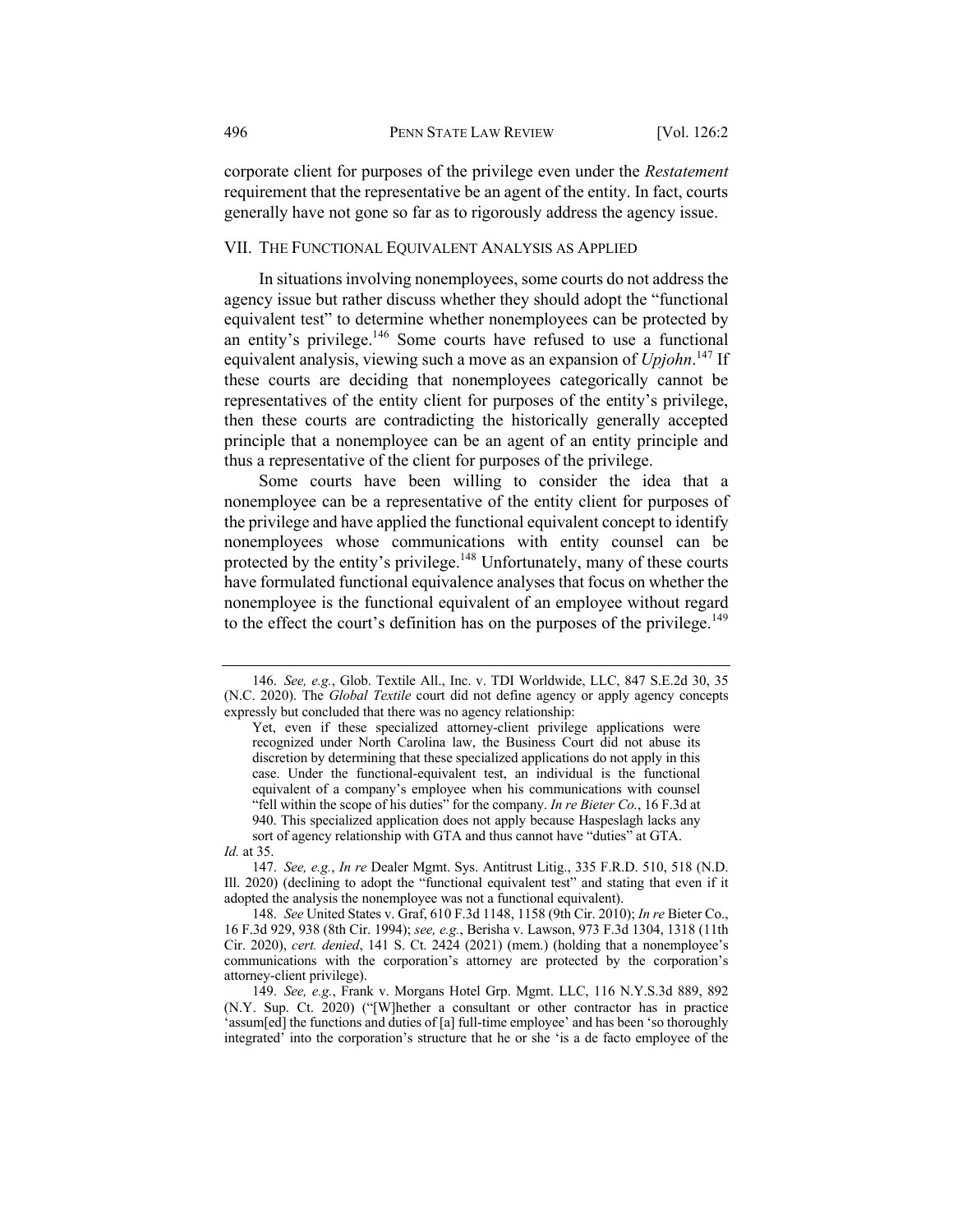The focus of these courts is whether the nonemployee is the functional equivalent of an employee, not whether the nonemployee's *relationship*  with the entity is of the same significance of involvement as an employee. In addition, some courts, in determining nonemployees who are functional equivalents, apply narrow requirements so that the test is not determining a functional equivalent of an employee, but rather a small set of employees. $150$ 

The result of some of these approaches is that privilege protection does not apply to a nonemployee who has all the characteristics that would allow an employee's communications with the entity lawyer to be privileged. Such a nonemployee might be embedded in a company for years, might work as a member of the entity team, might be responsible for tasks directed by the entity, and might have important information the entity's counsel needs to advise the entity. Yet, no privilege applies because that nonemployee is not the functional equivalent of an employee or a particular type of employee. A rigorous agency analysis, however, likely would determine that such a nonemployee is an agent of the corporation for purposes of the entity privilege. In the era of the *Upjohn*  opinion, an entity employee may have had that role. Under the teachings of *Upjohn*, the communications between entity's counsel and that employee would have been protected by the entity's privilege. Yet, some courts of today would deny that such a nonemployee can be a representative of the client—that the entity's privilege could protect communications involving the entity's counsel and that nonemployee.

## *A. The Origin of the Functional Equivalent Analysis:* In re Bieter Company

The birth of the functional equivalent doctrine vis-à-vis nonemployees traces to In re *Bieter Company*, <sup>151</sup> a case decided in 1994 by the United States Court of Appeals for the Eighth Circuit. In *Bieter*, an individual who was not an employee of the company was intimately involved in the real estate development project that was the reason for the

company.'" (quoting Export-Import Bank of the United States v. Asia Pulp & Paper Co., 232 F.R.D. 103, 113 S.D.N.Y. 2005)); People v. McQueen, No. 451825/2019, 2020 WL 1878107, at \*3 (N.Y. Sup. Ct. Feb. 21, 2020) ("[T]he third-party must assume the functions and duties of a full-time employee."); s*ee also infra* Part VII.B (discussing this approach).

<sup>150.</sup> *See, e.g.*, Export-Import Bank of the United States v. Asia Pulp & Paper Co., 232 F.R.D. 103, 113 (S.D.N.Y. 2005) (referring to a "key corporate job")*; see infra* Part VII.B (discussing the *Export-Import Bank* approach).

<sup>151.</sup> 16 F.3d 929 (8th Cir. 1994). As noted in the *Bieter* opinion, McCaugherty v. Sifferman, 123 F.R.D. 234, 239 (N.D. Cal. 1990), preceded *Bieter* and found that several consultants were "functional equivalents of employees." *Bieter*, 16 F.3d at 929. Yet, later courts look to *Bieter*, not *McCaugherty*, as the influential opinion regarding the doctrine*. See, e.g.*, *Berisha*, 973 F.3d at 1318 (referring to the *Bieter* opinion, the court stated that other courts have been "[l]ed by the Eighth Circuit").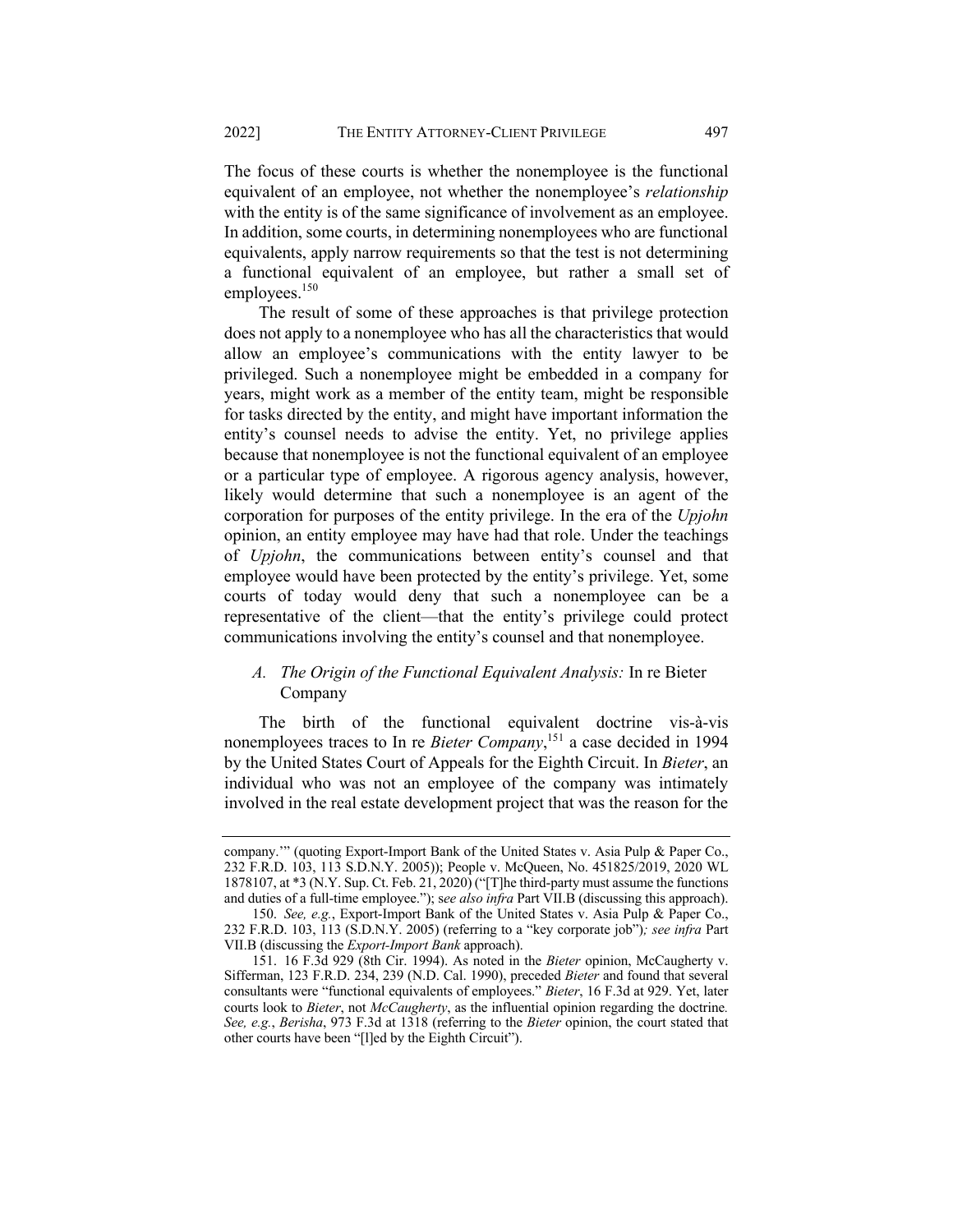company's existence. When litigation related to the project occurred, the nonemployee was intimately involved in the litigation as well. No contract defined the terms of the nonemployee's involvement for a part of the relevant time, but a contract that covered a year of the time stated that the nonemployee was not an "agent, employee, or partner" of the company.<sup>152</sup>

In evaluating whether the company's attorney-client privilege protected communications between the nonemployee and the company's lawyers, the court noted that the circuit had adopted a type of subject matter test to determine whether an employee's communications with the employer's lawyer would be covered by the entity's privilege.<sup>153</sup> According to that test, the entity's privilege applied to an employee's communications with counsel for the entity if:

(1) the communication was made for the purpose of securing legal advice; (2) the employee making the communication did so at the direction of his corporate superior; (3) the superior made the request so that the corporation could secure legal advice; (4) the subject matter of the communication is within the scope of the employee's corporate duties; and (5) the communication is not disseminated beyond those persons who, because of the corporate structure, need to know its contents.154

In shifting to the situation of a nonemployee, the *Bieter* court identified two issues. First, was the nonemployee a representative of the company because he had a relationship with the company "of the sort that justifies application of the privilege<sup>[?]"155</sup> Second, are the elements of the test for employees satisfied?<sup>156</sup> In effect, if the nonemployee had a relationship sufficient to be a representative of the client, then the court should treat the nonemployee as it would treat an employee of the company. The *Bieter* court stated that "'at times there will be potential information-givers who are not employees of the corporation but who are nonetheless meaningfully associated with the corporation in a way that makes it appropriate to consider them "insiders" for purposes of the privilege."<sup>157</sup>

<sup>152.</sup> *See Bieter*, 16 F.3d at 933–34.

<sup>153.</sup> *See id.* at 936.

<sup>154.</sup> *Id.* (quoting Diversified Indus., Inc. v. Meredith, 572 F.2d 596, 609 (8th Cir. 1977)).

<sup>155.</sup> *Id.* at 938.

<sup>156.</sup> *Id.*

<sup>157.</sup> *Id.* at 936 (quoting Sexton, *supra* note 1, at 498). The *Bieter* court also relied on *McCaugherty* in which the court applied an entity's privilege to communications between the entity's lawyers and two "independent consultants." *See id.*; *see also McCaugherty*, 132 F.R.D. at 239.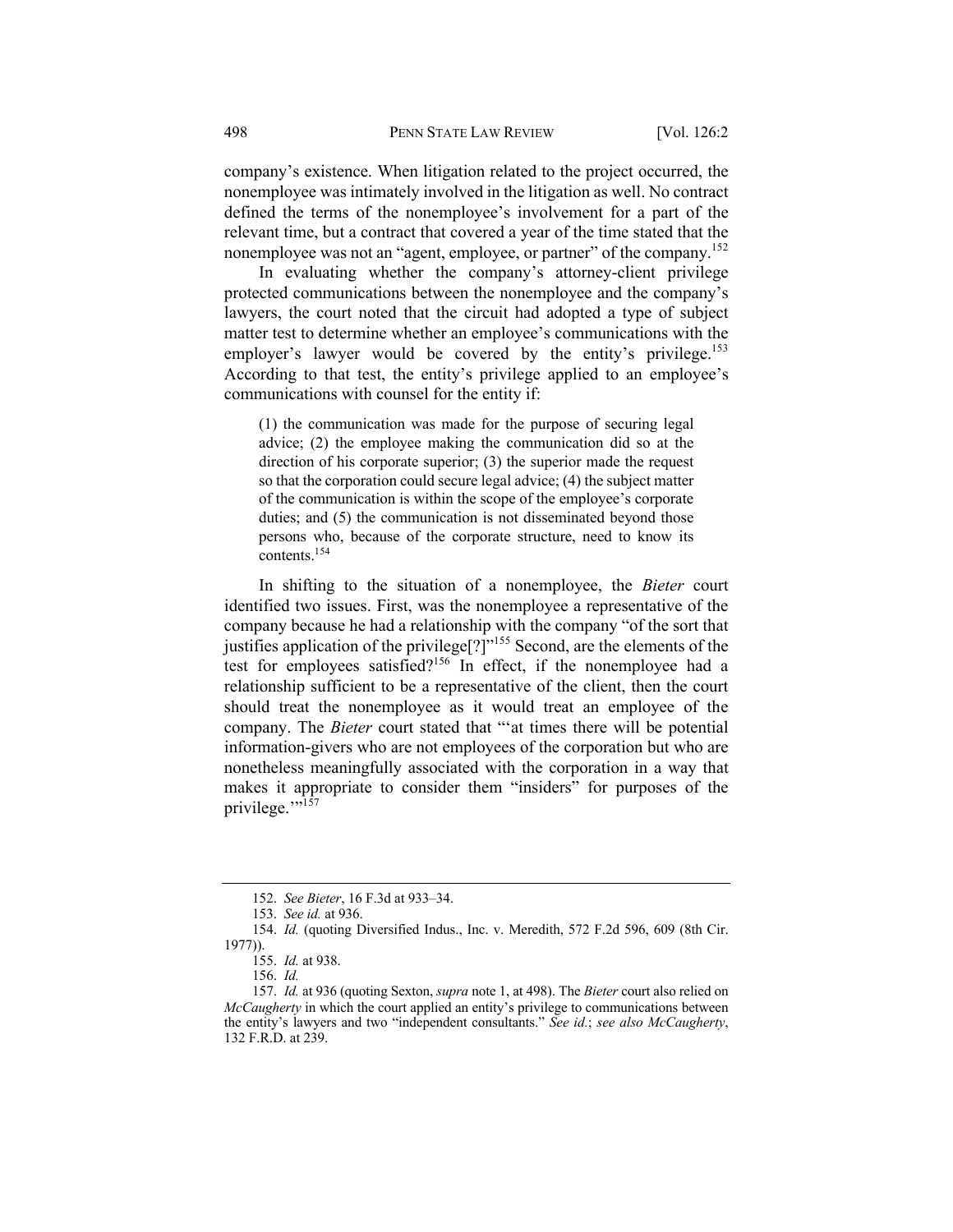The *Bieter* court concluded that the nonemployee, referred to by the court as an "independent consultant,"158 was "in all relevant respects the functional equivalent of an employee."<sup>159</sup> The court reasoned that the nonemployee was involved on a daily basis with the company and had worked on the company's behalf on the project that led to the litigation, often dealing with third parties as the representative of the company. The nonemployee likely had information about the subject of the litigation and the company that no one else possessed.<sup>160</sup>

The *Bieter* court did not expressly declare that the nonemployee was an agent of the company for privilege purposes. In addition, the court never stated that it agreed with the proclamation in the contract involving the entity and the nonemployee that the nonemployee was not an agent of the company when privilege was the issue. Rather, without wading into agency analysis, the court declared that the nonemployee's relationship with the company was "of the sort that justifies application of the privilege," and the court should thus recognize the nonemployee as a representative of the entity client for purposes of the privilege.<sup>161</sup> The *Bieter* court concluded that the test for an employee being a representative of the entity was satisfied as well.<sup>162</sup> Just as the *Upjohn* opinion set out no list of required elements for employees to be representatives of the entity for purposes of the privilege, so too the *Bieter* court did not state particular facts that must be present for the nonemployee to be a functional equivalent of an employee.

#### *B. Flawed Functional Equivalent Analysis*

Since *Bieter*, other courts have struggled, while citing *Bieter* and claiming to follow its lead, in deciding which nonemployees can be representatives of an entity for purposes of the entity's attorney-client privilege. These courts have created a variety of requirements far afield from *Bieter*'s relatively liquid functional relationship analysis that was tied to the goals of the privilege.

For example, some courts apply an analysis that requires the nonemployee to have duties and roles identical to that of the court's view of a "de facto employee" or a "full-time employee."163 *Upjohn* does not

<sup>158.</sup> *Bieter*, 16 F.3d at 936.

<sup>159.</sup> *Id.* at 938.

<sup>160.</sup> *See id.*

<sup>161.</sup> *See id.*

<sup>162.</sup> *See id.* at 938–39.

<sup>163.</sup> In *People v. McQueen*, the court stated: "For the functional equivalent exception to apply, the third-party must assume the functions and duties of a full-time employee." People v. McQueen, 451825/2019, 2020 WL 1878107, at \*3 (N.Y. Sup. Ct. Feb. 21, 2020)*.* In *Frank v. Morgans Hotel Grp. Mgmt. LLC*, the court stated: "The overall inquiry, these decisions suggest, is whether a consultant or other contractor has in practice 'assum[ed]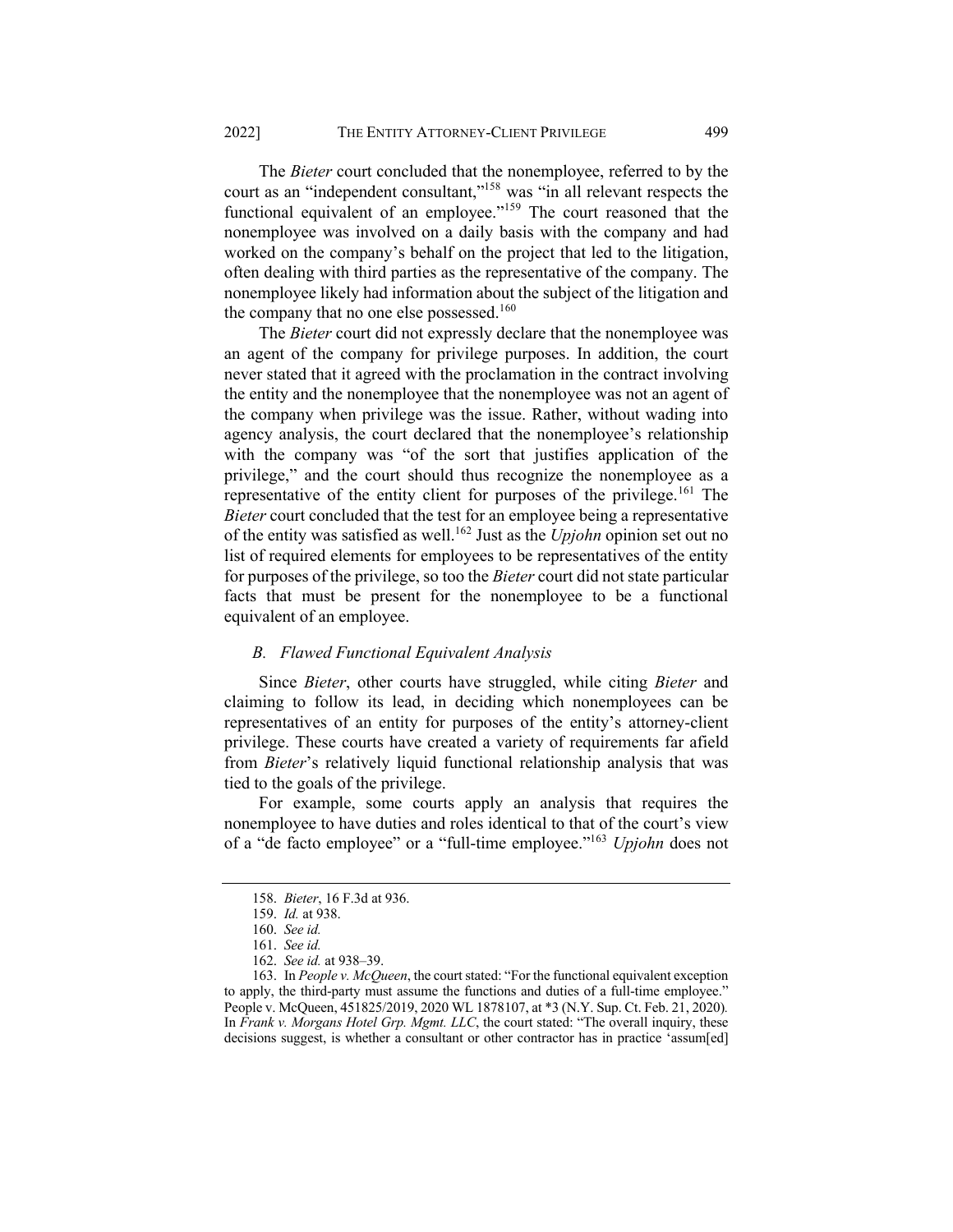require an employee to be a "full-time employee" in order to be a representative of an entity client. Yet, the nonemployee analysis of some courts has used this concept.

Other courts have looked at factors such as whether the nonemployee "exercised independent decision-making on the company's behalf"; whether the nonemployee "served as a company representative to third parties"; whether the nonemployee "maintained an office at the company or otherwise spent a substantial amount of time working for it"; and whether the nonemployee "sought legal advice from corporate counsel to guide his or her work for the company."164 In In re *Restasis (Cyclosporine Ophthalmic Emulsion) Antitrust Litigation*, <sup>165</sup> the court listed these factors that it gleaned from other opinions and applied them to nonemployee consultants. One of the consultants was an expert on Federal Drug Administration (FDA) processes and was engaged to assist with dealing with the FDA.<sup>166</sup> The second consultant was an expert in governmental affairs and was engaged to assist with dealing with the FDA and Congress.167 The court concluded that the consultants in question were not "*de facto* employees."<sup>168</sup> They did not make decisions themselves, they did not appear with third parties as the company's representatives, they worked out of their own offices that were not located at the company, they used email addresses that did not belong to the entity, and "likely served as consultants for other companies while they were assisting" the company.169 They also were not "so integrated into its corporate structure that [they] sought and received legal advice from [the entity]'s counsel, rather than solely providing [their] input to [the entity]'s counsel and staff."170

In the *Restasis* court's view, the nonemployees must be "like" the *court's* view of an employee rather than, in the court's words, "typical part-time consultants."<sup>171</sup> The nonemployees also must be "like" a very special type of employee who seeks advice from the entity's counsel,

the functions and duties of [a] full-time employee' and has been 'so thoroughly integrated' into the corporation's structure that he or she 'is a de facto employee of the company.'" Frank v. Morgans Hotel Grp. Mgmt. LLC, 116 N.Y.S.3d 889, 892 (N.Y. Sup. Ct. 2020) (quoting Export-Import Bank of the United States v. Asia Pulp & Paper Co., 232 F.R.D. 103, 113 (S.D.N.Y. 2005)).

<sup>164.</sup> *In re* Restasis (Cyclosporine Ophthalmic Emulsion) Antitrust Litig., 352 F. Supp. 3d 207, 213 (E.D.N.Y. 2019) (applying functional equivalence to find no privilege protection, the court was "skeptical" that the Second Circuit would "adopt the exception").

<sup>165.</sup> 352 F. Supp. 3d 207 (E.D.N.Y. 2019).

<sup>166.</sup> *See id.* at 209.

<sup>167.</sup> *See id.* at 210.

<sup>168.</sup> *Id.* at 215.

<sup>169.</sup> *Id.*

<sup>170.</sup> *Id.*

<sup>171.</sup> *Id.* at 214.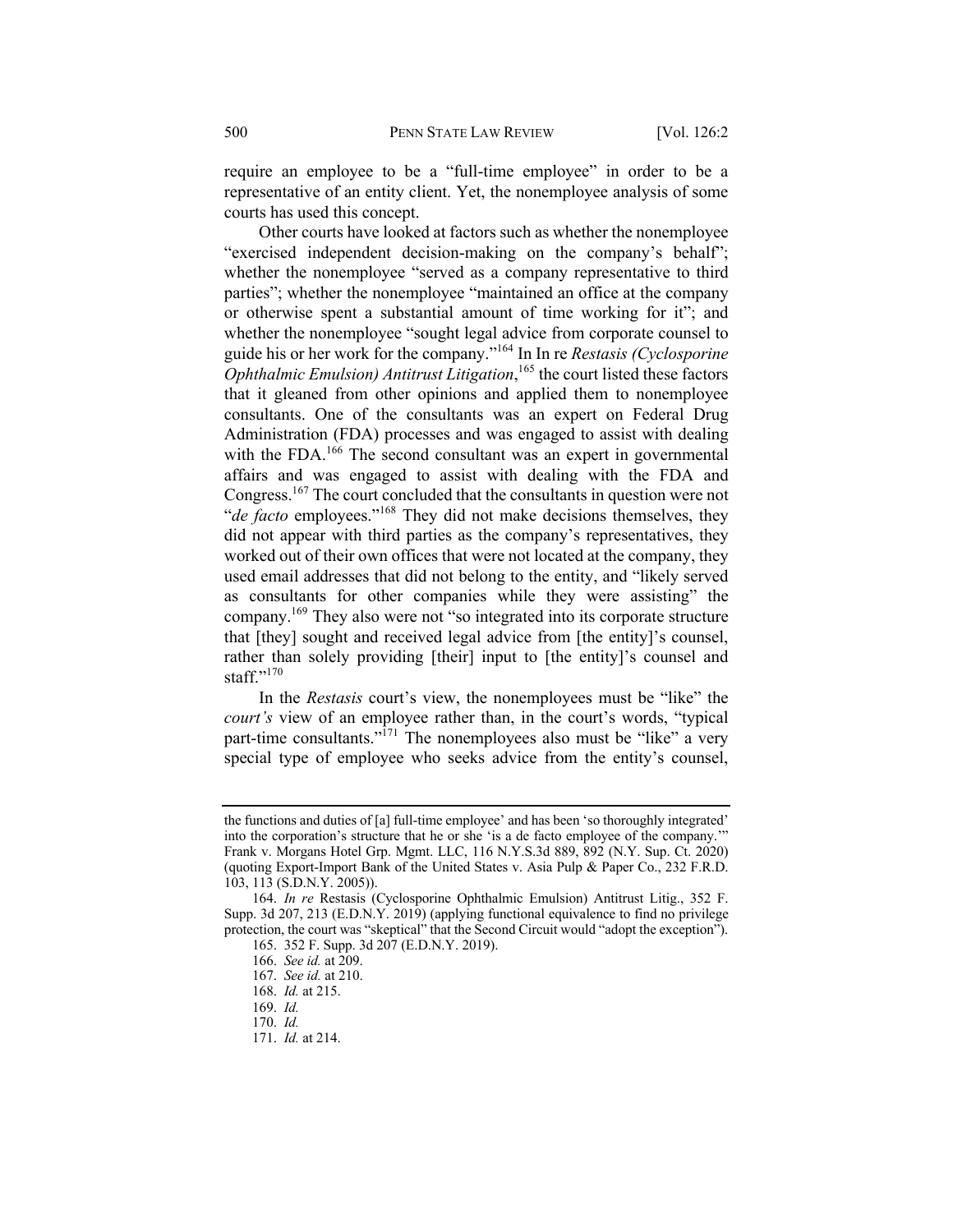makes decisions for the company, and such. These requirements require the nonemployee to be very similar to a control group employee. Yet, at least for purposes of federal law, *Upjohn* long ago rejected the idea that an employee must be a member of the control group to be a representative of the entity for purposes of the entity's attorney-client privilege. Such requirements for nonemployees do nothing to further the goals of the privilege and can frustrate those goals, whether the individual is an employee or nonemployee.

Another influential case that applied the functional equivalent analysis very narrowly, adding requirements beyond those required for employees that do nothing to further the goals of the privilege, is *Export-Import Bank of the United States v. Asia Pulp & Paper Company*. <sup>172</sup> In *Export-Import Bank*, the court addressed the question of whether a corporation's privilege applied to communications involving the corporation's attorney and a consultant or the consultant's employees. The corporation had engaged the consultant and thus the consultant's employees to assist the corporation with debt restructuring.173 The *Export-Import Bank* court stated:

To determine whether a consultant should be considered the functional equivalent of an employee, courts look to whether the consultant had primary responsibility for a key corporate job, . . . whether there was a continuous and close working relationship between the consultant and the company's principals on matters critical to the company's position in litigation, . . . and whether the consultant is likely to possess information possessed by no one else at the company.174

For each of these elements stated by the *Export-Import Bank* court, the court cited In re *Bieter* as the source for the requirement.<sup>175</sup> Note, however, that in *Bieter* the nonemployee had an important corporate job, but the *Bieter* court did not require such. In other words, what in *Bieter* was a characteristic of the situation before the court relevant in the court's analysis, became, perhaps, a requirement for the *Export-Import Bank* court. In evaluating the situation before it, the *Export-Import Bank* court

<sup>172.</sup> 232 F.R.D. 103 (S.D.N.Y. 2005). An example of the influence of this case is *In re* Dealer Mgmt. Sys. Antitrust Litig., 335 F.R.D. 510 (N.D. Ill. 2020). The court in *Dealer Management* refused to apply the functional equivalent concept but then concluded that if it did apply the doctrine, the nonemployee would not pass the test for functional equivalence. The court then stated a test taken from *LG Elec. U.S.A., Inc. v. Whirlpool Corp.*, 661 F. Supp. 2d 958, 963 (N.D. Ill. 2009), which, in turn, is based on the test stated in *Export-Import Bank of the United States v. Asia Pulp & Paper Co.*, 232 F.R.D. 103 (S.D.N.Y. 2005). *See In re Dealer*, 335 F.R.D. at 518; *see also* Anderson v. Seaworld Parks & Ent., Inc., 329 F.R.D. 628, 634 (N.D. Cal. 2019) (listing *Export-Import Bank* factors).

<sup>173.</sup> *See Export-Import Bank*, 232 F.R.D. at 107.

<sup>174.</sup> *Id.* at 113 (citations omitted).

<sup>175.</sup> *See id.*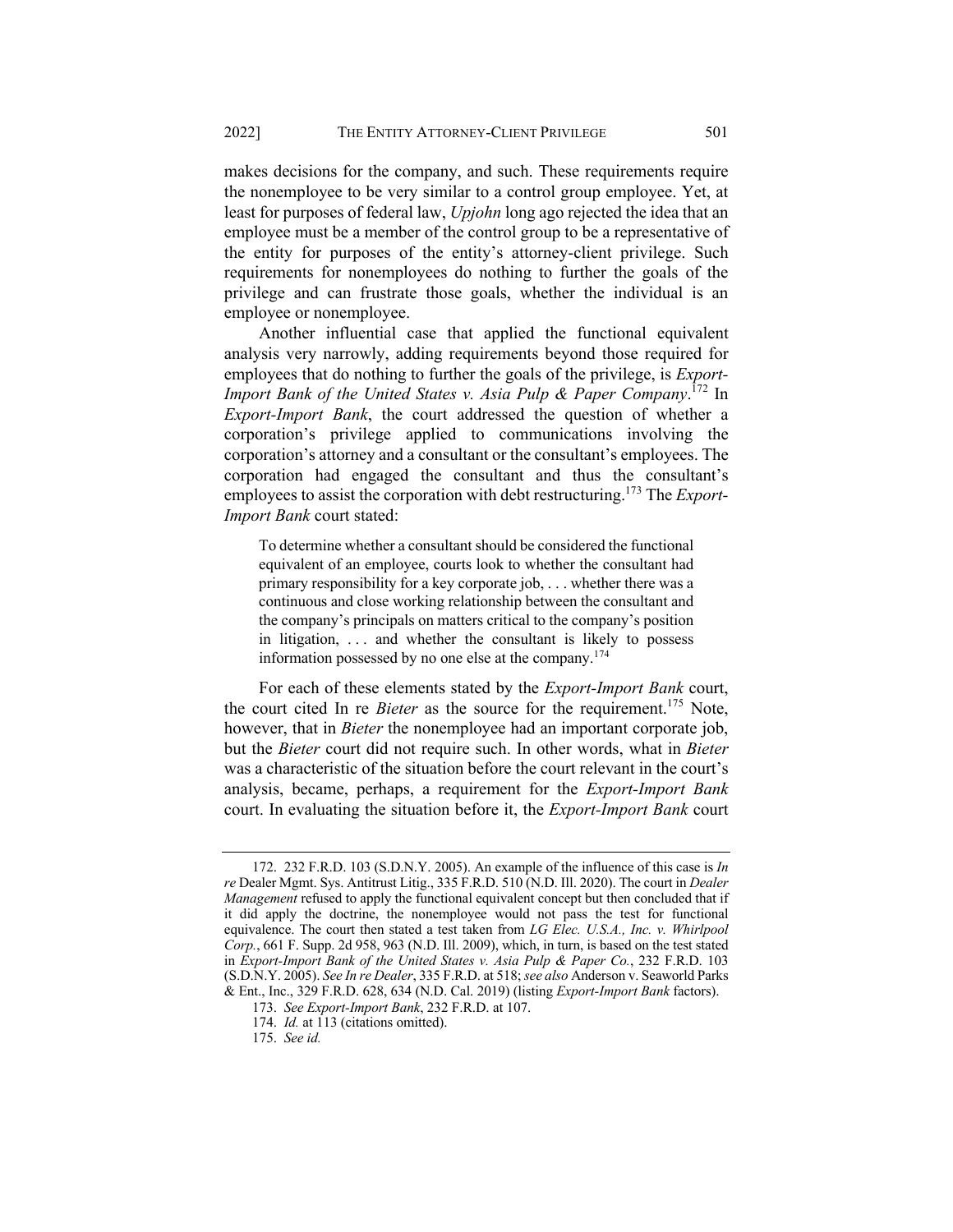noted that the entity had "the burden of showing that [the nonemployee] and his associates meet this standard of integration into the [entity's] corporate structure" and failed to do so. $176$  Though the entity provided the consultant an office at the company, he rarely used it.<sup>177</sup> In addition, the court noted that though the consultant testified that he spent eighty-five percent of his time on the entity's matter, he had enough time to start another business.<sup>178</sup> Though the entity "demonstrated [the nonemployee] was intimately involved in [the entity]'s restructuring talks," the court stated that his "efforts are precisely those that any financial consultant would likely make under the circumstances."<sup>179</sup> The court concluded:

[The consultant]'s schedule, the location of his head offices, and the success of his consulting business all contradict the picture of [the consultant] as so fully integrated into the [entity] hierarchy as to be a *de facto* employee of [the entity]. Possibly [the consultant] was able to do both—run his company and function as an [entity] employee—but it was [the entity]'s job to prove that he did, and [the entity] has failed to do so. $180$ 

What began in *Upjohn* and was expanded in *Bieter* was a functional analysis to determine who, employee of the entity or not, agent of the entity or not, had a relationship with the entity significant enough to be thought of as a representative of the entity for purposes of the privilege. Who is a true entity insider, a true member of the team? Following *Upjohn*, such an individual must also have information needed by the entity's lawyer to render legal advice to that entity. In the *Export-Import Bank* case, the *Restasis* case, and other cases with similar reasoning, the process of identifying a nonemployee who can be a representative of the entity client has devolved into a matching test as a proxy for a relationship test. Does this nonemployee have the characteristics of an employee—does the nonemployee "look like" an employee? This match game analysis then leads to consideration of characteristics of an employee that are irrelevant to the nature of the relationship between the nonemployee and the entity, the nonemployee and the matter, and the nonemployee and the needed information. In addition, this approach is rife with characteristics that are hardly characteristics of employees of the twenty-first century, especially in post-pandemic times. If an employee has a separate business on the side, does that make the employee less of an employee? It apparently made the consultant in *Export-Import Bank* look less like an employee.

<sup>176.</sup> *Id.*

<sup>177.</sup> *See id.*

<sup>178.</sup> *See id.* at 113–14.

<sup>179.</sup> *Id.* at 113.

<sup>180.</sup> *Id.* at 114.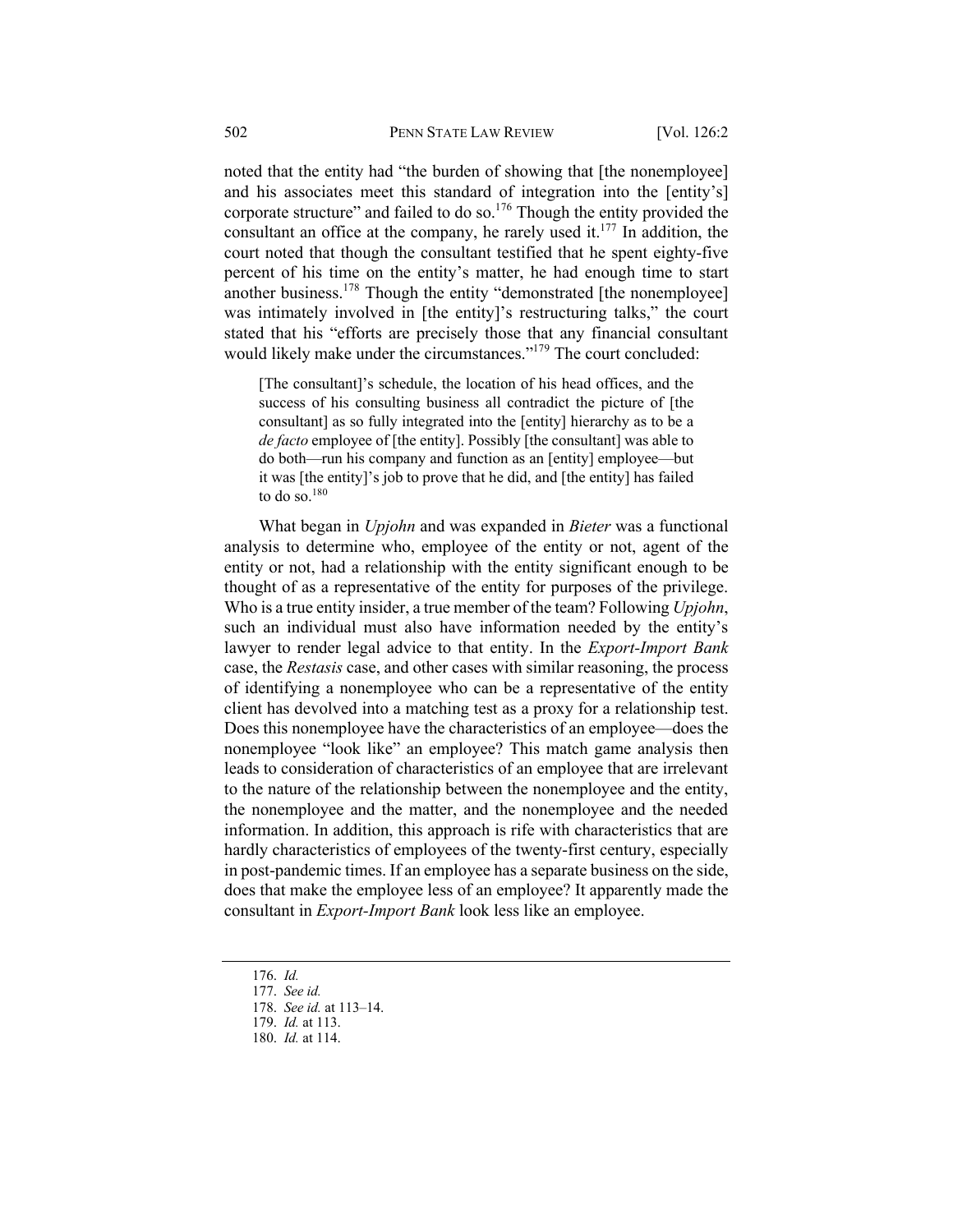Finally, these courts have added factors to consider in this analysis that, if applied to employees, would bar many employees that might have information about the entity client that the entity lawyer needs from being representatives of the client for purposes of the privilege. Such a result is clearly contrary to the teachings of *Upjohn* and the rationale underlying the entity attorney-client privilege. For example, the *Export-Import Bank* court listed as a factor "whether the consultant had primary responsibility for a key corporate job."181 Yet, in *Upjohn* the Supreme Court accepted the notion that employees who have information necessary for the entity's attorney to render legal advice to the entity can be representatives of the entity for purposes of the privilege regardless of the status of those individuals if they learned that information in the scope of the employment. To require that the nonemployee have "primary responsibility for a key corporate job" resurrects the control group requirement that the *Upjohn* Court specifically rejected, at least for purposes of federal law.<sup>182</sup> Indeed, such a test would exclude nonemployees who are clearly agents of the entity for certain purposes under principal and agency principles.<sup>183</sup>

## *C. The Relationship of the Functional Equivalent Analysis with Agency Status of Nonemployees*

An additional theoretical confusion in the midst of courts' attempts to deal with a functional equivalent analysis is the analysis's relationship with agency principles. Assuming nonemployees have information an entity's lawyer needs to properly represent the entity, have courts used the functional equivalent analysis as a method of identifying nonemployees who are agents of the entity such that they can be representatives of the entity client for purposes of the privilege? In other words, are courts using the functional equivalent analysis as a means of determining nonemployees who qualify as agents so that their communications with the entity's lawyer are protected by the corporation's privilege? Such an analysis would omit agents that are not "like" employees. Or rather, have courts used the functional equivalent analysis a method of identifying nonemployees who can be representatives of the corporate client for purposes of the privilege *regardless of agency status*?

Courts have not been clear. They generally have not analyzed agency when they have discussed functional equivalence.<sup>184</sup> At most, a court

<sup>181.</sup> *Export-Import Bank*, 232 F.R.D. at 113.

<sup>182.</sup> *See supra* Part IV.B (discussing *Upjohn*).

<sup>183.</sup> *See supra* Part VI (discussing agency).

<sup>184.</sup> *See generally* Frank v. Morgans Hotel Grp. Mgmt., LLC, 116 N.Y.S. 3d 889 (N.Y. Sup. Ct. 2020) (including no mention of agency); Narayanan v. Sutherland Glob. Holdings Inc., 285 F.Supp.3d 604 (W.D.N.Y. 2018) (including no agency discussion).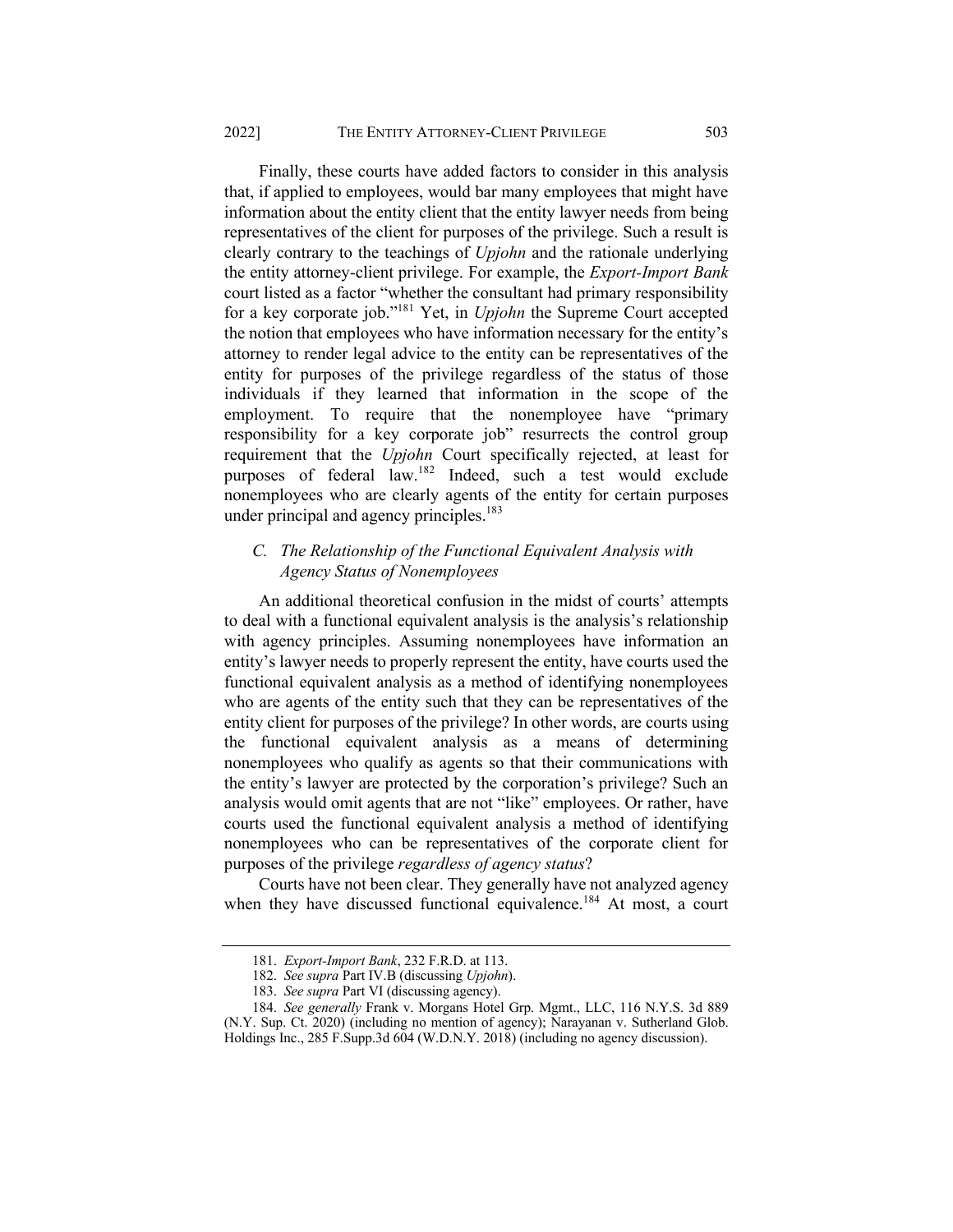identifies the nonemployee as an agent (or not) with no analysis of the status based in agency law.<sup>185</sup>

The Washington Supreme Court varied from the norm in *Hermanson v. MultiCare Health System, Inc.*<sup>186</sup> The *Hermanson* Court applied both agency analysis and, independently, a functional equivalent analysis. The Court held that an independent contractor was both an agent and the functional equivalent of an entity employee. $187$ 

In *Hermanson*, the Court faced the question of whether a lawyer representing MultiCare, an entity that owned a hospital, could communicate *ex parte* with the plaintiff's treating physician.<sup>188</sup> The plaintiff had been treated at the hospital by various people, including a physician who was not an employee of MultiCare. The doctor was an employee of another entity and was an independent contractor vis-à-vis MultiCare.<sup>189</sup> If the hospital entity's privilege protected the communications between MultiCare's lawyer and the physician, then the entity's privilege, in effect, trumped Washington's rule that banned opposing counsel from talking *ex parte* with the plaintiff's treating physician. Thus, the Washington Supreme Court reached the question of the scope of MultiCare's privilege on the way to a holding about *ex parte* communications.190 There was no doubt that the physician had information pertinent to the litigation given that he was the plaintiff's treating physician.191

The physician in *Hermanson* was an employee of another entity, Trauma Trust.<sup>192</sup> Trauma Trust had been created, in part, by MultiCare.193 Trauma Trust contracted to provide the physician to MultiCare.<sup>194</sup> The agreement between the entities provided: "[E]ach party is an independent contractor with respect to the others. Except as expressly provided in this

<sup>185.</sup> *See, e.g.*, Glob. Textile All., Inc. v. TDI Worldwide, LLC, 847 S.E.2d 30, 35 (N.C. 2020) (concluding that a nonemployee had no duties so was not an agent; functional equivalent analysis does not apply); U.S. *ex rel.* Wollman v. Mass. Gen. Hosp., Inc., 475 F. Supp. 3d 45, 68 (Mass. 2020) (determining the functional equivalent doctrine "'provides that certain third-party agents of corporate entities, such as consultants, can be considered the "functional equivalent" of corporate employees'") (quoting Lynx Sys. Developers, Inc. v. Zebra Enter. Sols. Corp., Civil Action No. 15-12297-GAO, 2018 WL 1532614, at \*2 (D. Mass. Mar. 28, 2018)).

<sup>186.</sup> 475 P.3d 484 (Wash. 2020).

<sup>187.</sup> *See id.* at 486 (concluding that the independent contractor "maintains a principal-agent relationship with [the entity] and serves as the 'functional equivalent' of a MultiCare employee").

<sup>188.</sup> *See id.*

<sup>189.</sup> *See id.* at 489.

<sup>190.</sup> *See id.* at 488–89.

<sup>191.</sup> *See id.* at 489 (explaining that the physician was the doctor who treated the plaintiff during the plaintiff's stay at the MultiCare hospital).

<sup>192.</sup> *See id.* at 486.

<sup>193.</sup> *See id.*

<sup>194.</sup> *See id.*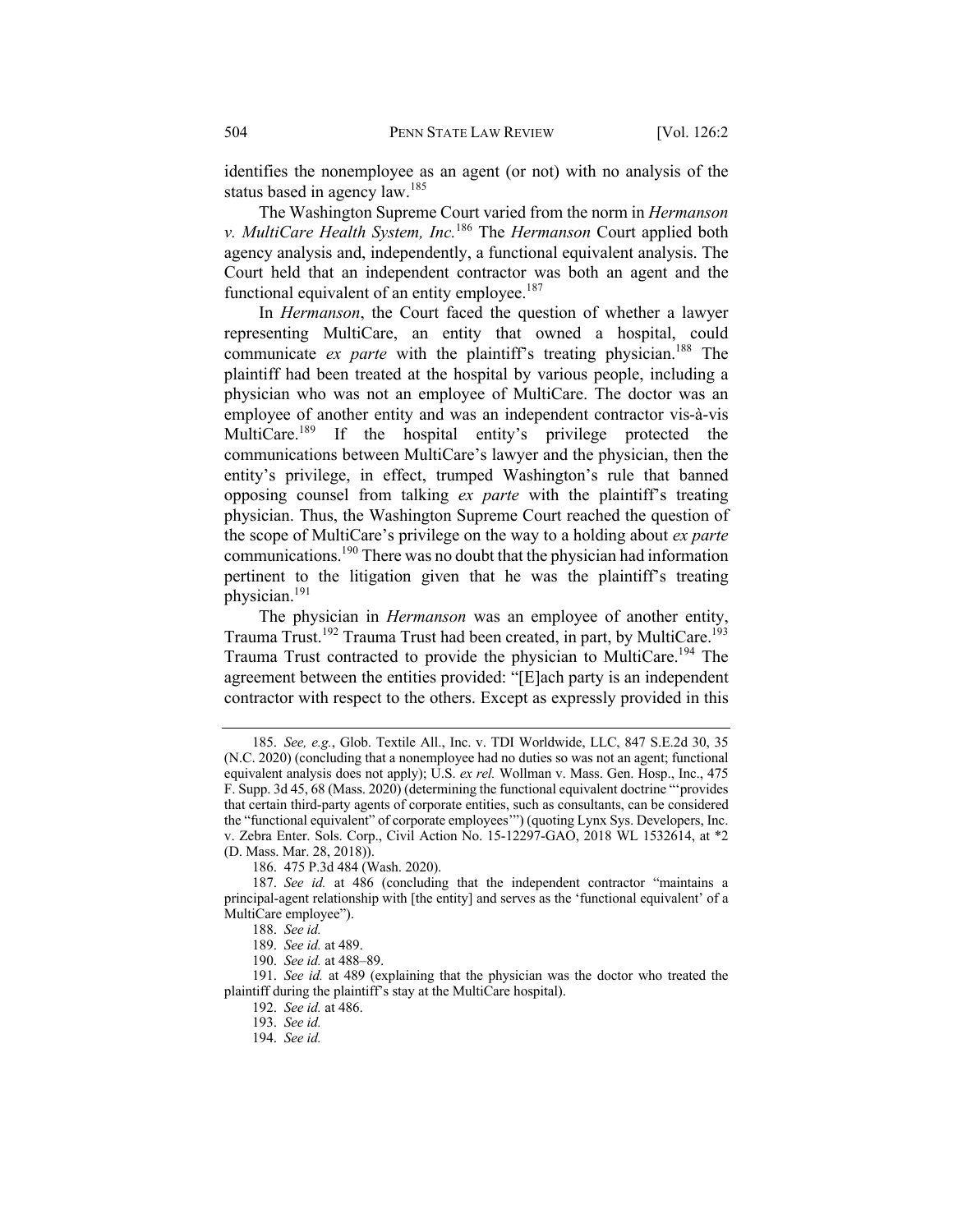agreement, *no party is authorized or permitted to act or to claim to be acting as an agent or employee of any other party*."195

The *Hermanson* Court first focused on the agency status of the physician, not on functional equivalence. Applying a fluid agency analysis, the court determined that the independent contractor physician was an agent of the hospital entity, MultiCare, despite the fact that the physician was not an employee of MultiCare.<sup>196</sup> In so doing, the court distinguished the situation of former employees who were no longer agents of the entity.<sup>197</sup> The court noted that the physician had an office at the hospital and was expected, as a result of the contract between MultiCare and Trauma Trust, to follow MultiCare policies and procedures.<sup>198</sup> The *Hermanson* Court stated that the key element to an agency relationship is the principal's control of the details of the agent's work.<sup>199</sup> Because MultiCare was a founder of Trauma Trust, the physician had an office at the hospital, and the physician was expected to follow MultiCare policy and procedure, the court concluded that the physician "'owes duties of loyalty, obedience, and confidentiality'" to MultiCare even as an independent contractor and "maintains a principal-agent relationship with" MultiCare, the hospital entity.<sup>200</sup> Thus, the court, basing its decision on the reality of the situation and ignoring any contrary contract language denying agency, recognized the physician, and independent contractor, as the agent of the entity principal. $^{201}$ 

The *Hermanson* Court then also determined that the physician was a "'functional equivalent' of MultiCare's employee."<sup>202</sup> The *Hermanson* Court stated a conceptual version of the functional equivalent analysis as described in *In re Bieter*, <sup>203</sup> not focusing on the intricate details of the *Bieter* fact situation as the *Export-Import Bank* court had done.<sup>204</sup> Rather, the *Hermanson* Court followed the more-generalized teaching of the *Bieter* court: the privilege applied to "nonemployees 'who possess a "significant relationship to the [client] and the [client]'s involvement in

199. *See id.* at 489 (citing Wilcox v. Basehore, 387 P.3d 531 (Wash. 2017)).

200. *Id.* (quoting *Newman v. Highland Sch. Dist. No. 203*, 381 P.3d 1188, 1192 (Wash. 2016)).

<sup>195.</sup> *Hermanson*, 475 P.3d at 494 (Stephens, C.J., concurring in part and dissenting in part) (emphasis in original).

<sup>196.</sup> *See id.* at 489 ("[The physician] still maintains a principal-agent relationship with MultiCare . . . .").

<sup>197.</sup> *See id.* (distinguishing the holding in *Newman* which refused to apply entity's attorney-client privilege to communications between entity lawyer and former employees even when employees were the source of vital information needed for lawyer to advise entity client). *See supra* Part V.B (discussing *Newman*).

<sup>198.</sup> *See id.* at 489–90.

<sup>201.</sup> *See id.*

<sup>202.</sup> *Id.*

<sup>203.</sup> 16 F.3d 929 (8th Cir. 1994).

<sup>204.</sup> *See Hermanson*, 475 P.3d at 489–90; *see also* discussion *supra* Part IV.B.2.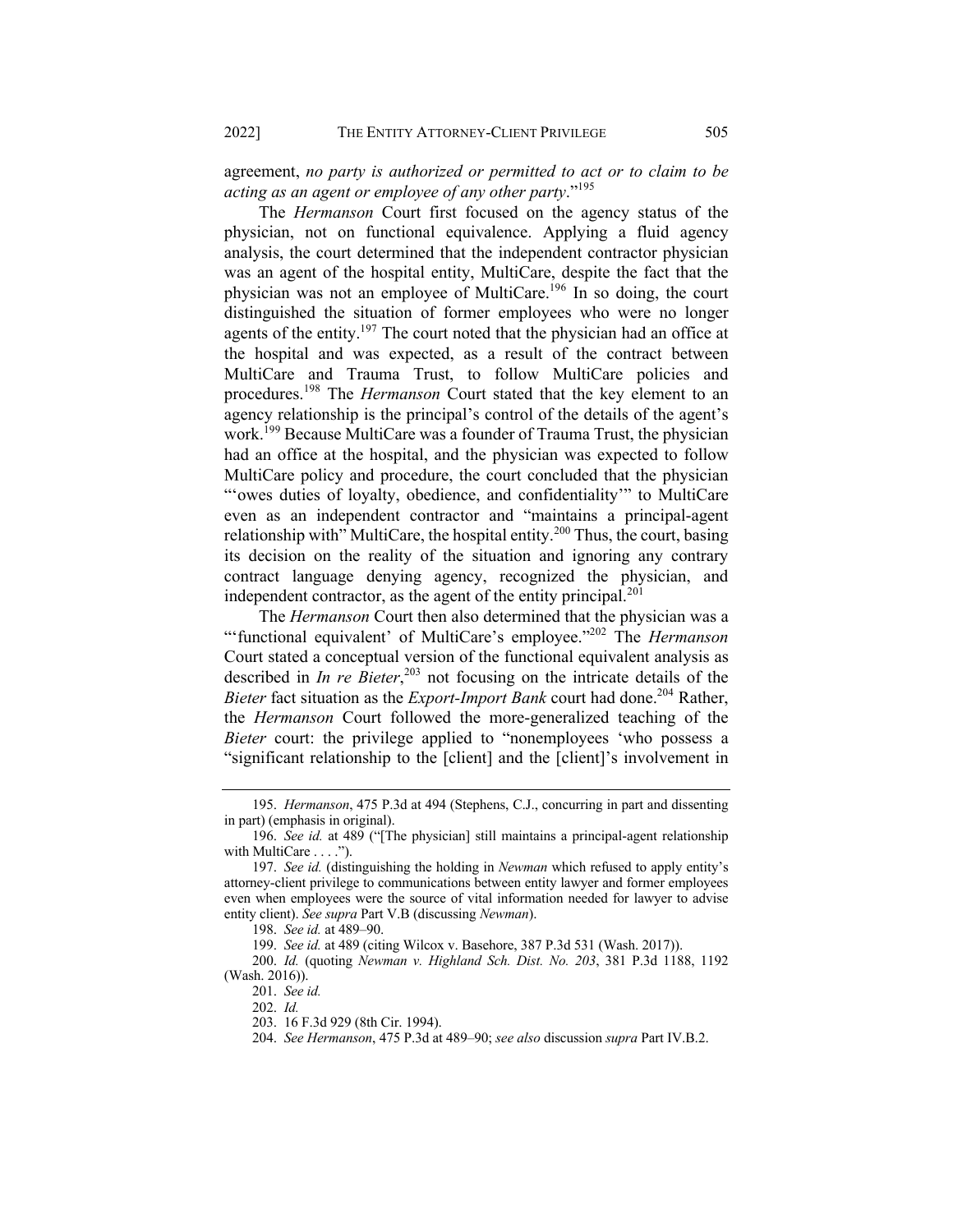the transaction that is the subject of legal services."'"<sup>205</sup> The *Hermanson* Court then found that the physician-nonemployee "maintains a 'significant relationship' to MultiCare," acting as a trauma surgeon in the hospital with an office there, and, in accord with the agreement between MultiCare and Trauma Trust, the employer of the physician, "reports his work" to the hospital.<sup>206</sup> In addition, the physician treats patients at the hospital "under the purview" of MultiCare and works "on behalf of *both* MultiCare and Trauma Trust."207 The *Hermanson* Court concluded: "Unlike most independent contractors who are hired on a project-by-project basis, [the physician] constantly performs work in a MultiCare facility that is consistently monitored by MultiCare, thus making him the 'functional equivalent' of a MultiCare employee."208 Thus, the *Hermanson* Court held that MultiCare's attorney-client privilege protected MultiCare's counsel's conversations with the independent contractor physician and MultiCare's lawyer thus could have *ex parte* conversations with that doctor even though he was also the plaintiff's treating physician.<sup>209</sup>

Interestingly, the *Hermanson* Court never clearly stated the relationship between agent status and functional equivalence. While the Court found the physician to be both an agent and the functional equivalent of an entity employee, it is not clear whether the Court considered both conclusions to be necessary. Given the Washington Supreme Court's earlier *Newman* opinion that refused to apply the entity's privilege to former employees because they were no longer agents,  $2^{10}$  a logical conclusion is that the *Hermanson* Court required the physician to be MultiCare's agent. But then what is the place of the functional equivalent analysis?

## VIII. AN IMPROVED FUNCTIONAL EQUIVALENT ANALYSIS

Is there a functional equivalent approach that is closely aligned with *Upjohn*'s view of the rationale of the privilege and also eases courts' burden of determining the scope of entity privilege in light of the vast array of nonemployees used in the economic enterprise in which entities are

<sup>205.</sup> *Hermanson*, 475 P.3d at 490 (quoting In re *Bieter*, 16 F.3d at 938 (quoting Sexton, *supra* note 1, at 487)). The court also noted that the Ninth Circuit had approved of the functional equivalent approach in United States v. Graf, 610 F.3d 1148 (9th Cir. 2010).

<sup>206.</sup> *Hermanson*, 475 P.3d at 490.

<sup>207.</sup> *Id.*

<sup>208.</sup> *Id.* at 490. One might debate the court's assumption that independent contractors are usually hired on a project basis. This is yet another example of a court's idiosyncratic view of what is an employee that may, or may not, be based in fact.

<sup>209.</sup> *See id.* The court further noted that its holding was not dependent on whether MultiCare, the entity, was vicariously liable for the physician's conduct.

<sup>210.</sup> *See* Newman v. Highland School Dist. No. 203, 381 P.3d 1188, 1193 (Wash. 2016) (en banc); *see also supra* Part V.B (discussing the Washington Supreme Court's *Newman* opinion).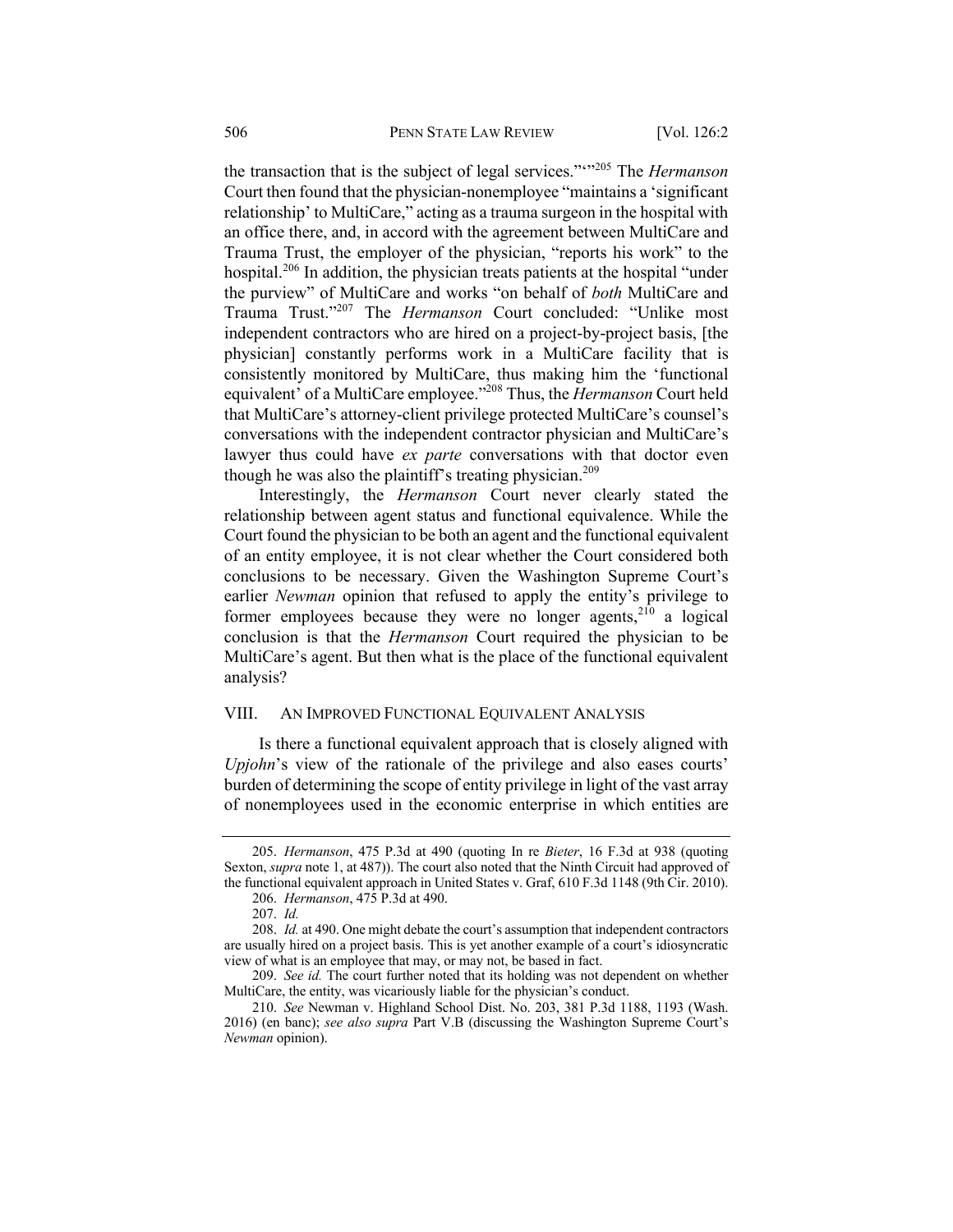involved? First, courts must return to the teachings of *Upjohn*. The Supreme Court in *Upjohn* held that Upjohn's attorney-client privilege could apply to employees if those individuals had vital information needed by the entity's counsel to represent the entity *and* if a court determined that there should be a "'[r]ecognition of a privilege based on a confidential relationship . . . on a case-by-case basis.'"<sup>211</sup> The *Upjohn* Court listed factors to consider but did not state a rule.<sup>212</sup> The rationale of this approach was that this method of analysis best accomplishes the stated goals—that the entity lawyer can best advise the entity client and, ultimately, society writ large can benefit.<sup>213</sup>

With this guiding light in mind, courts, when considering whether nonemployees are representatives of an entity client for purposes of the privilege, must evaluate whether recognizing the nonemployee as a representative of the entity furthers the purposes of the privilege. If the nonemployee has information needed by the entity's lawyer, the focus must be on whether the nonemployee has a significant relationship with the entity such that the court should recognize the nonemployee as a representative of the entity for purposes of the privilege.

The functional equivalent analysis should consider the significance of the *relationship* between the entity and the nonemployee. The functional equivalent analysis should not be an analysis focused on whether the nonemployee has traits the court identifies as employee traits. Those traits vary widely in the economy of the twenty-first century and are certainly not what some courts believe them to be.<sup>214</sup> Even as a matter of employment law, the concept of an employee is shifting.<sup>215</sup>

In addition, some courts in the past have required traits that are far beyond traits of employees, narrowing the application of the privilege to nonemployees that are similar to control group employees.<sup>216</sup> This is a far

<sup>211.</sup> Upjohn Co. v. United States, 449 U.S. 383, 396 (1981) (quoting Trammel v. United States, 445 U.S. 40, 47 (1980)).

<sup>212.</sup> *See Upjohn*, 449 U.S. at 394–95; *see also supra* Part IV.B (discussing the *Upjohn* opinion).

<sup>213.</sup> *See id.* at 389.

<sup>214.</sup> For example, the court in *Export-Import Bank of the United States v. Asia Pulp & Paper Co.* focused on where the consultant did the work, noting that though he had an office at the entity, he rarely used that office and physically worked elsewhere. *See* Export-Import Bank of the U.S. v. Asia Pulp & Paper Co., 232 F.R.D. 103, 113 (S.D.N.Y. 2005). Now, remote work abounds for employees and nonemployees alike.

<sup>215.</sup> *See* Chichester & Behnia, *supra* note 41 (discussing changes in the definition of "employee" in California); *see also* Jaffe, *supra* note 43 (discussing the changing classification of workers for purposes of employment law).

<sup>216.</sup> *See supra* Part VII.B. *See, e.g.*, People v. McQueen, 451825/2019, 2020 WL 1878107 (N.Y. Sup. Ct. Feb. 21, 2020) (discussing the functions of a "full-time employee"); Export-Import Bank of the U.S, v. Asia Pulp & Paper Co., 232 F.R.D. 103, 113 (S.D.N.Y. 2005) (discussing a "key corporate job").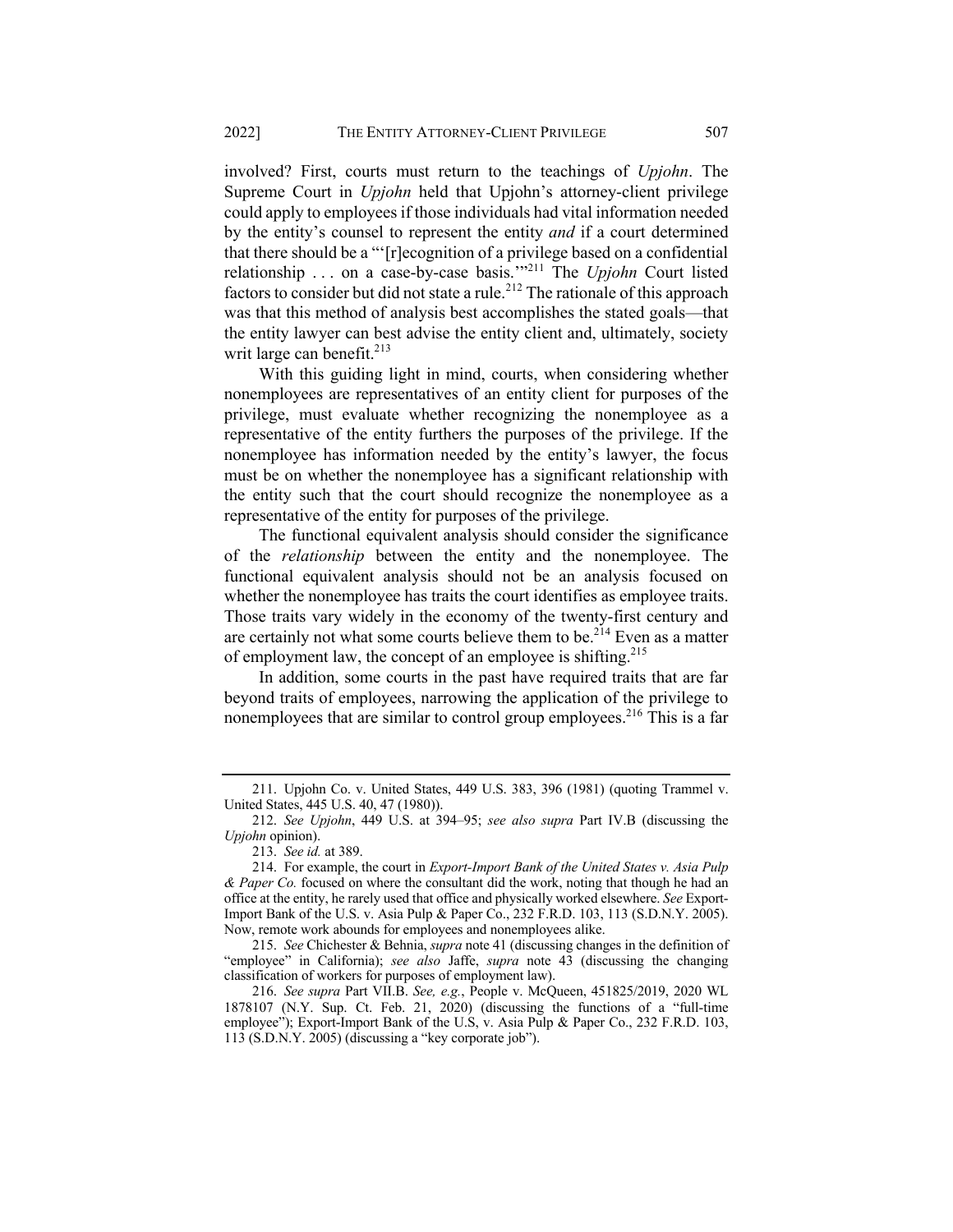cry from *Upjohn*'s rejection of a control group test for employees and inconsistent with *Upjohn*'s statement of the privilege's rationale.

Courts can approach the question of whether a nonemployee can be a representative of a client without focusing on principal and agent relationships. The law of principal and agent may be difficult for courts to translate to the context of entities and nonemployees and the attorneyclient privilege. A court may determine that a nonemployee has the required information and has a significant relationship with the entity and matter that justifies recognizing that nonemployee as a representative of the entity for purposes of the privilege—that applying the entity's privilege to communications involving the entity's lawyer and the nonemployee furthers the purposes of the privilege. That nonemployee may be an agent of the entity. But the functional equivalent analysis would not require that agency determination in addition to the functional equivalent analysis. It is enough that the court finds the requisite significant relationship. As the Colorado Supreme Court has stated in *Alliance Construction Solutions, Inc. v. Department of Corrections*, <sup>217</sup> in the context of a government entity, the privilege protects communications with the entity's lawyer when "the information-giver" is "an employee, agent, or independent contractor with a significant relationship not only to the governmental entity but also to the transaction that is the subject of the governmental entity's need for legal services."218

Other courts have perceived the need for a broad view of the functional equivalent analysis.219 For example, the United States Court of Appeals for the Eleventh Circuit, in *Berisha v. Lawson*<sup>220</sup> has used the functional equivalent analysis more broadly. In *Berisha*, the plaintiff claimed the defendant author defamed him in a book published by Simon & Schuster.<sup>221</sup> The plaintiff sought disclosure of communications that occurred during the pre-publication review involving the author and attorneys representing the publishing house. The district court held that Simon & Schuster's attorney-client privilege protected the communications even though the author was not an employee of the publishing house.222

<sup>217.</sup> 59 P.3d 861 (Colo. 2002).

<sup>218.</sup> *Id*. at 869.

<sup>219.</sup> *See, e.g.*, American Ins. Co. v. Pine Terrace Homeowners Ass'n, 2021 WL 2036541 (D. Colo. May 21, 2021) (applying the *Alliance* approach).

<sup>220.</sup> 973 F.3d 1304, 1318 (11th Cir. 2020), *cert. denied*, 141 S. Ct. 2424 (2021) (mem.).

<sup>221.</sup> *See id.* at 1308–09. The book was the basis of the movie *War Dogs*, starring Jonah Hill and Miles Teller. *See id.* at 1309.

<sup>222.</sup> *See id.* at 1317.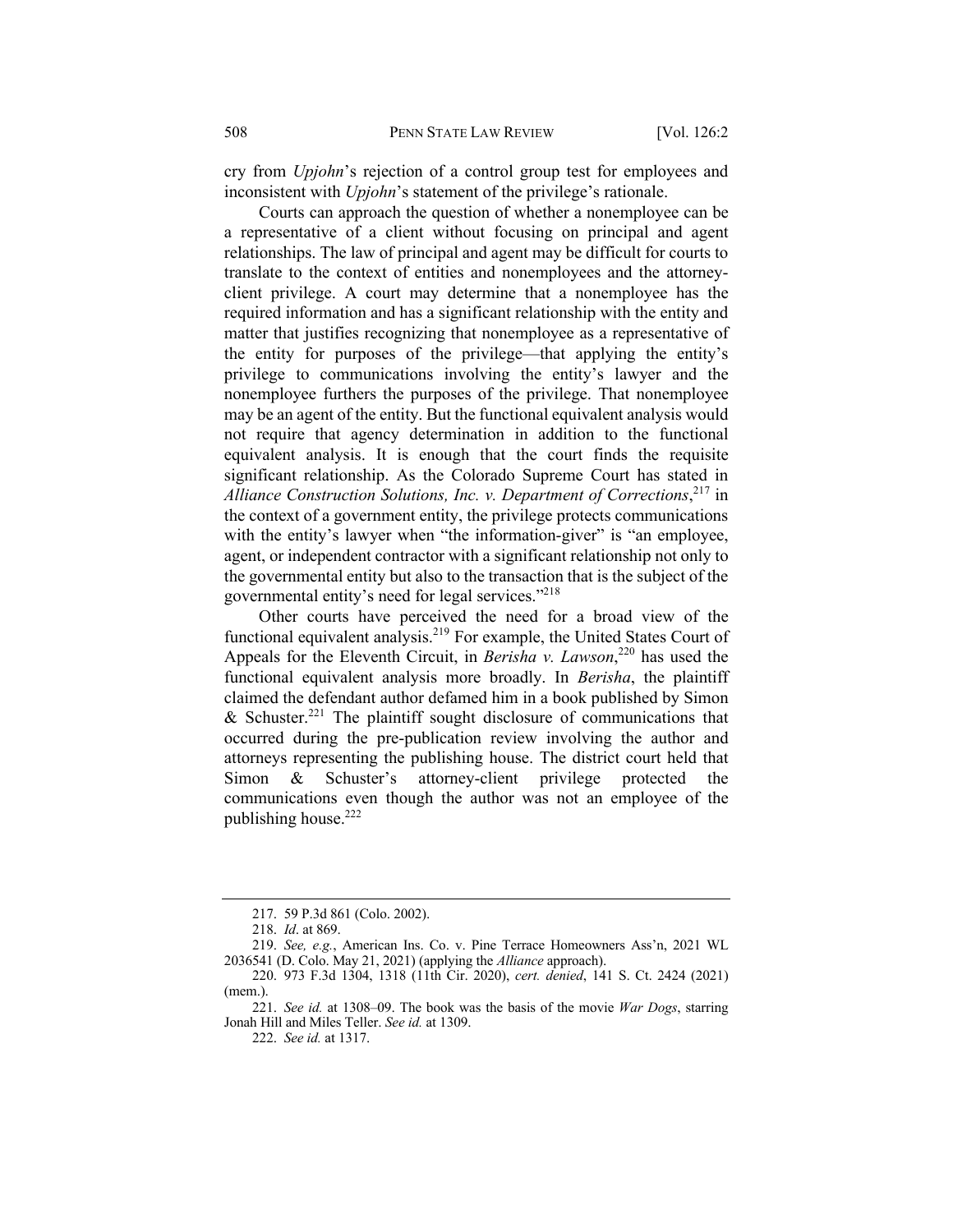The Eleventh Circuit, applying New York law, affirmed on this issue.<sup>223</sup> The court viewed the "'employee equivalent'" doctrine as an "extension" of the *Upjohn* decision,<sup>224</sup> noting that some courts have held that the teachings of *Upjohn* mean that even nonemployees may be covered by the entity's attorney-client privilege if the nonemployee "acts as the functional equivalent of an employee for the relevant matter."<sup>225</sup> The *Berisha* court refused to require the nonemployee to be the same as an employee for purposes of agency or employment law.<sup>226</sup> The court noted that the plaintiff had argued that the functional equivalent doctrine can only apply when the nonemployee "looks, acts, and smells like a company employee . . . .<sup>,,227</sup> The court characterized this argument as resting on the "premise that, for purposes of New York's attorney-client privilege law, the scope of the 'employee-equivalent' doctrine is to be understood similarly to the definition of an 'employee' in the context of agency or employment law."<sup>228</sup> The court rejected such an approach, noting that such a narrow view "misconceives the purposes underlying the doctrine."229 Too narrow a view of who can be a representative of a lawyer's entity client can "frustrate the attorney's efforts to formulate sound legal advice based on information possessed by those directly involved in the matter."<sup>230</sup> The court then stated:

*Bieter*'s core holding is thus that the privilege must extend to cover "nonemployees who possess a significant relationship to the client and the client's involvement in the transaction that is the subject of legal services," and who therefore "have the relevant information needed by corporate counsel" to advise the client.<sup>231</sup>

The *Berisha* court noted that this approach means that occasionally nonemployees who do not act like employees as that term may be defined by other areas of the law must be considered representatives of the client for purposes of the attorney-client privilege.<sup>232</sup> While employee characteristics "are useful in evaluating the nonemployee's 'relationship

<sup>223.</sup> *See id.* at 1320–21.

<sup>224.</sup> *Id.* at 1317 (citing Upjohn Co. v. United States, 449 U.S. 383 (1981)).

<sup>225.</sup> *Id.* at 1318 (emphasis removed) (citing *In re* Bieter Co., 16 F.3d 929, 937 (8th Cir. 1994)).

<sup>226.</sup> *See id.* at 1318–19.

<sup>227.</sup> *Id.* at 1318 (internal quotations omitted).

<sup>228.</sup> *Id.* (citing *In re* Vega, 149 N.E.3d 401, 410–14 (N.Y. 2020)).

<sup>229.</sup> *Berisha*, 973 F.3d at 1319.

<sup>230.</sup> *Id.*

<sup>231.</sup> *Id.* (quoting *In re* Bieter Co., 16 F.3d 929, 938 (8th Cir. 1994)).

<sup>232.</sup> *See id.* ("By its very nature, this includes individuals whom we might not—for other purposes in the law—consider to behave as 'employees' of the corporation.") (citing All. Constr. Sols., Inc. v. Dep't of Corr., 54 P.3d 861, 869 (Colo. 2002)).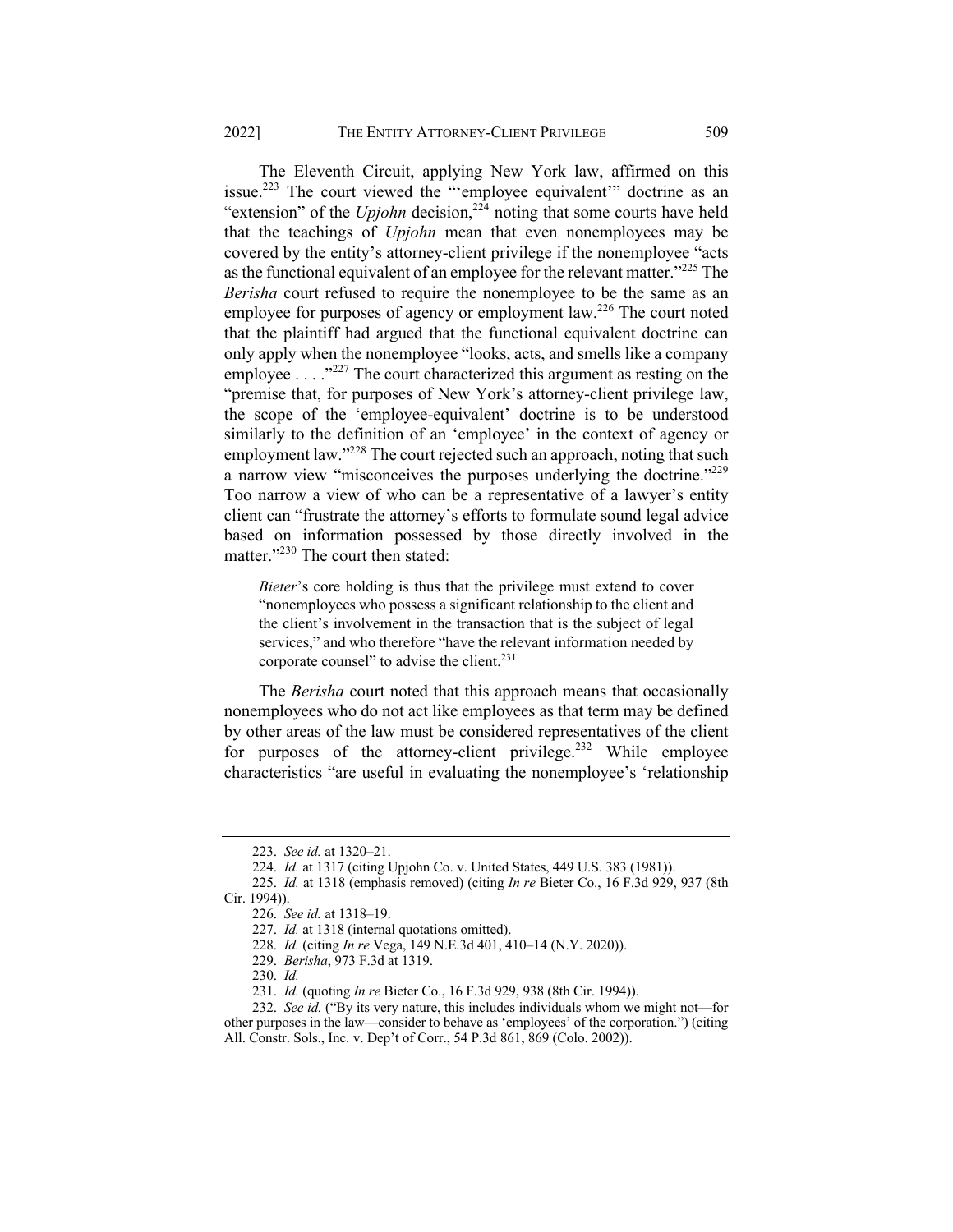to the client,' an absence of such factors does not necessarily destroy the application of the doctrine."233

Turning to the facts before it, the *Berisha* court noted the defendant author's relationship with the publishing house was that he was the author of the book that was the subject of the entity lawyers' pre-publication review and the book was the basis for the plaintiff's defamation claim.<sup>234</sup> The court stated that given that the author was the source of all sourcing and reference information regarding the book, the author's relationship to the entity and the transaction "could hardly be more significant."<sup>235</sup> The lawyers could not do a proper legal review without the information known to the author.<sup>236</sup> While the author's relationship with the publishing house did not "bear many of the hallmarks of a traditional employer-employee relationship," they were in a "*joint* effort to produce a published book to their mutual satisfaction[.]"<sup>237</sup> The contract between them enumerated the specific obligations of the parties in this regard.<sup>238</sup> Thus, the court concluded that the lower court did not err in finding that the nonemployee author was a representative of the entity, Simon & Schuster, for purposes of the publishing house's attorney-client privilege; the entity's privilege protected the communications between the entity's lawyers and the nonemployee author.<sup>239</sup>

The dissenting opinion of Justice Wiggins in *Newman v. Highland School District No. 203*<sup>240</sup> is also helpful in illustrating the proper and advantageous use of a fluid functional equivalent analysis to determine whether a nonemployee has "a sufficient identity of relationship to the corporation."241 In *Newman*, the Washington Supreme Court refused to apply the school district's attorney-client privilege to protect communications involving counsel for the school district and former employees. The former employees were coaches involved in the incident

<sup>233.</sup> *Id.* (citing *Bieter*, 16 F.3d at 938); *see also All. Constr. Sols.*, 54 P.3d at 869 ("[W]e agree with the *Bieter* court that a formal distinction between an employee and an independent contractor conflicts with the purposes supporting the privilege. An independent contractor with a meaningful relationship to the [entity] may possess important information needed by the attorney to provide effective representation.").

<sup>234.</sup> *See Berisha*, 973 F.3d at 1319–20.

<sup>235.</sup> *Id.* at 1319.

<sup>236.</sup> *See id.*

<sup>237.</sup> *Id.*

<sup>238.</sup> *See id.* at 1320.

<sup>239.</sup> *See id.* at 1320; *see also* Twentieth Century Fox Film Corp. v. Marvel Enters., No. 01 Civ. 3016, 2002 WL 31556383, at \*6 (S.D.N.Y. Nov. 15, 2002) (finding that the director and writer involved with film were functional equivalents to studio employees); Davis v. Costa-Gavras, 580 F. Supp. 1082, 1098 (S.D.N.Y. 1984) (finding that the movie studio's privilege applied to communications between the studio's lawyers and the author of the book that was the basis of the movie).

<sup>240.</sup> 381 P.3d 1188 (Wash. 2016) (en banc).

<sup>241.</sup> *Id.* at 1195 (Wiggins, J., dissenting).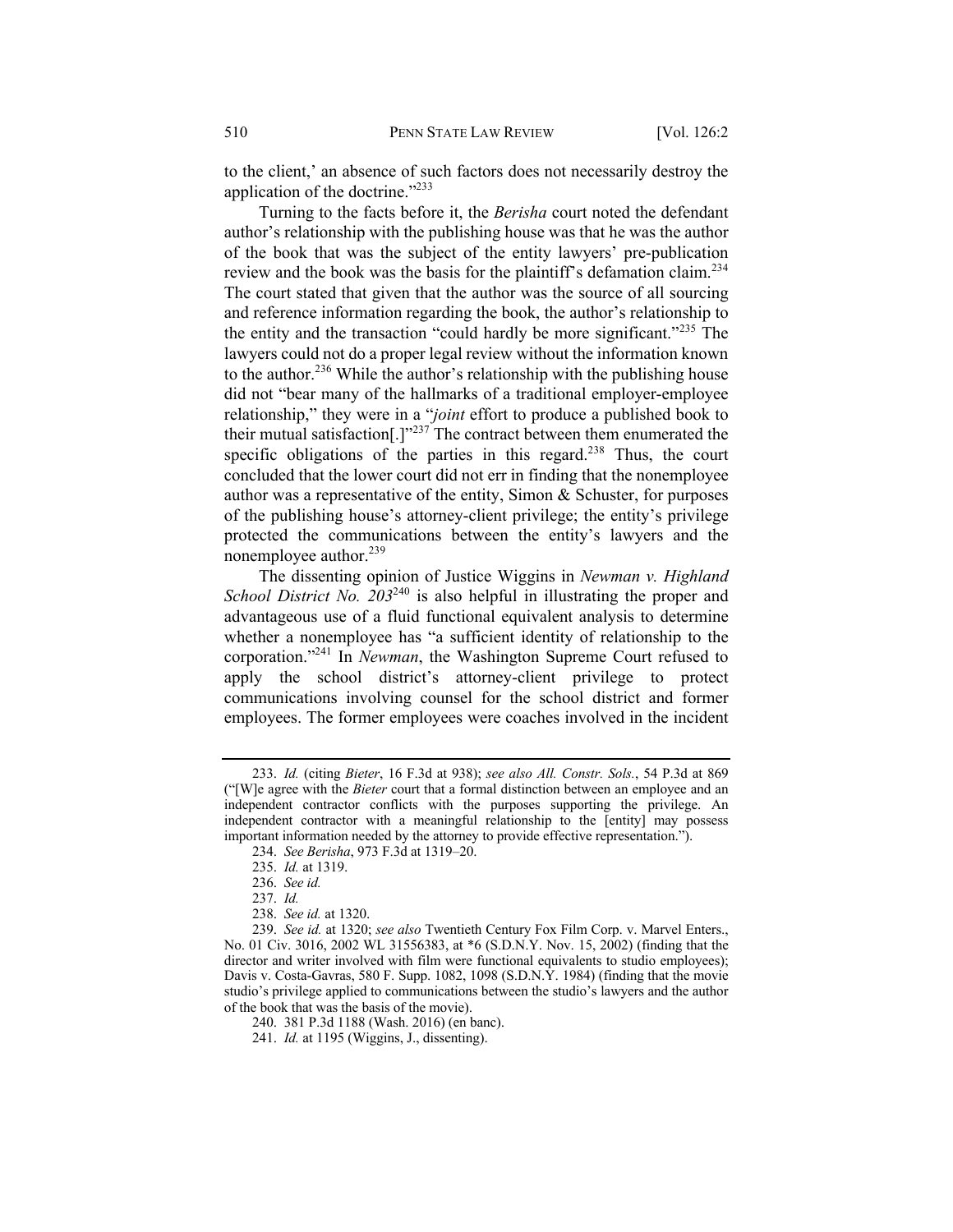that was the subject of the litigation but who were no longer employees at the time of the communication with the district's counsel.<sup>242</sup> The *Newman* majority refused to apply the entity's privilege to communications involving the former employees because they were not in an agency relationship with the school district when they communicated with the district's counsel.<sup>243</sup>

The dissent in *Newman* rejected the majority's employee agent status requirement, $244$  noting that a status analysis was the sort of analysis the *Upjohn* case rejected when it rejected the control group inquiry for application of the corporate attorney-client privilege to employees.<sup>245</sup> In the dissent's view, the *Newman* majority rejected the functional analysis framework set forth in *Upjohn*, stating, "[b]y looking only at the identity of the former employee, the majority sidesteps around the important functional analysis contemplated by *Upjohn*."<sup>246</sup> In so doing the majority ignored that the purpose of the privilege, "facilitating the flow of relevant and necessary information from lower-level employees to counsel—was a key function of the privilege identified by the Court in *Upjohn* and a critical reason that Court extended the privilege to lower-level employees in the first place." $247$ 

Regarding the *Newman* majority's position as well as the *Restatement*, the dissent states:

Temporal concepts associated with the duration of agency, as they relate to the timing a communication is made to counsel, should not be dispositive of the privilege, as they bear little relationship to the goals of the privilege identified by the Supreme Court. It is for this reason that I would also reject the position articulated in the *Restatement (Third) of the Law Governing Lawyers §73(2)* and comment e that the privilege be limited to those with a present and ongoing agency relationship with the corporation. Such a position is incompatible with the *Upjohn* Court's focus on the nature of the communications, rather than on the formalities of the relationship to the corporation.

*Newman*, 381 P.3d at 1199.

245. *Newman*, 381 P.3d at 1195 (Wiggins, J., dissenting) ("This temporal limitation is at odds with the functional analysis underlying the decision in *Upjohn* and ignores the important purposes and goals that the attorney-client privilege serves.").

246. *Id.* at 1196 (Wiggins, J., dissenting) ("[T]he majority's focus on the formalities of the relationship between the employee and the corporation as the standard for the attorney-client privilege misses the point of the *Upjohn* Court's functional framework.").

247. *Id.* at 1197 (Wiggins, J., dissenting).

<sup>242.</sup> *See id.* at 1190 (Wiggins, J., dissenting).

<sup>243.</sup> *See id.* at 1193 (Wiggins, J., dissenting). *See supra* Part V.B (discussing *Newman*).

<sup>244.</sup> *See Newman*, 381 P.3d at 1194–95 (Wiggins, J., dissenting). The dissent acknowledged that the *Restatement (Third) of the Law Governing Lawyers* also denies application of the entity privilege to former employees generally because, absent special circumstances, they are not agent of the principal at the time they speak with counsel. *See* RESTATEMENT (THIRD) OF THE LAW GOVERNING LAWYERS § 73 cmt. e (AM. L. INST. 2000) (requiring an ongoing agency relationship at the time of the communication with the attorney for the corporation or other entity); *see also Newman*, 381 P.3d at 1198–99.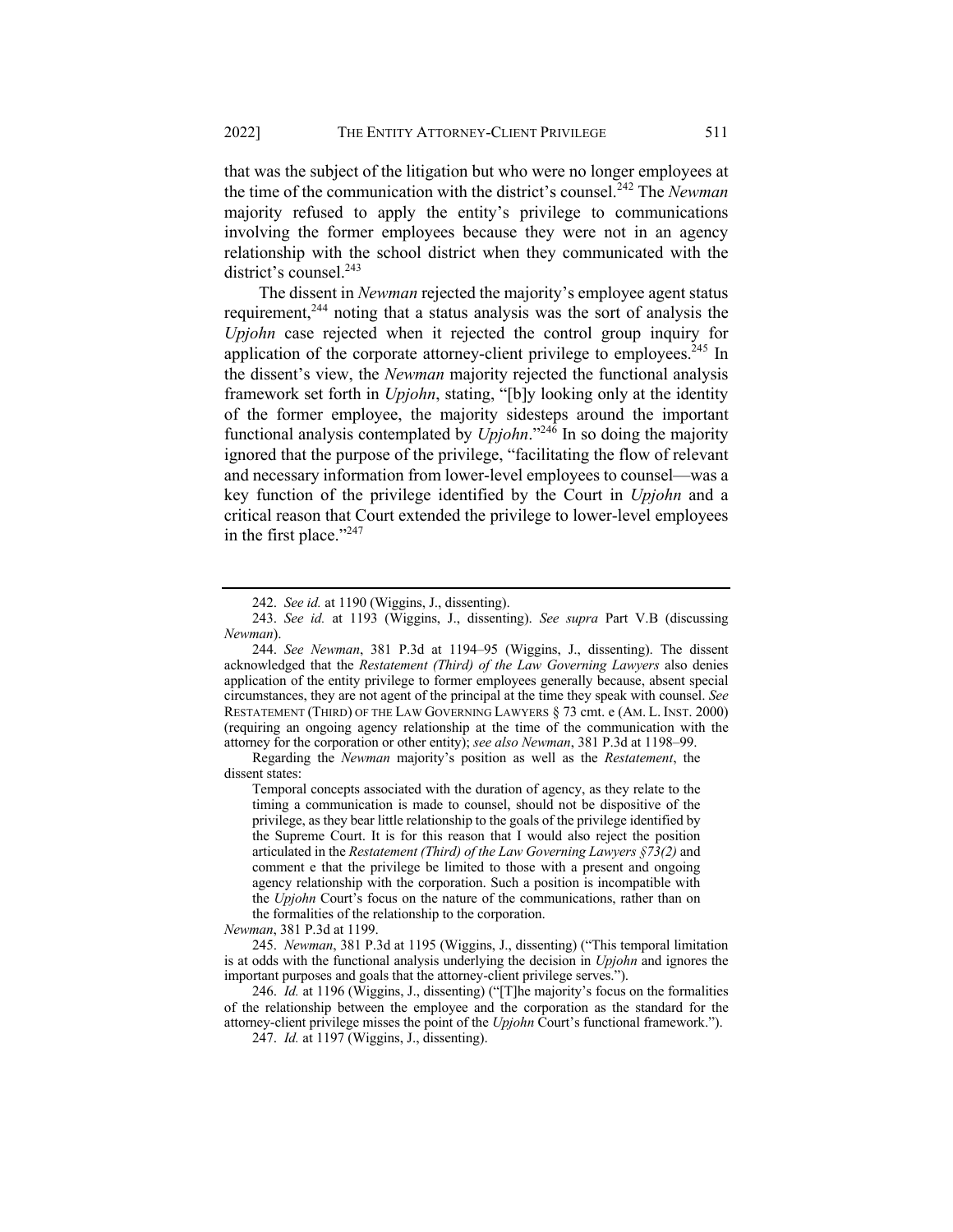The *Newman* dissent embraced the test set forth in *Peralta v. Cendant Corporation*<sup>248</sup> for identifying former employees who can be representatives of the entity for purposes of the entity's privilege. If the communications with the former employee "'relate to the former employee's conduct and knowledge, or communication with [the entity's] counsel, during his or her employment,"<sup>249</sup> then the communication involving the former employee should be protected by the entity's attorney-client privilege assuming all other requirements of the privilege obtain.250

The *Newman* dissent also agreed with the *Peralta* court that each of the factors discussed in *Upjohn* need not be present for the individual to be a representative of the client for purposes of the entity's privilege; they were factors, not requirements.251 The *Newman* dissent noted that the *Peralta* correctly focused on the rationale and purpose of the privilege and whether privilege application furthered that purpose.<sup>252</sup> Thus, in both *Peralta* and in *Newman*, opined the dissent, the fact that the former employees were not directed by management of the entity to speak with the entity's counsel should not result in denial of the privilege for the communication.<sup>253</sup>

Addressing the *Newman* majority's reliance on the lack of an agency relationship as a basis of its decision, the *Newman* dissent noted that the majority inappropriately emphasizes agency characteristics such as an agent's duty of loyalty and obedience that should not be important in a privilege discussion because "they bear little relationship to the goals of the privilege identified by the Supreme Court."<sup>254</sup> The dissent noted that the Supreme Court in *Upjohn* did not discuss the duty of loyalty or obedience at all, commenting that "[t]he privilege itself is not grounded in concepts of a duty on behalf of the client to disclose information to its attorney, just as its extension to lower-level employees is not based on their duty to provide information to the corporation."<sup>255</sup>

252. *See id.* (Wiggins, J., dissenting).

253. *See id.* (Wiggins, J., dissenting); Peralta v. Cendant Corp., 190 F.R.D. 38, 41 (D. Conn. 1999).

<sup>248.</sup> 190 F.R.D. 38, 41 (D. Conn. 1999).

<sup>249.</sup> *Newman*, 381 P.3d at 1198 (Wiggins, J., dissenting) (quoting Peralta v. Cendant Corp., 190 F.R.D. 38, 41 (D. Conn. 1999)).

<sup>250.</sup> *See id.* at 1198 (Wiggins, J., dissenting) ("The *Peralta* court that adopted this test noted it was rejecting a wholesale application of the specific *factors* identified in *Upjohn* because former employees, unlike current employees, were not directed to speak with corporate counsel at the direction of management.").

<sup>251.</sup> *See id.* at 1198 (Wiggins, J., dissenting) ("reject[ing] a wholesale application of the specific *factors* identified in *Upjohn* because former employees, unlike current employees, were not directed to speak with corporate counsel at the direction of management").

<sup>254.</sup> *Newman*, 381 P.3d at 1199 (Wiggins, J., dissenting).

<sup>255.</sup> *Id.* at 1198 (Wiggins, J., dissenting).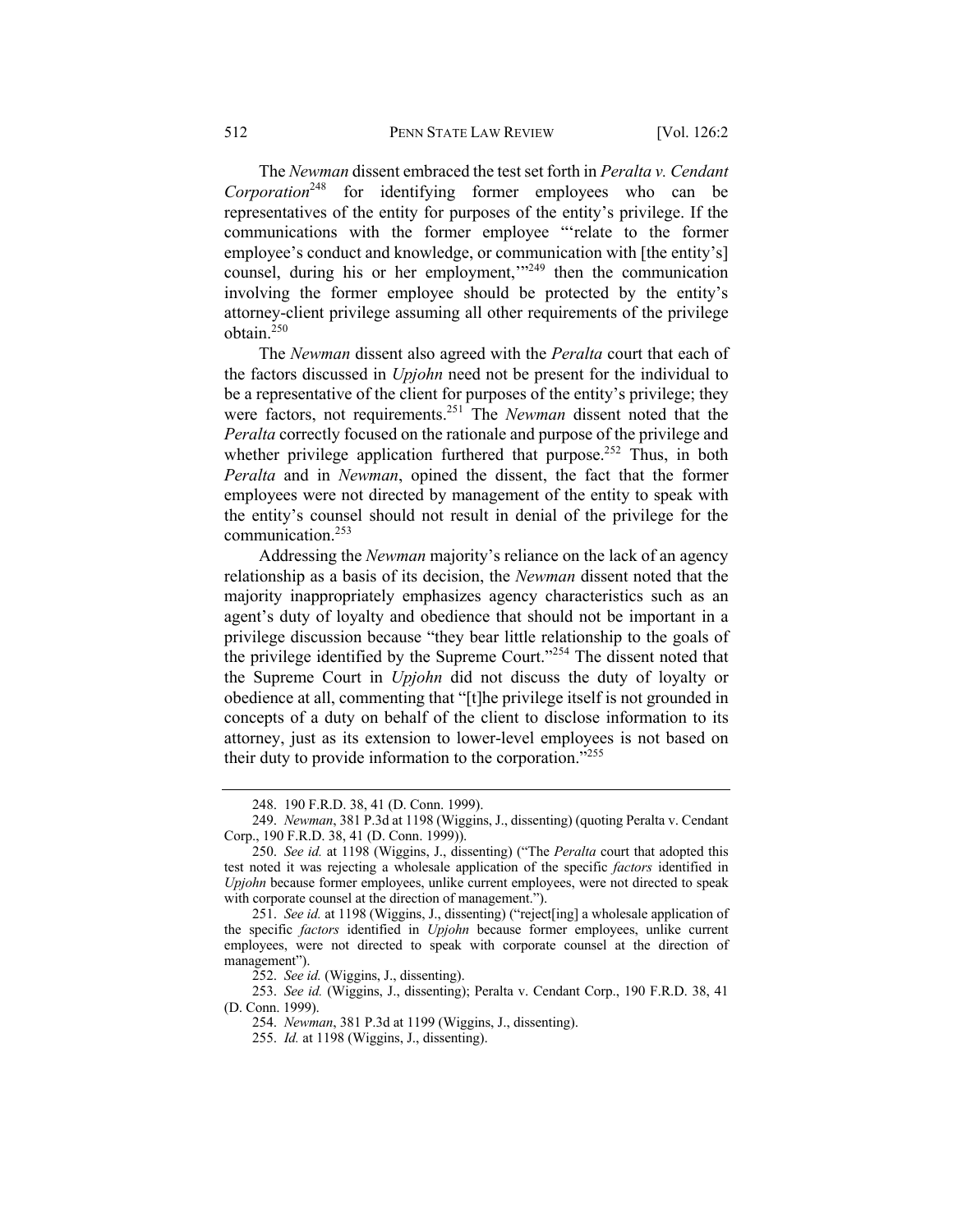In the *Newman* dissent's view, the *Newman* majority's emphasis on agency ignores the fact that the *Upjohn* Court applied Upjohn's privilege to lower-level employees even though those employees were not in the control group because those individuals' knowledge and actions can create legal consequences for the corporation.<sup>256</sup> Thus, the corporation's attorney should be allowed to access the vital information those employees possess. In the *Newman* dissent's view, that same rationale supports applying the entity privilege to communications between the entity's counsel and former employees since the former employee continues to have that information and the entity continues to be liable for the past actions and knowledge of the former employee. The status change does not change the situation for purposes of the privilege.<sup>257</sup>

The *Newman* dissent's argument applies as well to nonemployees who were not former employees. If those nonemployees have vital information that the entity attorney needs to properly advise the entity client, and if the nonemployee's relationship with the entity is a significant relationship, such as when the entity would be responsible for the nonemployee's actions, then the entity's privilege should protect the communications involving the nonemployee and the entity's lawyer. Without doubt, such nonemployees are not simply third-party witnesses.

A nonemployee with a significant relationship with the entity may have a different role and have different characteristics in different contexts. A court may apply the entity's privilege to former employees by recognizing the earlier employee relationship at the time the individual obtained the relevant information as evidence of a significant relationship. The entity, after all, is likely responsible for the former employees' actions during the employment. In many situations, a nonemployee who has the vital information is a member of the entity team on an ongoing basis, not simply a one-time project basis such that a court can conclude that the relationship between the entity and the nonemployee is truly significant.

A nonemployee engaged to assist with an isolated litigation matter likely would not have such a significant relationship. So, for example, if a corporation has litigation on the horizon as the result of a cyberattack and that entity contracts with a media relations firm to assist with the presentation of the corporation's situation to the public, communications between the attorney and the employees of the public relations firm should not be protected by the entity's privilege. The public relations firm's employees are not the source of information about the cyberattack needed by the entity's lawyer as an initial matter, and secondly, they do not have a significant relationship with the entity client or the cyberattack. Thus,

<sup>256.</sup> *See id.* at 1198–99 (Wiggins, J., dissenting).

<sup>257.</sup> *See id.* at 1199 (Wiggins, J., dissenting).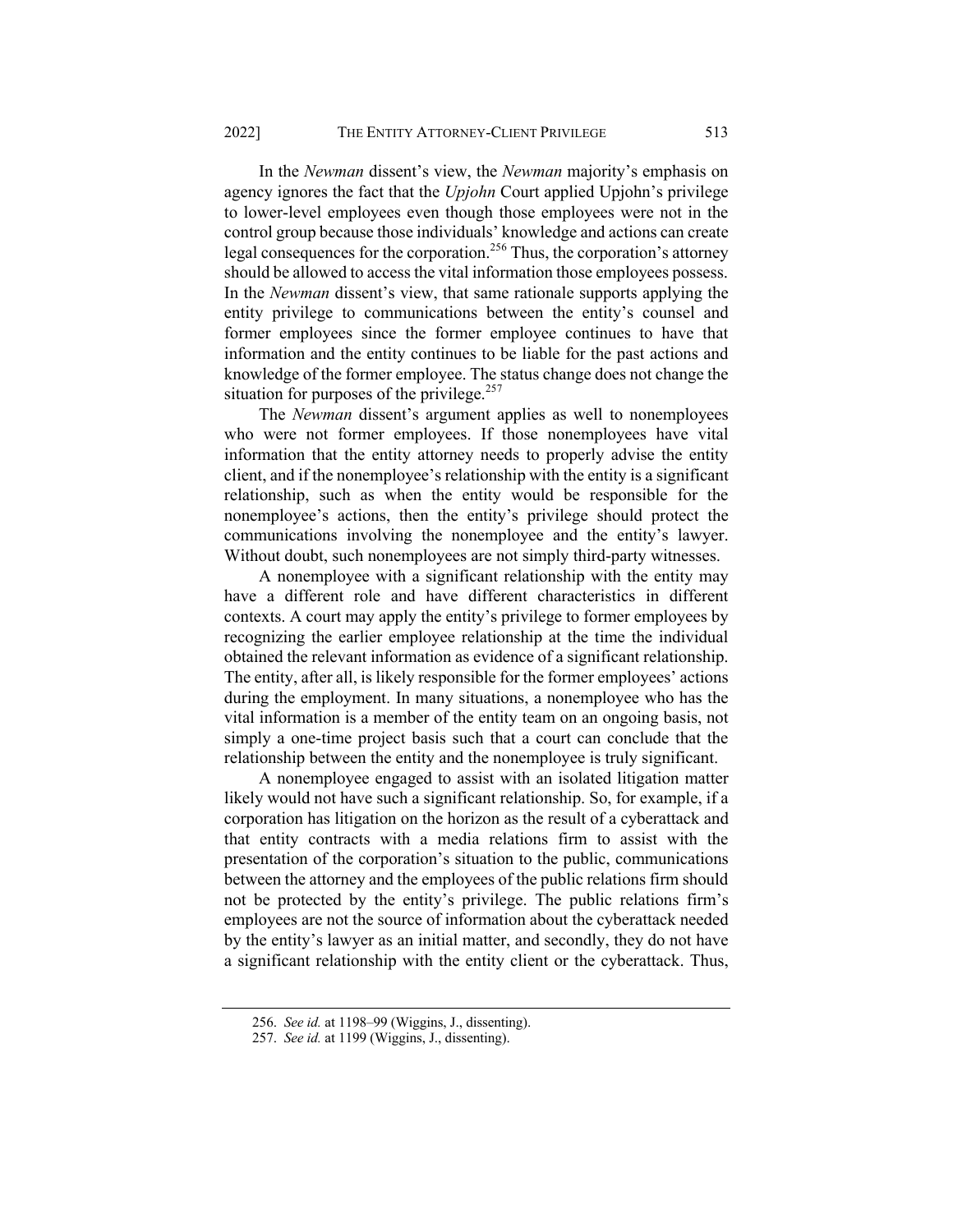the public relations firm's employees are not properly representatives of the entity client for purposes of the entity's privilege, though they may be agents of the entity for other purposes.<sup>258</sup>

In contrast, a nonemployee information technology specialist who has worked every day for two years embedded in the corporation's environment whether or not physically working "at" or "in" the entity is likely a corporate insider, a nonemployee with a significant relationship with the entity, if the specialist's job included matters related to the cyberattack. Such a nonemployee may have information vital to the lawyer's representation of the entity. The corporation's attorney-client privilege should apply to that nonemployee's communications with the corporation's lawyer about the cyberattack.

A bright-line rule that *excludes* all nonemployees such as the nonemployee information technology specialist in this example is too strict a rule to accomplish the goals of the privilege. A bright-line rule that *includes* the nonemployee public relations specialist is too broad a rule it perhaps accomplishes the goals of the privilege but at too great a cost. The courts must keep the privilege "contained within appropriate boundaries $v^{259}$  and be mindful of the purpose of the privilege. The significance of the nonemployee's relationship with the entity is the regulator of the privilege's boundary.

## IX. CONCLUSION

In the years since the United States Supreme Court decided *Upjohn*  Company v. United States,<sup>260</sup> courts have struggled with the question of whether an entity's attorney-client privilege can protect communications between the entity's lawyer and a nonemployee who has information the entity's lawyer needs to best advise the entity. During this same time, entities such as corporations have incorporated nonemployees in their enterprise in all sorts of roles.

In an attempt to address this issue, courts have developed a functional equivalent analysis. Some courts have applied this analysis so that a nonemployee cannot be a representative of the entity client unless the nonemployee is the functional equivalent of an entity employee. Some courts have focused on whether the nonemployee has traits, that, in these courts' sometimes misguided opinions, are traits of employees. Some courts have required that the nonemployee have an even narrower set of

<sup>258.</sup> *See, e.g.*, Behunin v. Superior Ct., 9 Cal. App. 5th 833, 852–53 (Cal. Ct. App. 2017) (finding that a public relations consultant engaged to assist with the matter was not a functional equivalent).

<sup>259.</sup> Union Carbide Corp. v. Dow Chem. Co., 619 F. Supp. 1036, 1046 (D. Del. 1985).

<sup>260.</sup> 449 U.S. 383 (1981).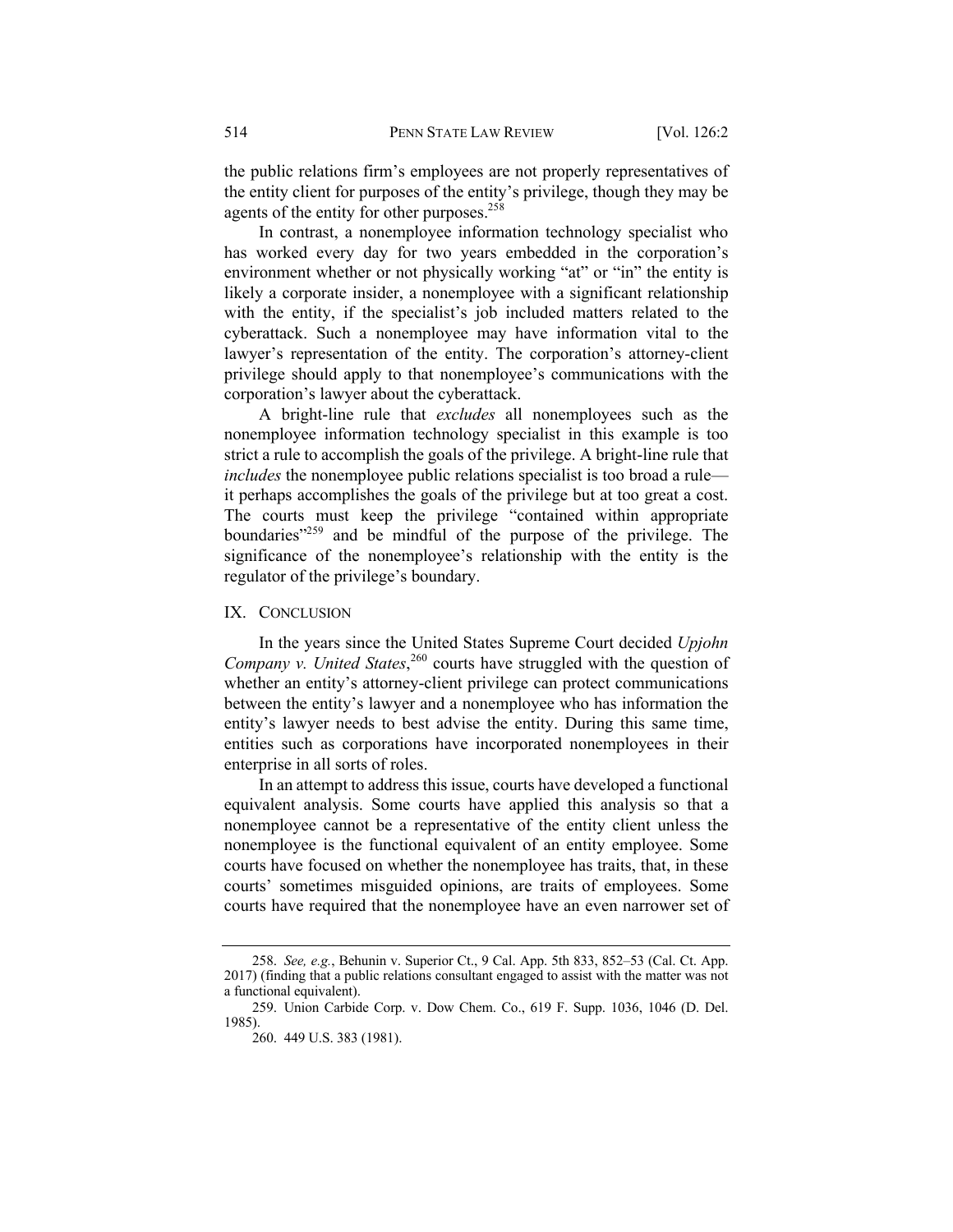traits that, if required of employees, would be incompatible with the *Upjohn* opinion regarding employees.

A functional equivalent analysis that focuses on required traits of an entity employee in an employment law sense is becoming more and more useless as each day of the twenty-first century unfolds. The reality of entities of the twenty-first century is that nonemployees often have roles that employees had only a few years in the past. In addition, traits of employees, especially in post-pandemic times, may not match an employee definition based on earlier times. In any case, characteristics of the nonemployee that are important for employment law purposes generally do not relate logically with the entity's attorney-client privilege and its underlying rationale. In addition, the relationship of the functional equivalent analysis, as many courts have applied it, to agency principles is also problematic.

A rational functional equivalent analysis consistent with the goals and rationale of the attorney-client privilege for entities such as corporations must focus on two issues. First, the analysis must focus on whether the nonemployee is a source of information integral to the entity lawyer's representation of the entity. Second, the analysis must focus on whether the nonemployee has a significant relationship with the entity—a relationship of closeness similar to the relationship an employee has to an employer. The focus is not on whether the nonemployee is the functional equivalent of an employee. The question is whether the nonemployee's *relationship* with the entity is the functional equivalent of an employee's *relationship* with the entity. Is the nonemployee a member of the team? Is the nonemployee an entity insider? Is this a situation in which the nonemployee can bind the entity or the entity is responsible for the nonemployee's statements or actions?

If the nonemployee has the information important to the representation and if the nonemployee has a significant relationship with the entity, then the nonemployee can be a representative of the entity client for purposes of the entity's attorney-client privilege. Thus, the entity's privilege can protect communications between the lawyer for the entity and the nonemployee.

The determination of whether the nonemployee has the sort of information the entity's lawyer needs to represent the entity should not be a difficult one. The matter before the court and the relationship the nonemployee has to that matter should provide the answer to the court.

Whether the nonemployee has a significant relationship with the entity can be more complex. What that relationship might look like will vary from case to case. Economic entities of the post-pandemic twentyfirst century are many and varied; their methods of staffing and pursuing their goals are varied as well. Yet, a court can, in the exercise of wizened